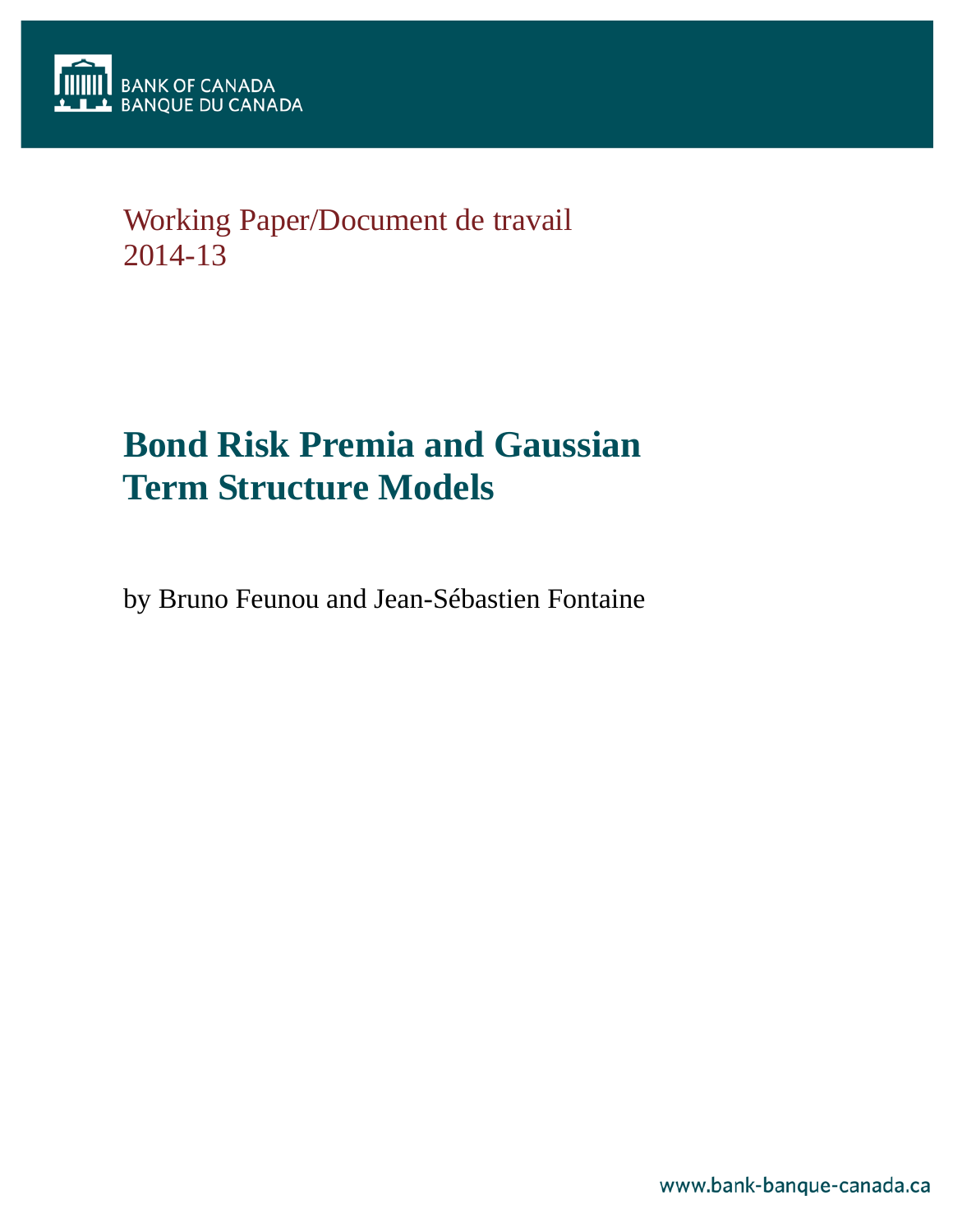Bank of Canada Working Paper 2014-13

April 2014

# **Bond Risk Premia and Gaussian Term Structure Models**

**by**

### **Bruno Feunou and Jean-Sébastien Fontaine**

Financial Markets Department Bank of Canada Ottawa, Ontario, Canada K1A 0G9 bfeunou@bankofcanada.ca jsfontaine@bankofcanada.ca

Bank of Canada working papers are theoretical or empirical works-in-progress on subjects in economics and finance. The views expressed in this paper are those of the authors. No responsibility for them should be attributed to the Bank of Canada.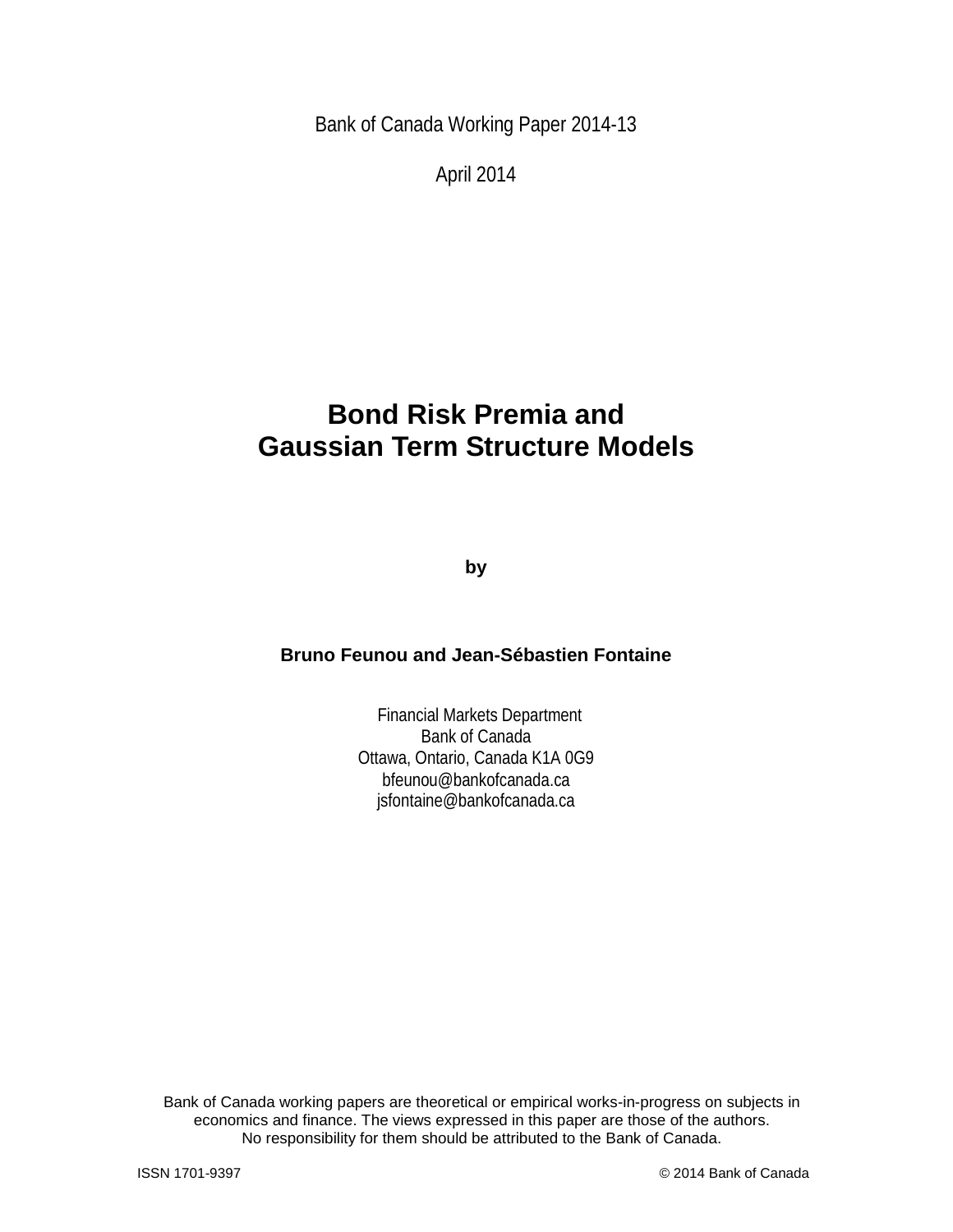# **Acknowledgements**

We thank Greg Bauer, Antonio Diez de los Rios, Greg Duffee, Anh Le, Dora Xia, Glen Keenleyside and participants at the 2013 Bank of Canada Fixed Income conference for comments and suggestions.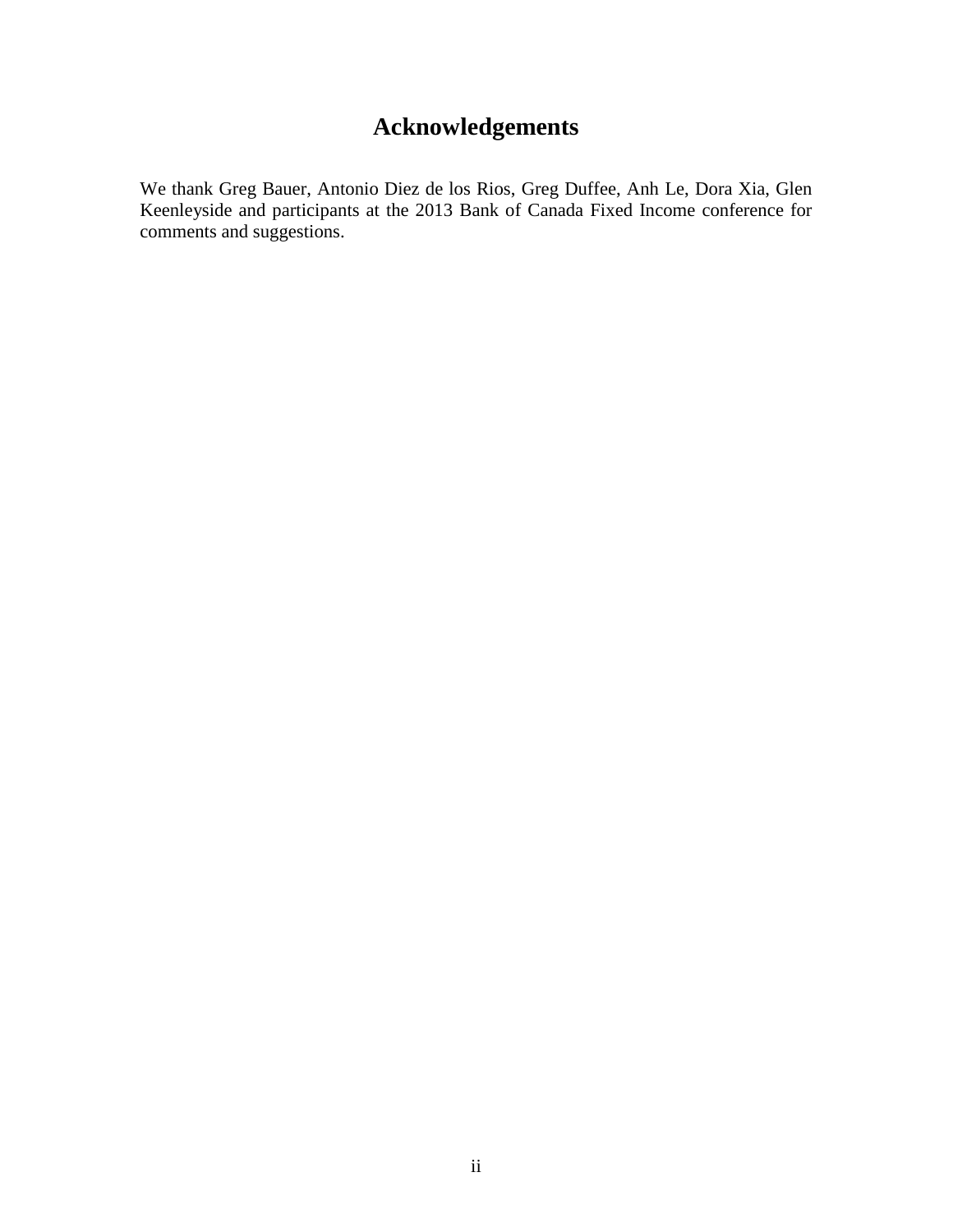### **Abstract**

Cochrane and Piazzesi (2005) show that (i) lagged forward rates improve the predictability of annual bond returns, adding to current forward rates, and that (ii) a Markovian model for monthly forward rates cannot generate the pattern of predictability in annual returns. These results stand as a challenge to modern Markovian dynamic term structure models (DTSMs). We develop the family of conditional mean DTSMs where the yield dynamics depend on current yields *and their history*. Empirically, we find that (i) current and past yields generate cyclical risk-premium variations, (ii) the model risk premia offer better returns forecasts, and (iii) the model coefficients are close to Cochrane-Piazzesi regressions of long-horizon returns. Yield decompositions differ significantly from what a standard model suggests – the expectation component decreases less in a recession and increases less in the recovery. A small Markovian factor "hidden" in measurement error (Duffee, 2011) explains some of the differences but is not sufficient to match the evidence.

*JEL classification: E43, E47, G12 Bank classification: Interest rates; Asset pricing*

### **Résumé**

Cochrane et Piazzesi (2005) montrent que les taux à terme retardés améliorent la prévisibilité des rendements obligataires en complétant l'apport des taux à terme courants, et qu'un modèle markovien des taux à terme ne peut produire le profil de prévisibilité des rendements annuels. Ces résultats compliquent la tâche des modèles dynamiques de la structure par terme (DTSM) de type markovien. Nous construisons des DTSM nouveaux, où la dynamique de la moyenne conditionnelle dépend des taux courants *et passés*. De manière empirique, nous constatons que les taux passés contribuent aux variations cycliques de la prime de risque, que le modèle offre de meilleures prévisions des rendements et que ses coefficients avoisinent les résultats des régressions effectuées sur les rendements de long terme, prolongeant l'étude de Cochrane et Piazzesi. Comparativement au modèle standard, la décomposition des taux diffère sensiblement : la composante des anticipations diminue moins durant une récession et s'accroît moins en période de reprise. La présence dans les taux d'un facteur de risque markovien « caché » dans les erreurs de mesure ne peut rendre compte entièrement du phénomène.

*Classification JEL : E43, E47, G12 Classification de la Banque : Taux d'intérêt; Évaluation des actifs*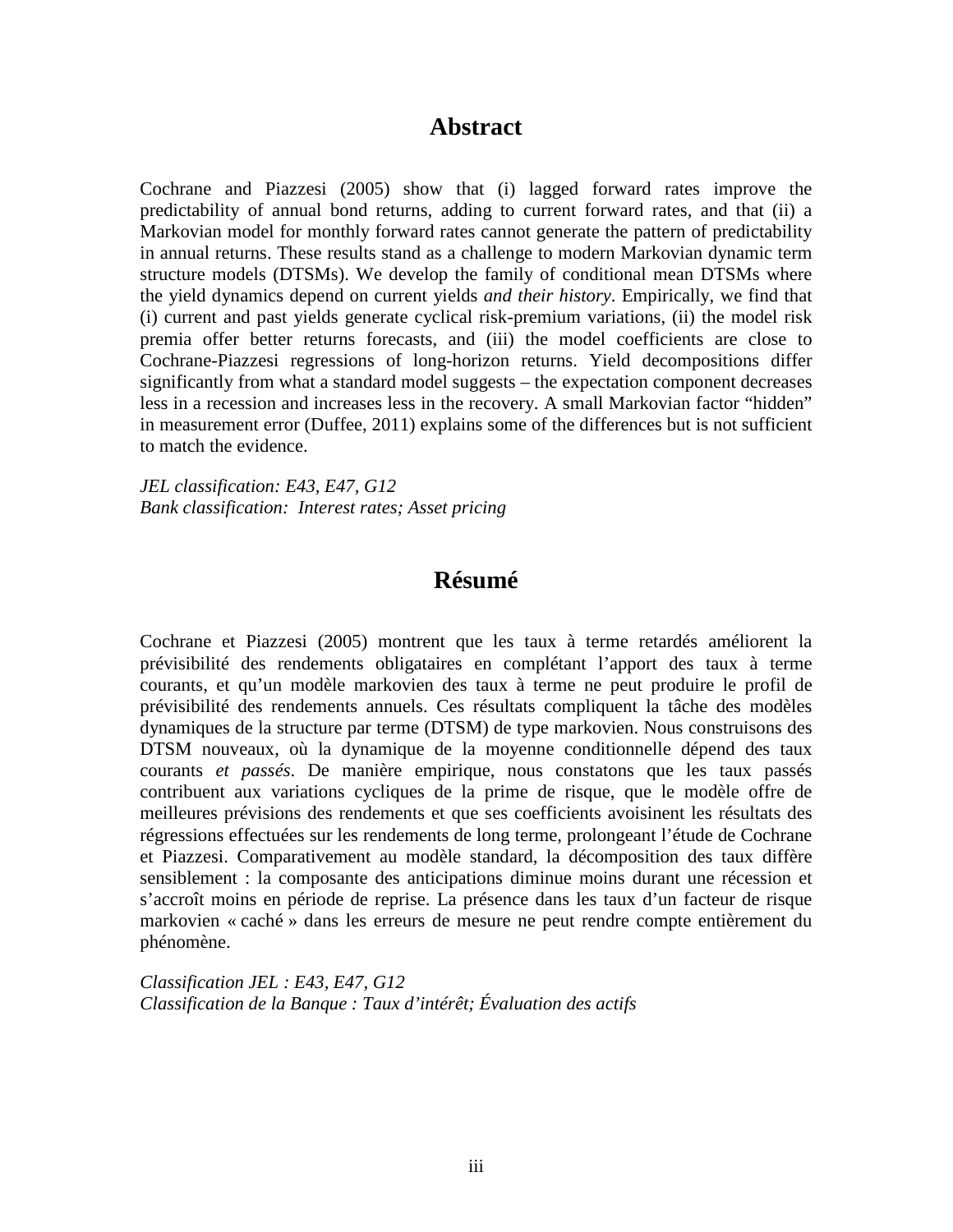# Introduction

This paper has its sources at the confluence of two stylized facts. On the one hand, there is a broad consensus that three factors summarize the cross-section of interest rates (Litterman and Scheinkman, 1991). On the other hand, we also know that current yields do not summarize predictable variations in future interest rates. For instance, Cochrane and Piazzesi (2005) devote one section to "the failure of Markovian models,"<sup>1</sup> documenting that past forward rates help forecast bond returns. The tension is particularly acute in dynamic term structure models (DTSMs) that use yields as risk factors. This paper offers a constructive resolution. We introduce the family of Conditional Mean DTSMs (CM-DTSM), capturing the cross-section of yields with three risk factors and matching the predictive content of lagged forward rates with no additional sources of risk. Our extension is parsimonious and intuitive, and estimation is straigthforward. It is also grounded in empirical evidence and the results have practical implications for researchers and investors alike: the implied risk-premium variations are sizably larger and more cyclical than in standard specifications.

To understand the underlying tension, it is useful to go back to the basic building blocks of Gaussian DTSMs (GDTSM). Consider a standard (exponential-affine) pricing kernel with  $\mathcal N$  sources of risk. This is a statement about the risk-neutral distribution Q: the cross-section of  $\mathcal J$  yield portfolios  $\mathcal P_t^o$  is linked to  $\mathcal N < \mathcal J$  risk factors  $Z_t$  via a linear relationship. Next, consider the standard assumption that risk factors are Markovian. This is a statement about time series: conditional forecasts of  $\mathcal{P}^o_{t+h}$  are linked to  $Z_t$ , via a linear relationship (for all horizons  $h > 0$ ). Taken together, these assumptions suggest that current yields are all we need to construct our best forecasts of future yields. This proposition is rejected in the data.

This discussion also suggests that there is no necessary connection between (i) the number of shocks required to match the cross-section of yields and (ii) the information set  $\mathcal{I}_t$  required for the conditional expectations  $E[P_{t+h}^o|\mathcal{I}_t]$ . Regarding point (i), we make clear in the following that if yields are linear in  $\mathcal N$  stationary Gaussian risk factors  $Z_t$ , then the no-arbitrage assumption requires that  $Z_t$  have Markovian dynamics under the Q measure. This result corresponds to the heuristic argument that today's prices should reflect all available information and should not generate profitable investment strategies unless associated with proportionate risks. We maintain this standard assumption. Regarding point (ii), and as a corollary, we conclude

<sup>&</sup>lt;sup>1</sup>See their Section III, particularly their Section III.C, p. 153. In their words: "The importance of extra monthly lags means that a  $VAR(1)$  monthly representation, of the type specified by nearly every explicit term structure model, does not capture the patterns we see in *annual* return forecasts."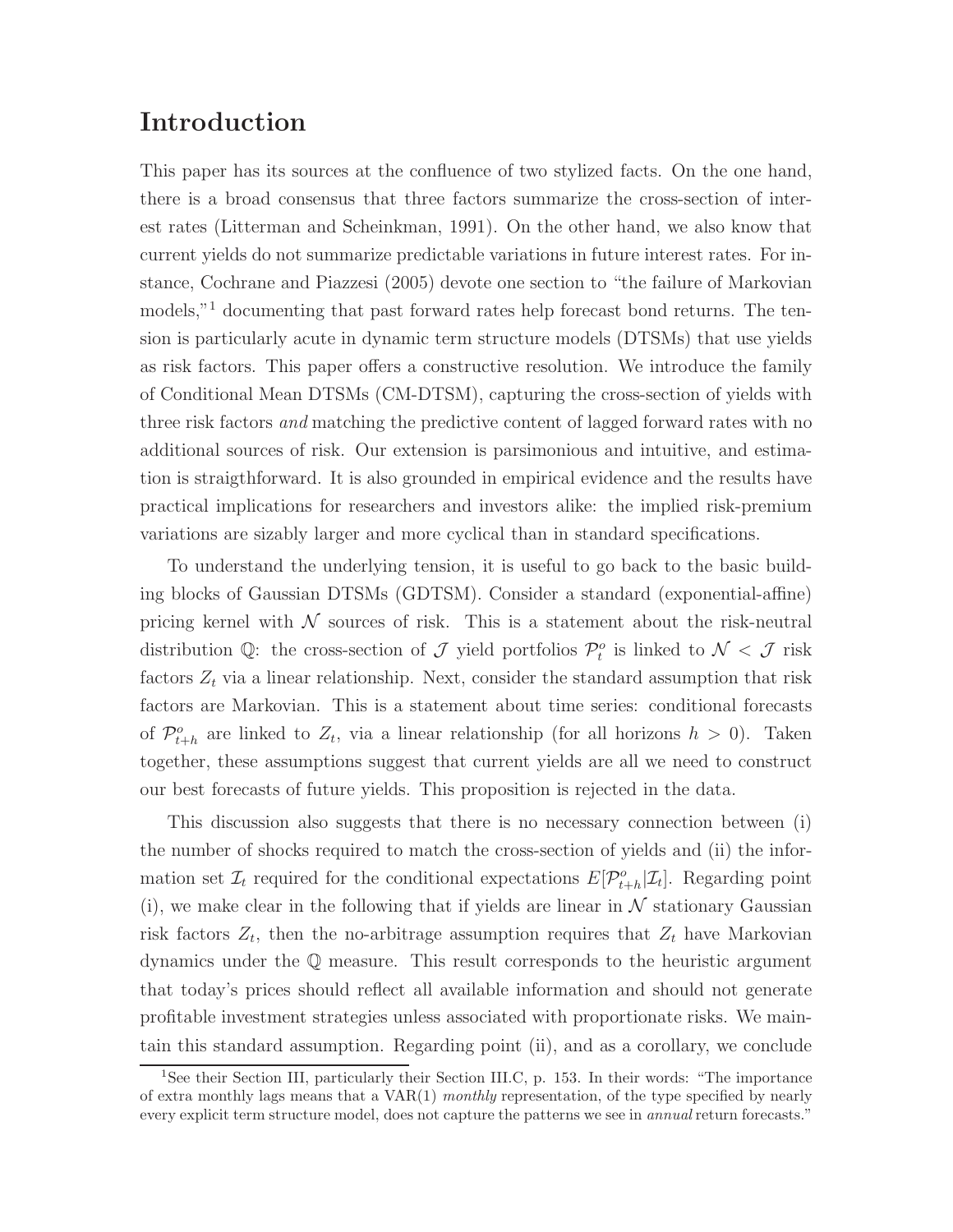that we need to break away from  $\mathcal{I}_t = \{ \mathcal{P}_t^o \}$  to capture the predictive content of lagged forward rates.

The first part of the paper studies the empirical properties of  $E[P_{t+h}^o | \mathcal{I}_{P,t}]$ , where we take  $\mathcal{I}_{\mathcal{P},t} = \{\mathcal{P}_t^o, \mathcal{P}_{t-1}^o, \ldots\}$  the history of  $\mathcal{P}_t^o$ . We revisit the predictability of bond returns for horizons between one and twelve months, extending the results in Cochrane and Piazzesi (2005) for annual returns. First, we confirm that forward rates forecast bond returns at every horizon. Perhaps unsurprisingly, one combination of forward rates is enough in each case. Second, and this is more important, we find that lags of the return-forecasting factor add to the predictability evidence. In fact, the relative contribution of past forward rates increases as we shorten the returns horizon and peaks at the monthly horizon. This result stands in direct contrast with standard Markovian models. Third, the coefficients on additional lags of the returns-forecasting factor exhibit a clear decaying pattern. We show analytically and empirically that the evidence is consistent with models where the conditional mean  $E[P_{t+1}^o | \mathcal{I}_{\mathcal{P},t}]$  is Markovian but where  $\mathcal{P}_t^o$  is not.

The second part of the paper introduces the class of CM-DTSMs. Consistent with the cross-section evidence, we specify that the  $N$  risk factors  $Z_t$  are Markovian under  $\mathbb{Q}$ . Consistent with the predictability evidence, we specify the process for  $Z_t$ under P via the dynamics of its conditional mean  $\mathcal{E}_{Z,t} \equiv E[Z_{t+1}|\mathcal{I}_{Z,t}]$ , with  $\mathcal{I}_{Z,t}$  =  $\{Z_t, Z_{t-1}, \ldots\}$ . To get a sense of its properties, this process is analogous to GARCH dynamics where the conditional variance is driven by the (squared) innovations in the underlying risk factors. Here, the conditional mean is driven by a rotation of the N innovations  $u_t \equiv Z_t - \mathcal{E}_{Z,t}$ . Conditional DTSMs have the following important property: there is a separation between the *spanning* role of  $Z_t$  and the *forecasting* role of  $\mathcal{E}_{Z,t}$ . The  $\mathcal{N} \times \mathcal{N}$  parameter matrix  $\theta$  controls this separation.<sup>2</sup> Indeed, if  $\theta = 0$ , all yields and all conditional forecasts are a function of  $Z_t$ , nesting the standard  $VAR(1)$ case (e.g.,  $\mathcal{E}_{Z,t} = \Phi Z_t$ ).

Finally, the empirical section makes two broad points. First,  $\theta = 0$  is soundly rejected in a specification with five bond yields and five risk factors. This special case allows the risk factors to capture all the information from current yields and gives more chances to the standard model. Yet, the variability of the risk premium is often halved in models with  $\theta = 0$  relative to a case where we account for the information

<sup>2</sup>The representation in terms of the conditional mean was introduced by Fiorentini and Sentana (1998) in the context of time-series models. The specific case we consider corresponds to  $VARMA(1,1)$  dynamics in the usual representation and nests the standard  $VAR(1)$  specification when  $\theta = 0$ .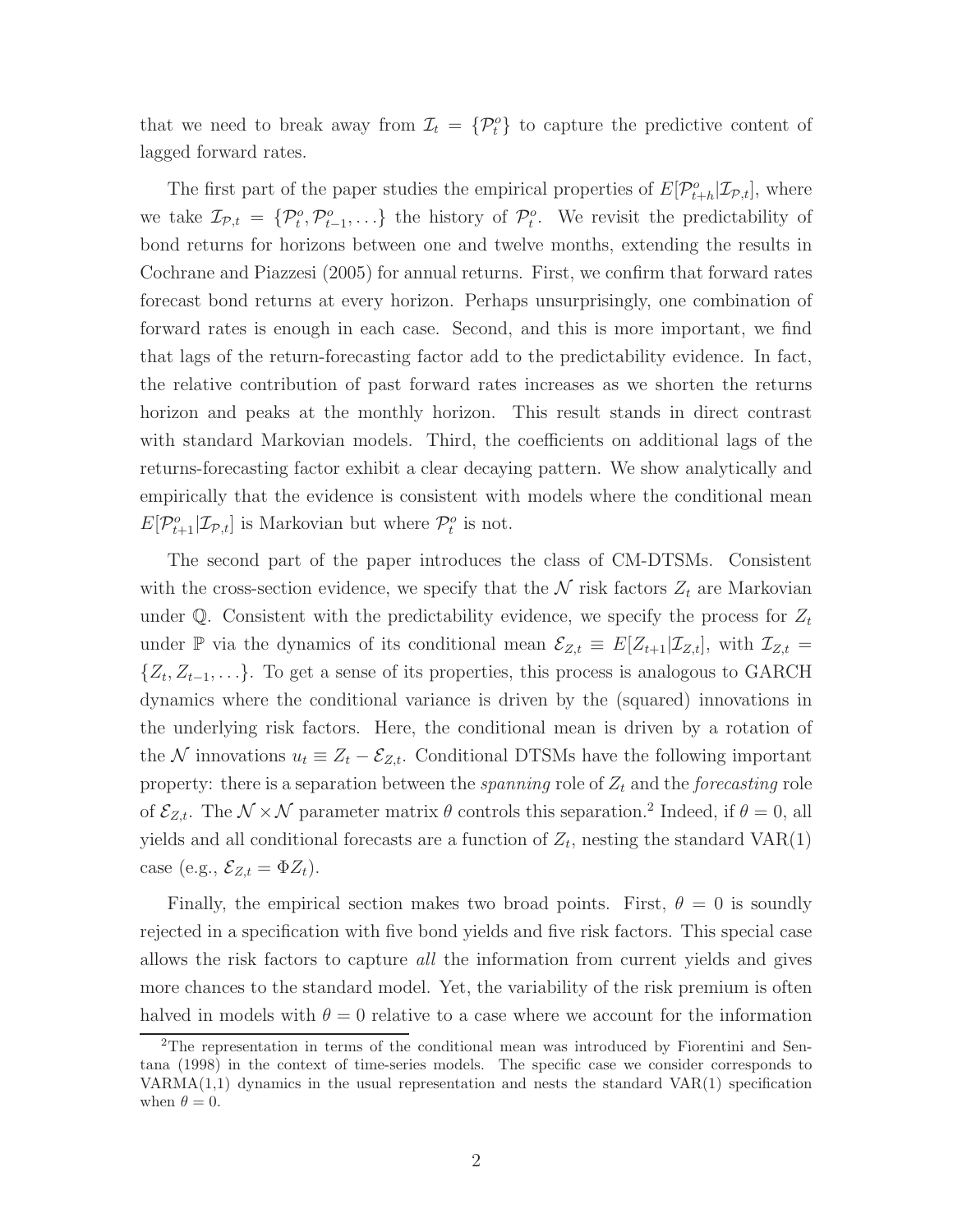in past yields. In addition, the risk premium offers much better forecasts of excess returns for those same bonds used for estimations of the model. In fact, a CM-DTSM model provides a close match to the forward rate coefficients estimated from Cochrane-Piazzesi regressions. In contrast, we find that predictive  $R^2$ s are halved and that the model does not reproduce the well-known tent shape when we impose  $\theta = 0$ . The deteriorations are much worse for shorter returns horizons. Second, we ask whether we can match both cross-section evidence and the predictability evidence with  $\mathcal{N} = 3$  factors. The answer is yes. Three factors are sufficient to generate the cross-section evidence by construction. In addition, we find that reducing the number of shocks leads to no loss in the variability of the risk premium or in the predictability of bond excess returns. However, reducing the number of shocks widens the gap between the standard case and our CM-DTSM specification. We compare yield decompositions from different models: the risk premium is more cyclical in CM-DTSM models, and the expectation component plays a much lesser role in explaining yield changes in recessions.

We devote considerable space to comparing our approach with closely related results in Duffee (2011), where the combination of a 5-factor (Markovian) model and Kalman filtering produces a "hidden" risk factor. This hidden factor does not affect current yields, but it loads on past yields and generates substantial risk-premium variability. Duffee (2011) "advocates a significant change in the construction and estimation of multifactor term structure models." We agree. In fact, we argue that his findings are nested in our framework. To see the connection, consider the general case where every yield portfolio  $\mathcal{P}_t^o$  is measured with errors. The information set available to the econometrician is  $\mathcal{I}_{\mathcal{P},t}$ . Once we condition on  $\mathcal{I}_{\mathcal{P},t}$  (and not  $\mathcal{I}_{Z,t}$ ), our main theorem shows that we can construct an equivalent steady-state CM-DTSM where the conditional mean  $\mathcal{E}_{\mathcal{P},t} \equiv E[\mathcal{P}_t^o | \mathcal{I}_{\mathcal{P},t}]$  is Markovian, summarizing the dynamics of all observed portfolios  $\mathcal{P}_t^o$ , but with cross-equation restrictions due to the factor structure embedded in yields.

We identify two mechanisms that may coexist and generate a role for past yields within our maximally canonical form. The first mechanism corresponds to the effect of filtering through mismeasured yields, as in Duffee (2011). This mechanism exists even if  $Z_t$  is Markovian, in which case the observed yields have restricted CM dynamics. The restriction arises because of the additional structure in the covariance matrix of the measurement errors, R. The second mechanism arises when the risk factors themselves have CM dynamics. This mechanism exists even if yields are observed without errors, in which case the information content of past yields is parameterized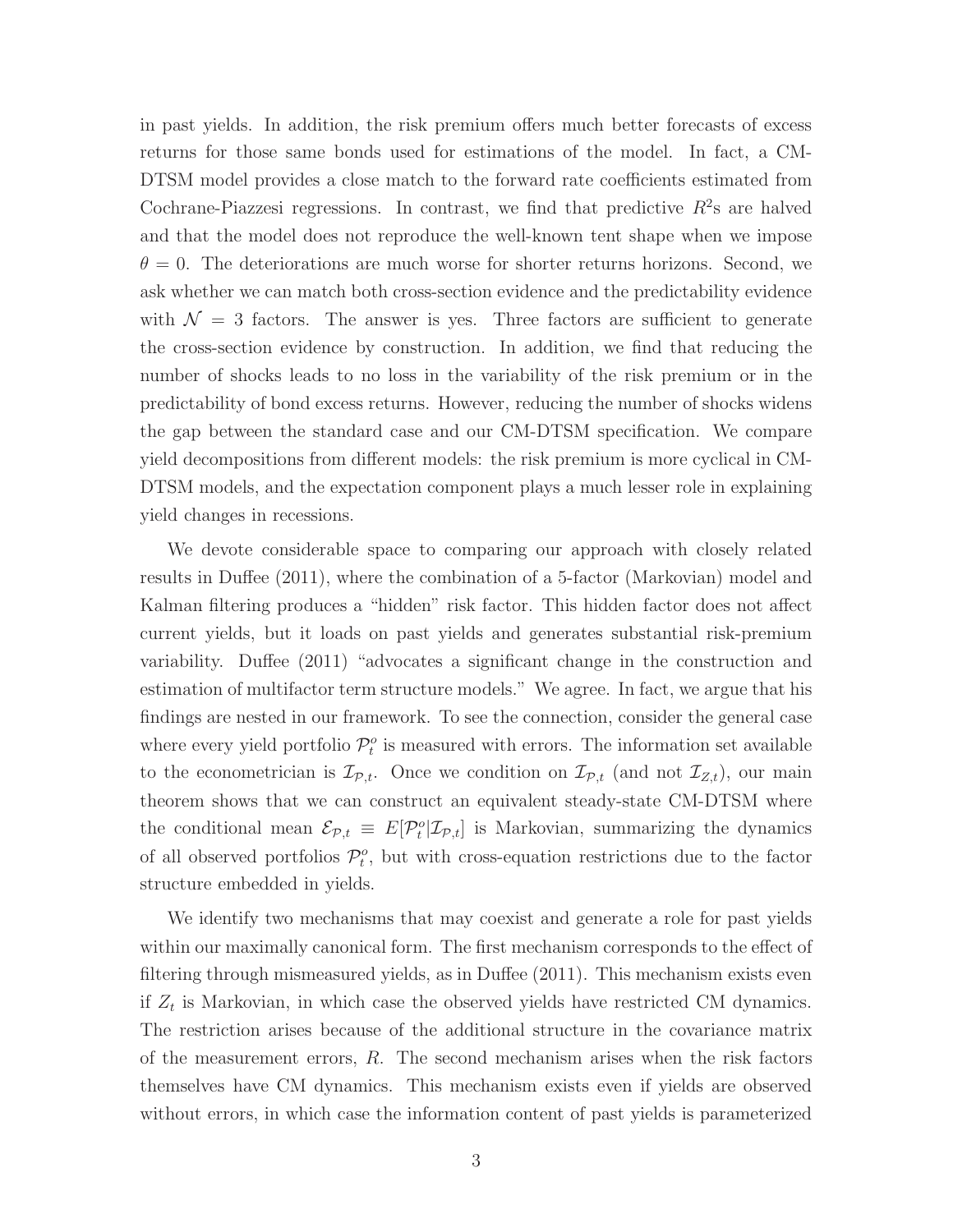by  $\theta$ . Each mechanism is separately identified when  $\mathcal{J} > \mathcal{N}$  portfolios are included in the model.

Since the two mechanisms may coexist, it is natural to ask whether measurement errors alone can rationalize the predictability evidence. We estimate several versions of the 3-factor model to answer this question. We consider cases where  $R = \sigma^2 I$ , or where R is a free diagonal covariance matrix, and cases with  $\theta = 0$ , or with  $\theta$  unrestricted. The results are consistent with those in Duffee (2011). Filtering by itself adds considerable variability in the risk premium and improves the predictability of the risk premium. But the  $R^2$ s stand somewhere halfway between the standard case and our unrestricted CM-DTSM model. Hence we conclude that non-Markovian effects in the risk factors themselves are required to match the evidence. We also differ with Duffee (2011), since our results show that it is unnecessary to add more shocks, both in theory and empirically. Our 3-factor model matches the evidence almost as well as the best 5-factor model, but it is considerably more parsimonious. In addition, there is no need to appeal to a special structure in the risk premium to hide the additional factors in tiny measurement errors. Instead, breaking away from the Markovian assumption introduces separate spanning and forecasting roles for  $\mathcal{P}_t^o$ and  $\mathcal{E}_{\mathcal{P},t}$ , with no additional shocks.<sup>3</sup>

Our approach is equivalent to generalizing the prices of risk to an affine function of  $Z_t$  and  $\mathcal{E}_{Z,t-1}$ . This is consistent with existing equilibrium models where, for instance, agents are learning about the underlying process, or because of adaptive expectations. Froot (1989) points out that the usual tests of the expectations hypothesis rely on the maintained assumption that investors' expectations are rational, and argues that expectational errors play a significant role. Piazzesi and Schneider (2009) provide additional evidence that subjective expected excess returns are less volatile and less cyclical. Recently, Cieslak and Povala (2013) have also recognized the significance of lagged information and explored the role of informational frictions related to agents' perceptions of the policy rule. Johannes, Lochstoer, and Mou (2011) formally study the asset-pricing implication of Bayesian learning about a model's fundamental dynamics. Our focus is different. We note that the predictive content of lagged forward rates is a challenge for standard DTSMs where yield factors are Markovian and offer risk-based reconcilation with the data. Compensation for risk and informational frictions may both be consistent with non-Markovian dynamics in yields.

The class of Gaussian DTSMs includes the large family of VAR and VARMA

<sup>&</sup>lt;sup>3</sup>Importantly, a hidden factor is not precluded. The generalization  $\theta \neq 0$  also allows innovations with opposite loadings on the expectation term and the risk-premium term.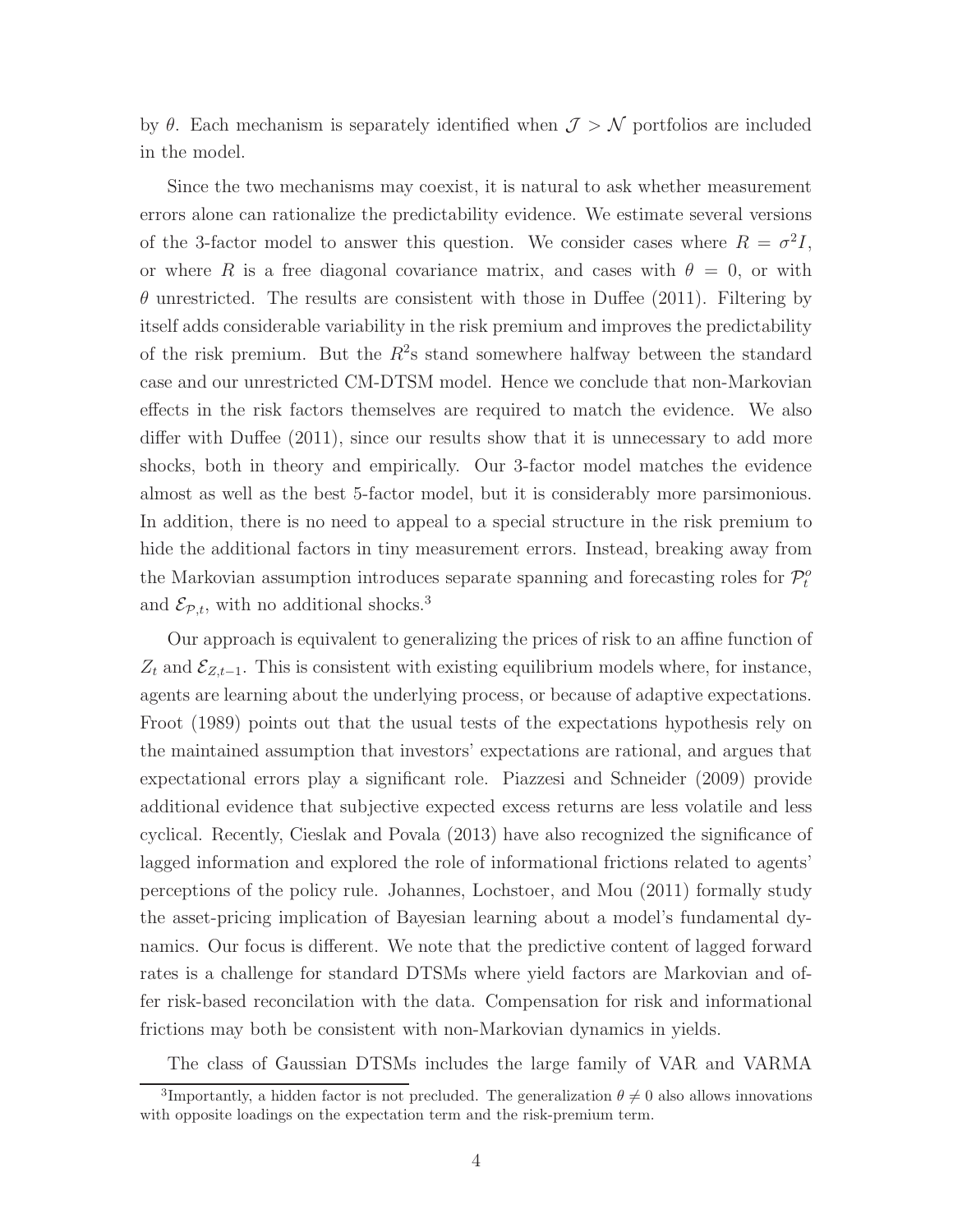models, but empirical applications almost exclusively consider the  $VAR(1)$  case.<sup>4</sup> Monfort and Pegoraro (2007) consider cases with  $0 < p < \infty$  lags and with regimes in the coefficients. We treat the case  $p = \infty$  parsimoniously, circumventing the need for regimes (non-linearities).

Decomposing yields into a pure expectation component and the compensation for risk offered to bondholders is the *raison d'être* of modern DTSMs. The evidence of predictable bond return variations "stand[s] as challenges or 'stylized facts' to be explained by candidate models" (Fama,  $1984$ ).<sup>5</sup> Using the evidence in Campbell and Shiller (1991) as a benchmark, Dai and Singleton (2002) show that Gaussian DTSMs meet this challenge. But this literature ignores the information content of lagged forward rates. We extend the results in Dai and Singleton (2002), showing that conditional mean DTSMs capture the evidence of non-Markovian dynamics in bond risk premia.

In the context of macro-finance models, Ang and Piazzesi (2003) incorporate lags of macro variables (see also, e.g., Ang, Dong, and Piazzesi 2007; Jardet, Monfort, and Pegoraro 2008). More recently, Joslin et al. (2012) study macro-finance models where they project the economy-wide pricing kernel on the risk factors  $Z_t$ . Macro risks are unspanned in yields but help predict bond returns, consistent with the evidence in Ludvigson and Ng (2009). Economically, this is a restriction on the set of priced risk in the bond market. We see these approaches as complementary: both macro variables and past yields contain information about future returns. Feunou and Fontaine (2012) show the importance of including a moving-average term within a macro-finance term structure model that includes inflation. Joslin, Le, and Singleton (2013) consider lags of macro variables and the effect of spanning restrictions on estimated monetary policy rules.

The following section presents the evidence on bond returns predictability, emphasizing the empirical properties of  $E[P_{t+h}|\mathcal{I}_{p,t}]$ . Section 2 develops the family of CM-DTSMs, and discusses in detail the connection with existing approaches. Section 3 reports all the results. All proofs are provided in the appendix.

<sup>&</sup>lt;sup>4</sup>A common argument is that dynamics with longer lags can be recast within an extended state representation with only one lag. See, e.g., Equations (7)-(8) in Ang and Piazzesi (2003) or footnote 7 in Joslin, Singleton, and Zhu (2011). We document the empirical relevance of lagged yields.

<sup>&</sup>lt;sup>5</sup>See also Shiller (1979); Startz (1982); Fama (1984); Fama and Bliss (1987); Campbell and Shiller (1991) for earlier evidence against the expectation hypothesis.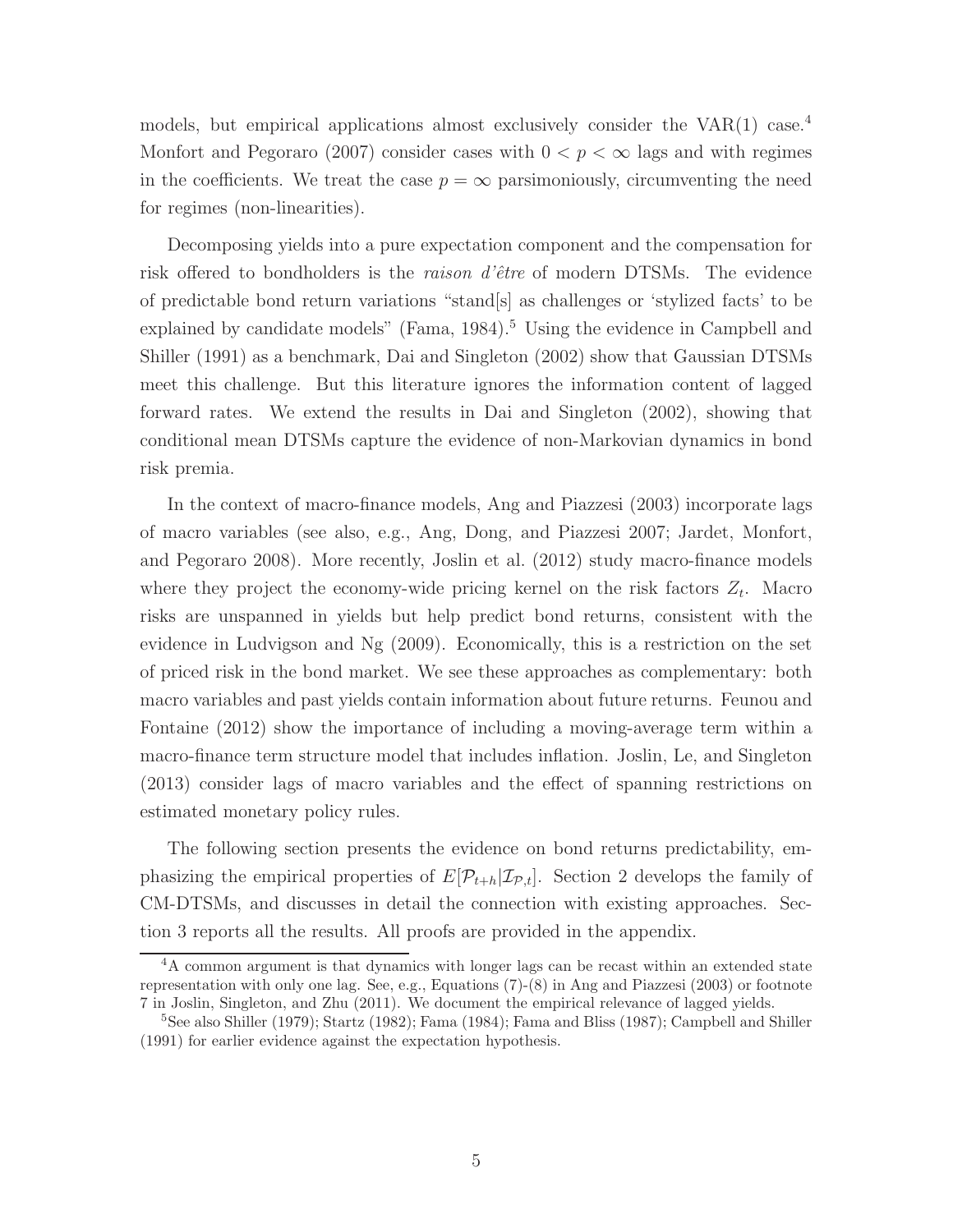## 1 Evidence in Bond Risk Premia

This section builds on Cochrane and Piazzesi's 2005 (CP's) results and establishes a set of stylized facts to motivate a non-Markovian model for yields. Most importantly, we find that long lags of forward rates add to the predictability of bond returns. For each horizon, a single combination of current and past forward rates summarizes the predictability for bonds with different maturities. We show that (i) for each horizon, lagged coefficients decay exponentially, (ii) the return-forecasting factors are highly correlated across return horizons, and (iii) the predictability patterns are consistent with adding a parsimonious moving-average component to standard  $VAR(1)$  dynamics.

### 1.1 Cochrane-Piazzesi Regressions

CP document that a linear combination of forward rates forecasts annual excess returns from holding Treasury bonds. We repeat CP's analysis of returns predictability across holding periods between one month and one year. We consider the same predictors and the same sample period as in CP: annual forward rates with 1, 2, 3, 4 and 5 years to maturity from the Center for Research in Security Prices (CRSP) data set from 1963 until 2003. We find similar results in longer samples. We estimate the following regressions:

$$
xr_{t,h}^{(n)} = b_{n,h}\gamma_h'f_t + u_{t,t+h}^{(n)},\tag{1}
$$

where  $xr_{t,h}^{(n)}$  is the excess returns from holding a bond with maturity n over an hmonth horizon, and where  $f_t$  stacks a constant with the forward rates. We compute excess returns for different horizons using the Gurkaynak et al. (2006) (GSW) data set.<sup>6</sup> Note that Equation (1) imposes the single-factor restriction:  $b_{n,h}$  is a scalar and  $\gamma_h$  is a horizon-specific vector of coefficients. Panel (A) of Table 1 reports the  $R^2$ s for bond maturities up to 10 years. The predictability increases with the horizons – from around 3% at the 1-month horizon, to around  $10\%, 20\%, 30\%$  and 35% at the 3-, 6-, 9- and 12-month horizons, respectively. The last column matches results in CP. Unreported results show that the single-factor restriction is supported in the data: predictability regressions without a factor structure yield essentially the same results.

<sup>&</sup>lt;sup>6</sup>In contrast, we can only compute annual excess returns from the CRSP Fama-Bliss data files.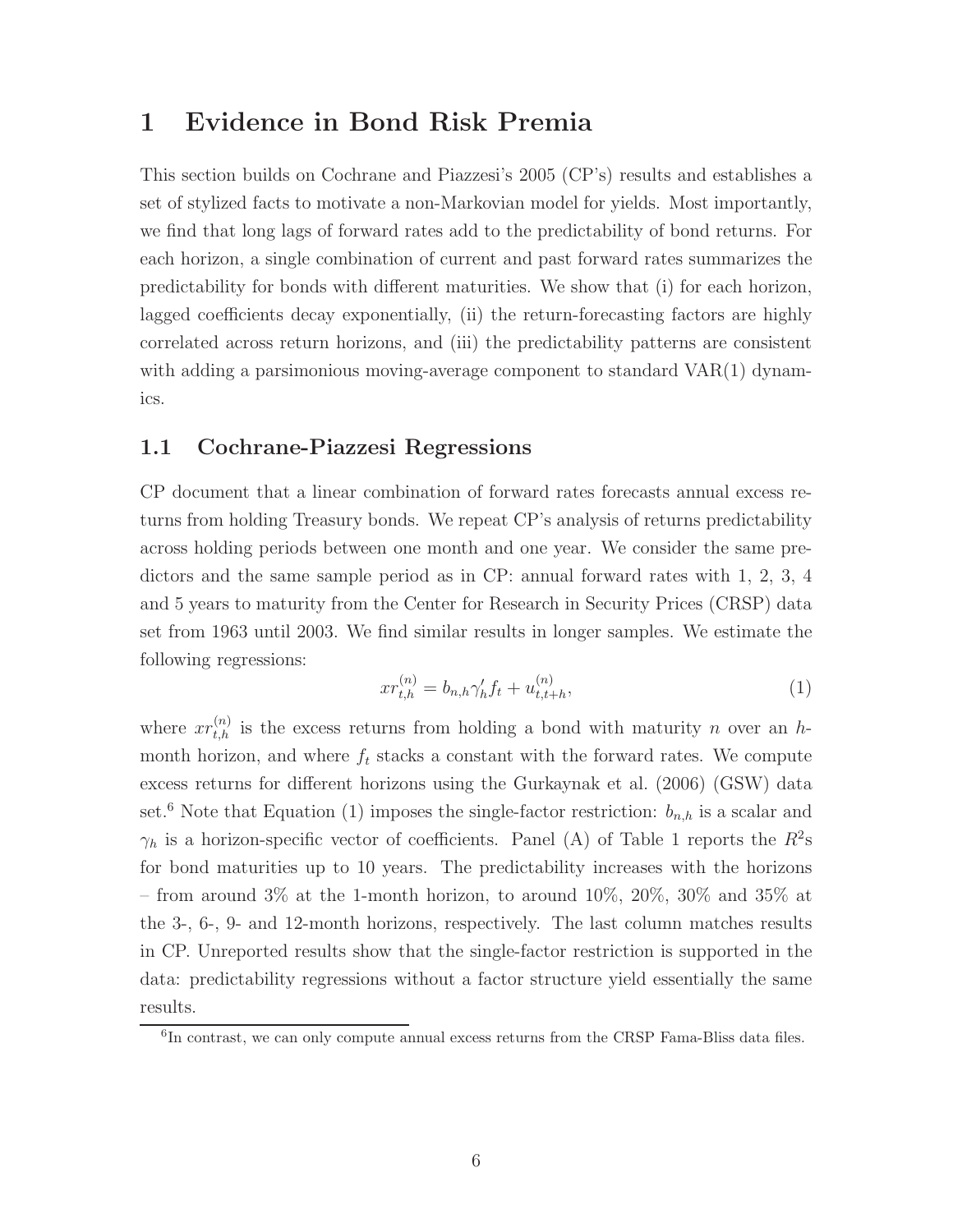### 1.2 Recursive Cochrane-Piazzesi Regressions

CP show that lags of the forward-based factor increase the predictability of annual returns. To illustrate, define  $\bar{r}_{t+12}$  as the cross-sectional average of annual excess returns across different bond maturities and extend CP's regression to include distributed lags of the forward rate factor. Allowing for eight lags,

$$
\bar{x}r_{t+12} = \gamma' (a_0f_t + \dots + a_8f_{t-8}), \qquad (2)
$$

the estimates  $\hat{a}_i$  display a decaying pattern: 0.29, 0.25, 0.16, 0.14, 0.05, 0.07, 0.03 and  $0.002<sup>7</sup>$ . The estimates are significant jointly but not individually, suggesting that a parsimonious model is required. Distributed-lag models with geometrically decaying coefficients have a long history in econometrics and arise naturally in partialadjustment or adaptive-expectation models (see, e.g., Koyck 1954; Griliches 1967). We adapt a standard infinite distributed-lag model to the context of return predictability:

$$
xr_{t,h}^{(n)} = b_{n,h}\mathcal{R}_{t,h} + u_{t,h}^{(n)},
$$
  

$$
\mathcal{R}_{t,h} = (1 - \alpha_h)\gamma_h'f_t + \alpha_h\mathcal{R}_{t-1,h},
$$
 (3)

where the scalar  $\alpha_h$  is constant across maturities, and with  $0 \leq \alpha_h < 1$ , nesting Equation (1) if  $\alpha_h = 0$ . The weight on current forward rates is given by  $1 - \alpha_h$ , while  $\alpha_h$  controls the weights on past forward rates. The lag representation of returns is given by

$$
xr_{t,h}^{(n)} = b_{n,h}(1 - \alpha_h)\gamma_h' \sum_{j=0}^{\infty} \alpha_h^j f_{t-j} + u_{t,h}^{(n)}.
$$
\n(4)

Equation (3) parsimoniously captures the decaying patterns observed in the estimates from Equation (2). Beyond its simplicity, this reduced-form representation is also consistent with our term structure model (see Section 2.6).

Panel (B) of Table 1 reports the  $R^2$ s from estimates of Equation (3).<sup>8</sup> Relative to the case  $\alpha_h = 0$ , predictability increases for each horizon and maturity. The predictability almost doubles for the 1-month and 2-month horizons, from 3% to

<sup>&</sup>lt;sup>7</sup>Compare with Table 5B in CP. We proceed via iterated OLS estimation over  $\gamma$  and a.

<sup>&</sup>lt;sup>8</sup>Equation (3) can be estimated easily via non-linear least squares. We set the initial value  $\mathcal{R}_{0,h}$ to the unconditional population mean. As in CP, we impose that  $N^{-1} \sum_{n=1}^{N} b_{n,h} = 1$  to identify  $b_{n,h}$  from  $\gamma_h$  and  $\alpha_h$  where N is the number of maturity in the cross-section of excess returns.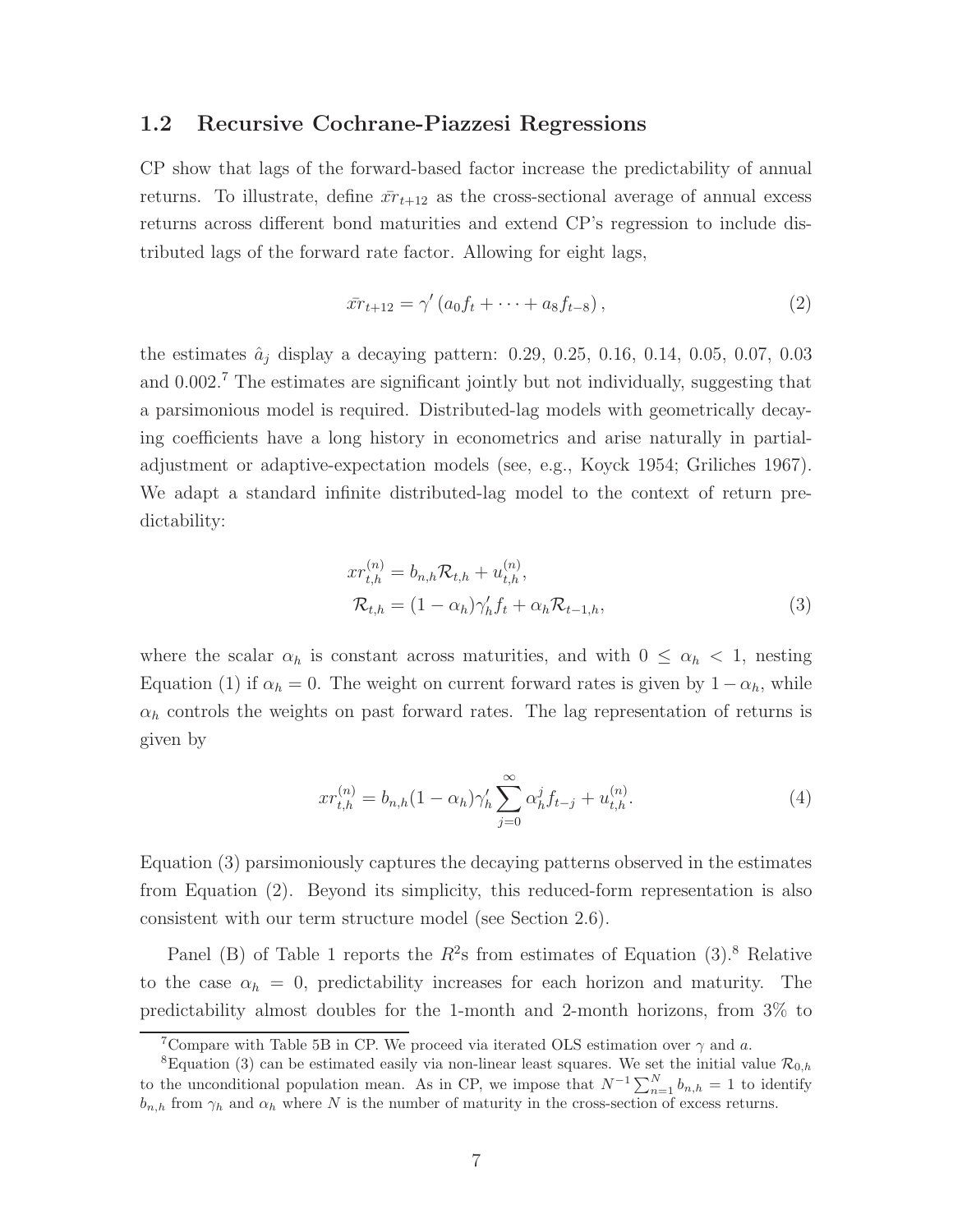6% and from 6% to around 11%, respectively, and increases substantially at longer horizons. Consistent with Duffee (2011), the relative importance of lagged forward rates increases as the returns horizon decreases.

Table 2 reports the coefficient estimates from Equation (3). For each horizon, the predictability gains follow from the scalar parameter  $\alpha_h$ . Panel (A) shows that estimates of  $\alpha_{n,h}$  exhibit a gradual decline across horizons, ranging between 0.8 and 0.6. Past forward rates are given a greater weight to forecast short-horizon returns. Panel (B) reports estimates for the loadings  $b_{n,h}$ . As expected, the estimates are centered around one and increase with the bond duration. Panel (C) reports estimates of  $\gamma_h$ . The tent shape is clear and strikingly similar even if estimation was carried out independently for each horizon.<sup>9</sup>

One natural question is whether we can collapse the return-forecasting factors  $\gamma'_{h}f_{t}$  into an encompassing factor that does not depend on the horizon. Indeed, we find that the horizon-specific factors are highly correlated. In the case  $\alpha = 0$ , the first principal component extracted from the panel of return-forecasting factors (for different horizons) explains 93.7% of the total variations and the second component explains most of the remaining variations. For the more general case, Table 3 reports results from a principal-component analysis. The first principal component explains 97% of the total variation, with loadings that are spread out evenly across maturities.

### 1.3 Reconciling Yield Dynamics

What yield dynamics can connect the predictability evidence across these horizons? Following CP, define the yield vector  $Y_t = [y_t^{(1)} \ y_t^{(2)} \ y_t^{(3)} \ y_t^{(4)} \ y_t^{(5)}$  $\left[\begin{smallmatrix} (5) \\ t \end{smallmatrix}\right]'$ , where  $y_t^{(n)}$  $t^{(n)}$  is the n-year zero-coupon yield, and consider a Markovian model for  $Y_t$  at the monthly frequency:

$$
\Delta Y_t = K_{Y,0} + K_{Y,1} Y_{t-1} + \epsilon_{Y,t},\tag{5}
$$

where  $\epsilon_{Y,t}$  is a mean-zero innovation. The Markovian assumption connects the distribution of future yields  $Y_{t+h}$  to current yields  $Y_t$ , exclusively. Importantly, lagged forward rates are excluded from the projection of future returns  $xr(t)$  $\sum_{t,t+h}^{(n)}$  on current forward  $f_t$  (e.g.,  $\alpha_h = 0$  in Equation (3)). But lagged forward rates play a significant role in the data. Should we add lagged yields  $Y_{t-j}$  to Equation (5)? For instance, CP add 12 lags to capture the predictability evidence from bond returns (for the purpose

<sup>&</sup>lt;sup>9</sup>We also considered the unrestricted case where the forward rate coefficient  $\gamma_{n,h}$  and the lag coefficient  $\alpha_{n,h}$  vary with the horizon and the maturity of the bond. Estimates of the  $R^2$ s and the  $\alpha$  remain essentially the same.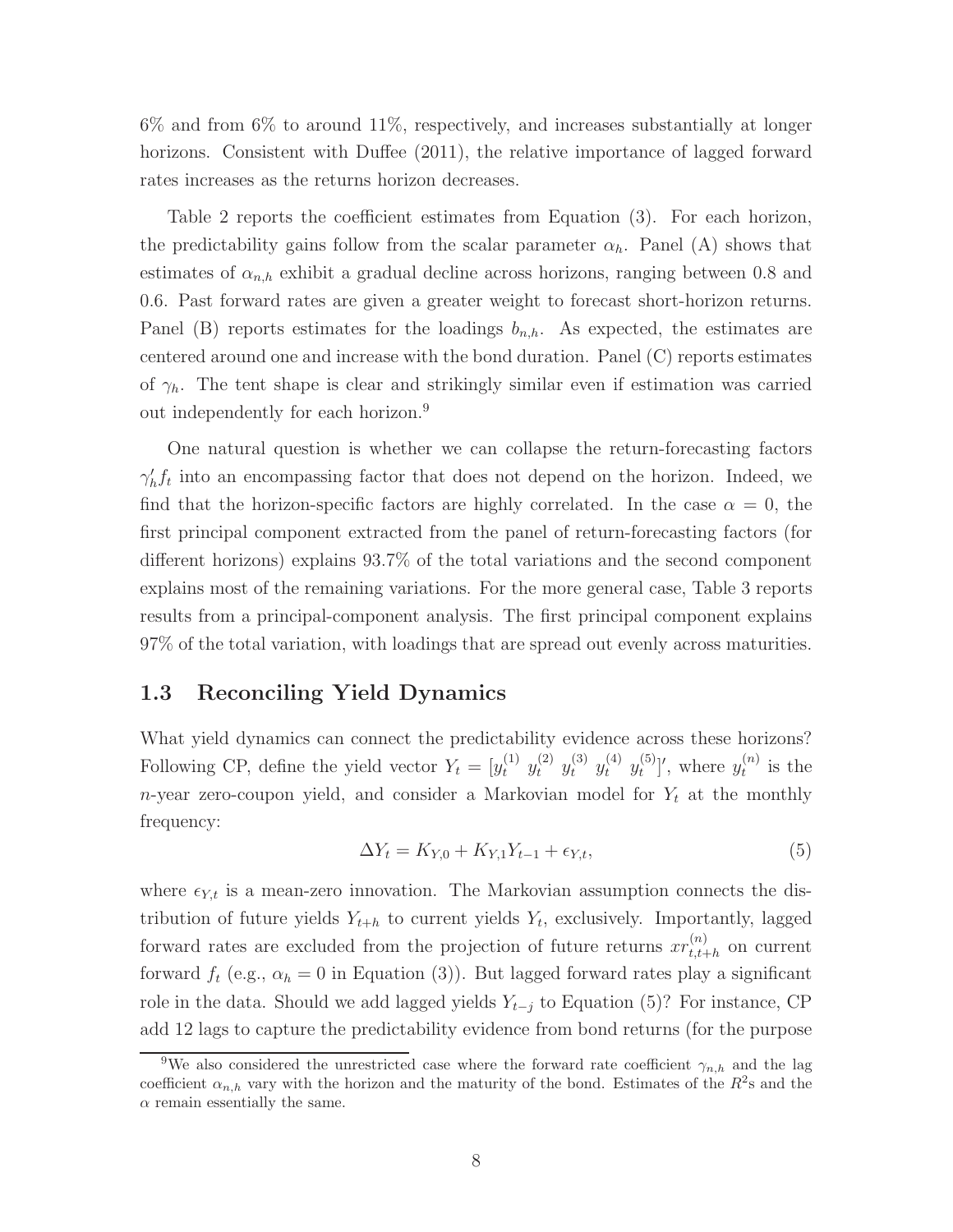of constructing bootstrapped inference). But adding 11 lags to Equation (5) involves 275 parameters!

The data suggest a more direct solution. The pattern of decaying coefficients in Equations (2) and (3) may be due to a moving-average component in the yield dynamics. It is well known that inverting a moving-average term generates an autoregressive form with infinite lags, and with decaying coefficients (see, e.g, Hamilton 1994). Appendix A.1 shows that this pattern translates to the predictability coefficients. If a moving-average component is hidden in the residuals of Equation (5), then we have that

$$
\epsilon_{Y,t} = u_t - \theta_Y u_{t-1},\tag{6}
$$

where  $\theta_Y$  is a matrix and  $u_{t-1}$  is white noise. A direct implication is that successive residuals  $\epsilon_{Y,t}$  and  $\epsilon_{Y,t-1}$  are correlated. Hence, we estimate the VAR(1) in Equation (5) and we assess the correlation structure in the panel of residuals.

First, we focus on the time-series dimension. Panel (A) of Table 4 reports the results from regressions of each element of  $\epsilon_{Y,t}$  on its own lag. We find that the first lag is significant in the majority of cases, but that longer lags are always insignificant.<sup>10</sup> Next, we focus on the first lag and examine the cross-sectional correlations. Panel (B) shows estimates of the cross-correlation between each element of  $\epsilon_{Y,t}$  and each element of its lag  $\epsilon_{Y,t-1}$ . Again, the individual correlation coefficients are significant at the 5% level in the majority of cases, and significant at the 10% level in almost all cases. In addition, the matrix of estimates in Panel (B) reveals a striking factor structure: each column is nearly a parallel shift of the previous column. In other words, each component of  $\epsilon_{Y,t}$  is correlated with the same linear combination of  $\epsilon_{Y,t-1}$ .

This factor structure implies that a regression of one element  $\epsilon_{Y,t}^{(n)}$  on the vector  $\epsilon_{Y,t}$  is inappropriate due to the collinearity of the coefficient matrix. We adopt the following two-step estimation procedure. First, regress the cross-section average  $\bar{\epsilon}_{Y,t} \equiv$  $N^{-1} \sum \epsilon_{Y,t}^{(n)}$ , with  $N = 5$ , on  $\epsilon_{Y,t-1}$ :

$$
\bar{\epsilon}_{Y,t} = \gamma_{\epsilon}^{\top} \epsilon_{Y,t-1} + \bar{w}_t,
$$

and then regress each element  $\epsilon_{Y,t}^{(n)}$  on  $\hat{\gamma}_{\epsilon}^{\top} \epsilon_{Y,t-1}$ . These two steps provide an estimate of the single-factor regression:

$$
\epsilon_{Y,t} = \alpha \gamma_{\epsilon}^{\top} \epsilon_{Y,t-1} + w_t,\tag{7}
$$

<sup>&</sup>lt;sup>10</sup>We cannot recover a consistent estimate of  $\theta$  based on the residuals from the VAR1  $\hat{\epsilon}_{Y,t+1}$  =  $\Delta Y_{t+1} - \hat{K}_{Y,0} - \hat{K}_{Y,1}Y_t$ , since the estimate  $\hat{K}_{Y,1}$  is based on a misspecified model.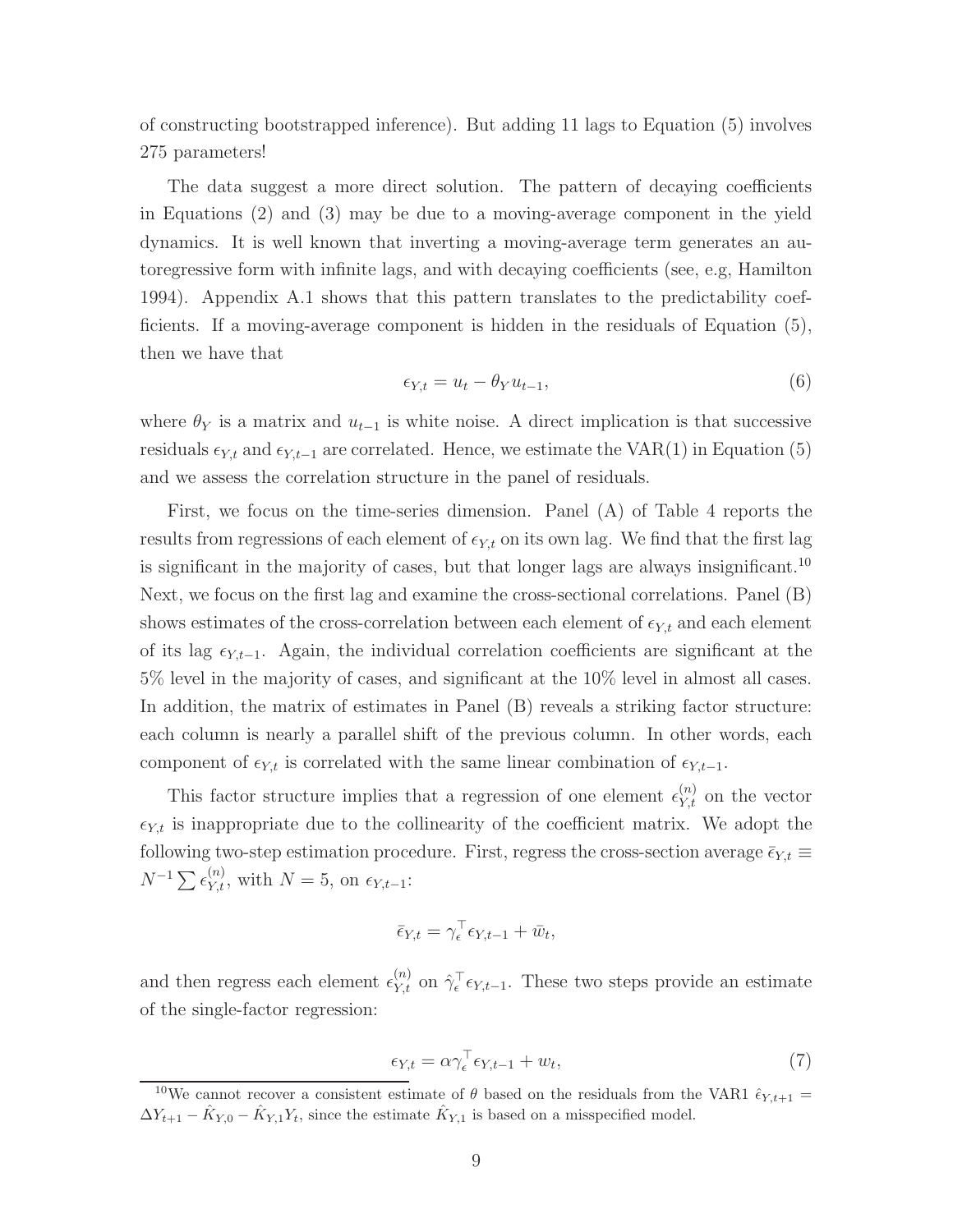with the identification restriction that  $\sum_n \alpha_n = N$ .<sup>11</sup> Panels (C) and (D) of Table 4 report the results from the first step and the second step, respectively. The estimate of  $\gamma_{\epsilon_t}$  shows the familiar tent shape. Individual t-statistics are low due to the collinearity, but we can reject the null hypothesis that the vector of coefficients is jointly equal to zero: the F-statistic for restriction  $\gamma_{\epsilon_t} = 0$  has a p-value of 0.02. Finally, the coefficient estimates  $\alpha_n$  on the lagged factor  $\gamma_{\epsilon}^{\top} \epsilon_{Y,t-1}$  are all statistically significant.

The predictability evidence and the time-series evidence both support the presence of a moving average. To conclude, and before turning to the formal modelling section, we sketch how we can connect the two pieces of evidence. The simplest way to introduce a moving-average component assumes that the conditional mean  $\mathcal{E}_{Y,t} \equiv$  $E[Y_{t+1}|\mathcal{I}_{Y,t}]$  is Markovian:

$$
Y_t = \mathcal{E}_{Y,t-1} + \Sigma_Y \epsilon_{Y,t}
$$
  

$$
\Delta \mathcal{E}_{Y,t} = K_{Y,0} + K_{Y,1} \mathcal{E}_{Y,t-1} + \Sigma_{\mathcal{E}_Y} \epsilon_{Y,t},
$$
\n(8)

where  $\epsilon_t$  is white noise. The benchmark is the VAR(1) and we also estimate a VAR(12), as in CP. For comparability, we estimate each model via least-squares. Using the estimates, we then derive the model-implied population  $R^2$ s for the regression in Equation (1). Table 5 reports the results. Consistent with CP's results, the predictability of annual returns implied by the VAR(1) model is typically half that obtained from direct regressions. On the other hand, the  $VAR(12)$  implies population  $R<sup>2</sup>$ s that are close to the regression results. Strikingly, adding a small moving-average component also matches the evidence. Unsurprisingly, this suggests that the VAR(12) is overparameterized.

## 2 Markovian Yields and Measurement Errors

The previous section revisited and added to the evidence showing that lagged forward rates predict bond excess returns. CP suggest that lagged forward rates are informative because: "time-t yields (or prices, or forwards) truly are sufficient state variables, but there are small measurement errors that are poorly correlated over time." Then, it follows from the standard Kalman "that the best guess of the true [state] is a geometrically weighted moving average." (See Cochrane and Piazzesi 2005, p. 154.) This is in the same spirit as Duffee's 2011 advocacy of a significant change in the construction of multifactor term structure models. Specifically, multifactor models

<sup>&</sup>lt;sup>11</sup>CP use a similar two-step procedure in predictability regressions with a single-factor structure.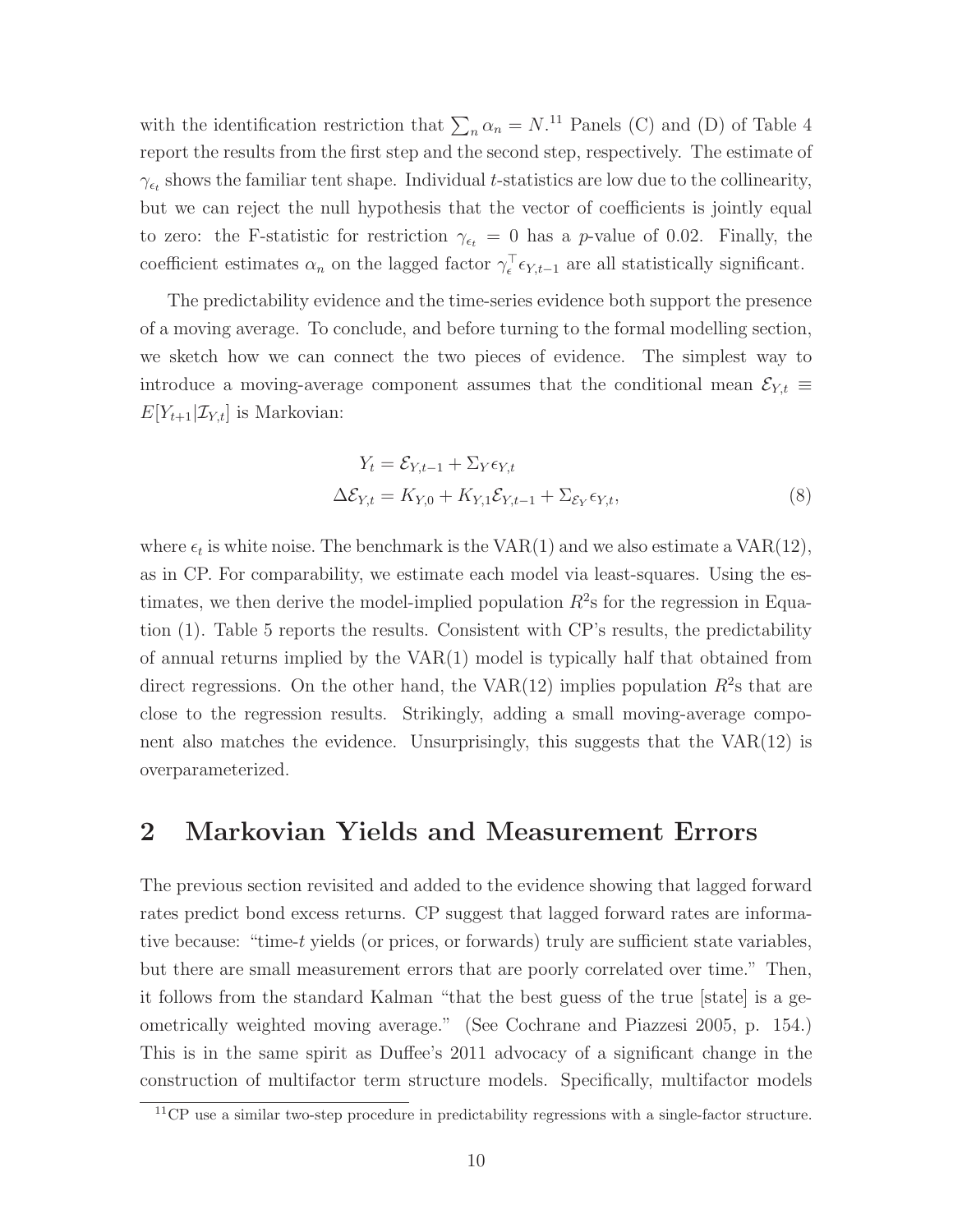must allow one factor to determine investors' expectations of future yields, but with no effect on current yields. Arguably, Duffee's hidden factor has two drawbacks: (i) this factor must have opposite effects on expected future interest rates and on bond risk premia at all times and for every yield maturity, and (ii) the hidden factor is only detectable in a term structure model with five sources of risk.

This section shows that none of these features is needed to generate a role for lagged forward rates. We construct a parsimonious extension of the standard Markovian DTSMs where the current cross-section of yields is not a sufficient state variable to forecast future yields. We differ from Duffee (2011) and Joslin, Priebsch, and Singleton (2012) in that we do not rely on any price of risk restriction to generate the hidden factor. However, we follow Duffee (2011) in allowing for measurement errors in all yields.

### 2.1 Risk-Neutral Dynamics

We postulate a small number of  $N$  stationary Gaussian risk factors  $Z_t$  driving the cross-section of bond yields:

**Assumption 1** The cross-section of n-period yields,  $y_t^{(n)}$  $t_t^{(n)}$ ,  $n \geq 1$ , can be expressed as a linear function of  $Z_t$ ,

$$
y_t^{(n)} = A_n + B'_n Z_t,
$$
\n(9)

where  $Z_t \in \mathbb{R}^N$  has a stationary Gaussian distribution.

Assumption 1 is consistent with the observation that a small number of principal components suffice to explain most of the variations in the term structure of yields. Note that the coefficients  $A_n$  and  $B_n$  are free at this stage. Cross-equation restrictions arise if we assume that bond prices offer no arbitrage opportunity. Proposition 1 clarifies an important implication of the absence of arbitrage.

**Proposition 1** If bond prices offer no arbitrage opportunity, Assumption 1 implies that  $Z_t$  has Markovian dynamics under  $\mathbb Q$  and we can write

$$
\Delta Z_t = K_0^{\mathbb{Q}} + K_1^{\mathbb{Q}} Z_{t-1} + \Sigma \epsilon_{Z,t}^{\mathbb{Q}},\tag{10}
$$

where  $\epsilon_{z,t}^{\mathbb{Q}}$  is a standard Gaussian innovation. Then,  $A_n$  and  $B'_n$  follow (standard) recursions, which are given in the appendix.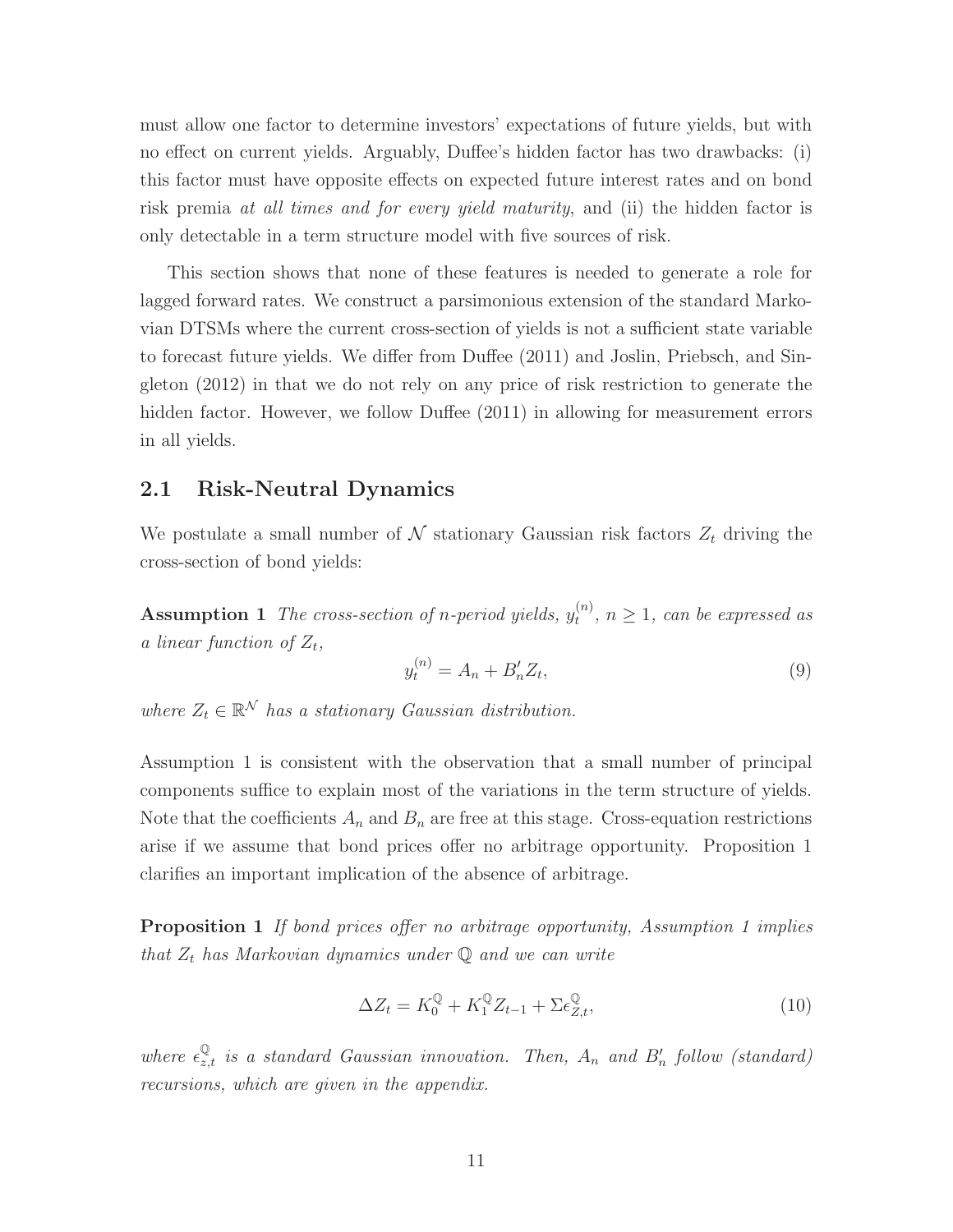Proposition 1 is useful in clarifying that once we fix  $\mathcal{N}$ , the number of linear risk factors required to explain the cross-section of yields, then these factors must have linear Markovian dynamics under risk-neutral dynamics. The result is not trivial but depends crucially on the absence of arbitrage opportunities among bond prices. Nonetheless, this result should not come as a surprise. Almost all existing models consider the natural case where  $Z_t$  has Markovian dynamics under the risk-neutral measure.

### 2.2 Historical Dynamics

If  $Z_t$  is Markovian under  $\mathbb{Q}$ , how is the no-arbitrage restriction consistent with the stylized fact that past yields predict excess returns? To answer this question, consider the excess returns from holding an *n*-period bond between t and  $t + h$ . Under the conditions of Proposition 1, this is given by

$$
xr_{t,h}^{(n)} = -\frac{h}{2}\mathcal{B}_{n-1}'\Sigma\Sigma'\mathcal{B}_{n-1} + \mathcal{B}_{n-1}'\sum_{j=1}^h\left(\Delta Z_{t+j} - E^{\mathbb{Q}}\left[\Delta Z_{t+j}|\mathcal{I}_{Z,t+j-1}\right]\right),\tag{11}
$$

where  $\mathcal{B}_{n-1} = -nB_n$ . Taking conditional expectations under the P-measure,  $E^{\mathbb{P}}[xr_{t,h}^{(n)}|\mathcal{I}_{Z,t}],$ each summand in the second term becomes

$$
E^{\mathbb{P}}\left[-K_0^{\mathbb{Q}} + (I_{\mathcal{N}} - K_1^{\mathbb{Q}})\Delta Z_{t+j} | \mathcal{I}_{Z,t+j-1}\right],
$$
\n(12)

where we use the fact that the time-t conditional expectation operator under  $\mathbb Q$  is a function of  $Z_t$  only. Therefore, Proposition 1 implies that the predictability of bond excess returns in Equation (11) depends on lagged yields if and only if the yield factors  $Z_t$  are non-Markovian under the P-measure. This can arise from two distinct mechanisms. Conditional on the econometrician's information set, this expectation will be a function of the past if we observe  $Z_t$  with errors. Alternatively, the  $\mathbb{P}$ dynamics of  $Z_t$  could be non-Markovian from the standpoint of investors who observe the risk factors directly. We allow for both effects. Proposition 2 introduces CM dynamics under P.

**Assumption 2** The risk factors  $Z_t \in \mathbb{R}^N$  have the following generic conditional mean dynamics:

$$
Z_t = \mathcal{E}_{Z,t-1}^{\mathbb{P}} + \Sigma \epsilon_t^{\mathbb{P}}
$$
  

$$
\Delta \mathcal{E}_{Z,t}^{\mathbb{P}} = K_0^{\mathbb{P}} + K_1^{\mathbb{P}} \mathcal{E}_{Z,t-1}^{\mathbb{P}} + \Sigma_{\mathcal{E}_Z} \epsilon_t^{\mathbb{P}},
$$
(13)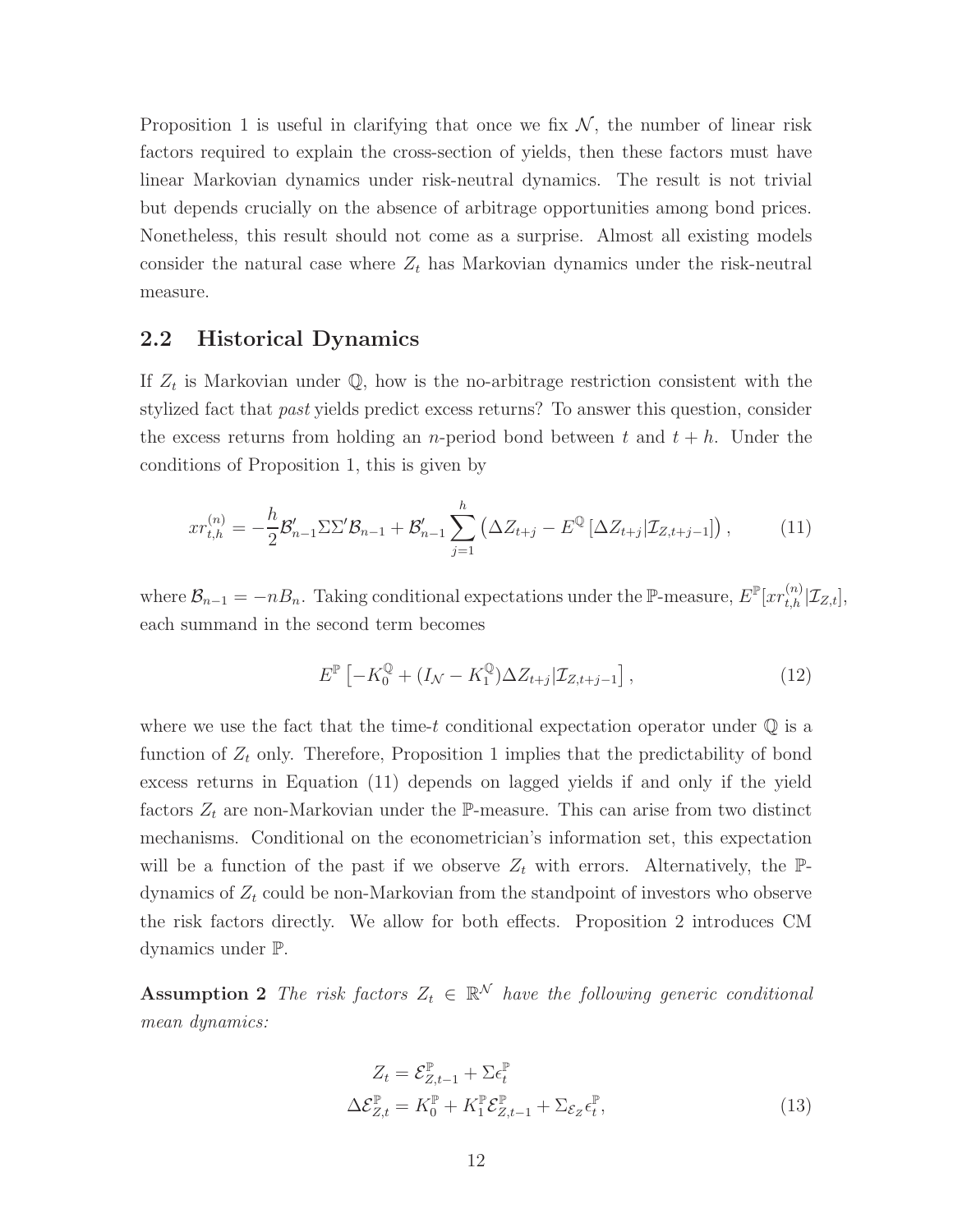where  $\mathcal{E}_{Z,t}^{\mathbb{P}} \equiv E^{\mathbb{P}}[Z_{t+1}|\mathcal{I}_{Z,t}]$  and  $\epsilon_t^{\mathbb{P}}$  is a standard Gaussian innovation. Define

$$
\theta \equiv I_{\mathcal{N}} + K_1^{\mathbb{P}} - \Sigma_{\mathcal{E}_Z} \Sigma^{-1}.
$$
\n(14)

Then,  $Z_t$  has Markovian dynamics if and only if  $\theta = 0$ .

### Spanning vs. forecasting

Relaxing the Markovian assumption for  $Z_t$  implies that the number of state variables increases from N to 2N, but with no increase in the sources of risk. The states  $Z_t$ and  $\mathcal{E}_{Z,t}^{\mathbb{P}}$  are driven by the *same* N shocks  $\epsilon_t^{\mathbb{P}}$ . The  $Z_t$  innovations are given by  $\Sigma \epsilon_t^{\mathbb{P}}$ , while the  $\mathcal{E}_{Z,t}^{\mathbb{P}}$  innovations are given by  $\Sigma_{\mathcal{E}_Z} \epsilon_t^{\mathbb{P}}$ . The joint covariance matrix for  $Z_t$  and  $\mathcal{E}_{Z,t}^{\mathbb{P}}$  has rank N only (conditionally or unconditionally as estimated via principalcomponent analysis, say). This is uncontroversial, since the same properties hold in a VAR where  $\mathcal{E}_{Z,t}^{\mathbb{P}}$  is a deterministic function of  $Z_t$ .

Although they are driven by the same shocks, the states  $Z_t$  and  $\mathcal{E}_{Z,t}$  play distinct roles. The yield factors  $Z_t$  summarize the cross-section of yields: there are N principal components in the cross-section of yields. On the other hand, the conditional means  $\mathcal{E}_{Z,t}$  summarize the future evolution of yields and it is a function of the entire history of  $Z_t$ . To see this, iterate Equation (13) backward. This separation of the *spanning* and the forecasting roles is at the heart of our modelling strategy.

### Markovian Expectations

The conditional mean  $\mathcal{E}_{Z,t}^{\mathbb{P}}$  is Markovian under  $\mathbb{P}$ , but the risk factors  $Z_t$  are not. The conditional expectations  $\mathcal{E}_{Z,t}^{\mathbb{P}}$  depend on lagged expectations,  $\mathcal{E}_{Z,t-1}^{\mathbb{P}}$ , via the autoregressive matrix  $(I_{\mathcal{N}}+K_1^{\mathbb{P}})$ , and on the current shock  $Z_t-\mathcal{E}_{Z,t-1}^{\mathbb{P}},$  via the matrix  $\Sigma_{\mathcal{E}_Z} \Sigma^{-1}$ . The restriction  $\theta = 0$  states that  $Z_t$  is Markovian when these weights are equal. Consistent with the evidence in Section 1, Assumption 2 is equivalent to an unrestricted VARMA(1,1) for  $Z_t$  where  $\theta$  is the moving-average parameter.<sup>12</sup> Therefore, the dependence between  $\mathcal{E}_{Z,t}^{\mathbb{P}}$  and the past is characterized parsimoniously by  $\theta$ <sup>13</sup>. Note that the conditional mean  $\mathcal{E}_{Z,t}^{\mathbb{P}}$  can be filtered easily given the time-series of  $Z_t^{\mathbb{P}}$  using the recursion in Equation (13) and starting from some initial value  $\mathcal{E}_{Z,0}^{\mathbb{P}}$ . Nonetheless,  $Z_t$  is latent in our context and must be filtered from its effect on yields.

<sup>&</sup>lt;sup>12</sup>This is analogous to a GARCH $(1,1)$  model where the conditional variance can be filtered directly from observed returns. The general CM representation was introduced in Fiorentini and Sentana (1998) in the context of time-series models.

<sup>&</sup>lt;sup>13</sup>Alternatively, one can directly introduce lagged values of  $Z_t$  in a VAR(p) representation. We argue that this approach is not parsimonious and that the conditional mean representation is more intuitive in the context of term structure models (where conditional expectations play a key role).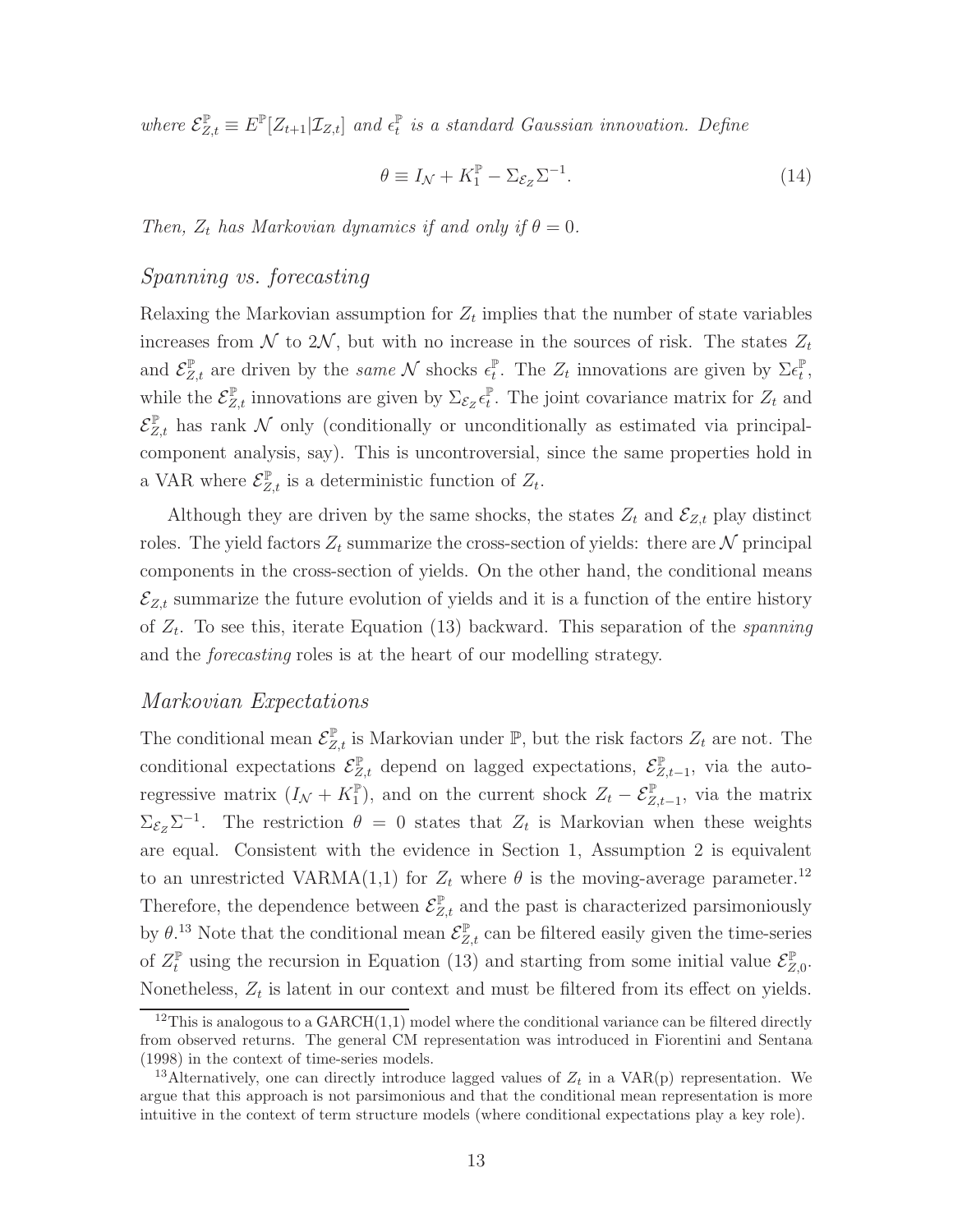### General Equilibrium

Non-Markovian effects arise naturally within DSGE models. Expectations and current values are driven by the same set of shocks; see for instance the discussion in Fernández-Villaverde et al. (2007). In addition, Ravenna (2007) discusses the invertibility problem associated with finding a finite-order VAR representation in DSGE models. Non-Markovian effects also arise in a limited-information context even if there exist some Markovian state variables. Consider an equilibrium where  $Z_t$  is part of a broader system involving other financial or macro variables, say  $\Xi_t \equiv [Z_t \ Z_{2,t}],$ and where  $\Xi_t$  is Markovian and stationary. Then, the subset  $Z_t$ , grouping only those variables that explain the cross-section of yields, will in general have non-Markovian dynamics under  $\mathbb{P}$ , unless specific exogeneity conditions are imposed between  $Z_t$  and  $Z_{2,t}$ .

# 2.3 Conditional Mean Representation of the Kalman Filter Dynamics

To complete the specification of our model, we specify the statistical properties of observed yields. Let  $\{m_1, m_2, \ldots, m_{\mathcal{J}}\}$  be the set of maturities (in years) of the bonds used in estimation,  $Y_t \equiv \{y_t^{(m_1)}\}$  $\{u_1^{(m_1)}, \ldots, u_t^{(m_{\mathcal{J}})}\} \in \mathbb{R}^{\mathcal{J}}$  be the set of model-implied yields (see Equation (9)) and  $Y_t^o$  the corresponding set of observed yields. As above, define  $\mathcal{I}_{\mathcal{P},t} = \{\mathcal{P}_t^0, \mathcal{P}_{t-1}^o, \ldots\},\$  the history of  $\mathcal{P}_t^o$ . We consider the case where measurement errors are pervasive.

Assumption 3 Any yield portfolio  $\mathcal{P}_t^o \equiv W Y_t$ , with W a  $\mathcal{J} \times \mathcal{J}$  matrix of portfolio weights, equals its DTSM-implied values  $P_t \equiv W Y_t^o$  plus a mean zero, independent and normally distributed error,  $w_t = \mathcal{P}_t^o - \mathcal{P}_t$ .

Assumption 3 leads to a well-known Kalman filtering problem, which is often summarized via the following state-space representation:

$$
\mathcal{P}_t^o = H_0 + H' Z_t + w_t \tag{15}
$$

$$
Z_t = \mathcal{E}_{Z,t-1}^{\mathbb{P}} + \Sigma \epsilon_t^{\mathbb{P}}.
$$
\n(16)

Equation (15) stacks the measurement equations for yields and Equation (16) corresponds to the state dynamics. This representation is based on the latent factors  $Z_t$ : all time-series and cross-section implications from the model are not direcly available. It is only after a recursive application of the Kalman filter to the data that model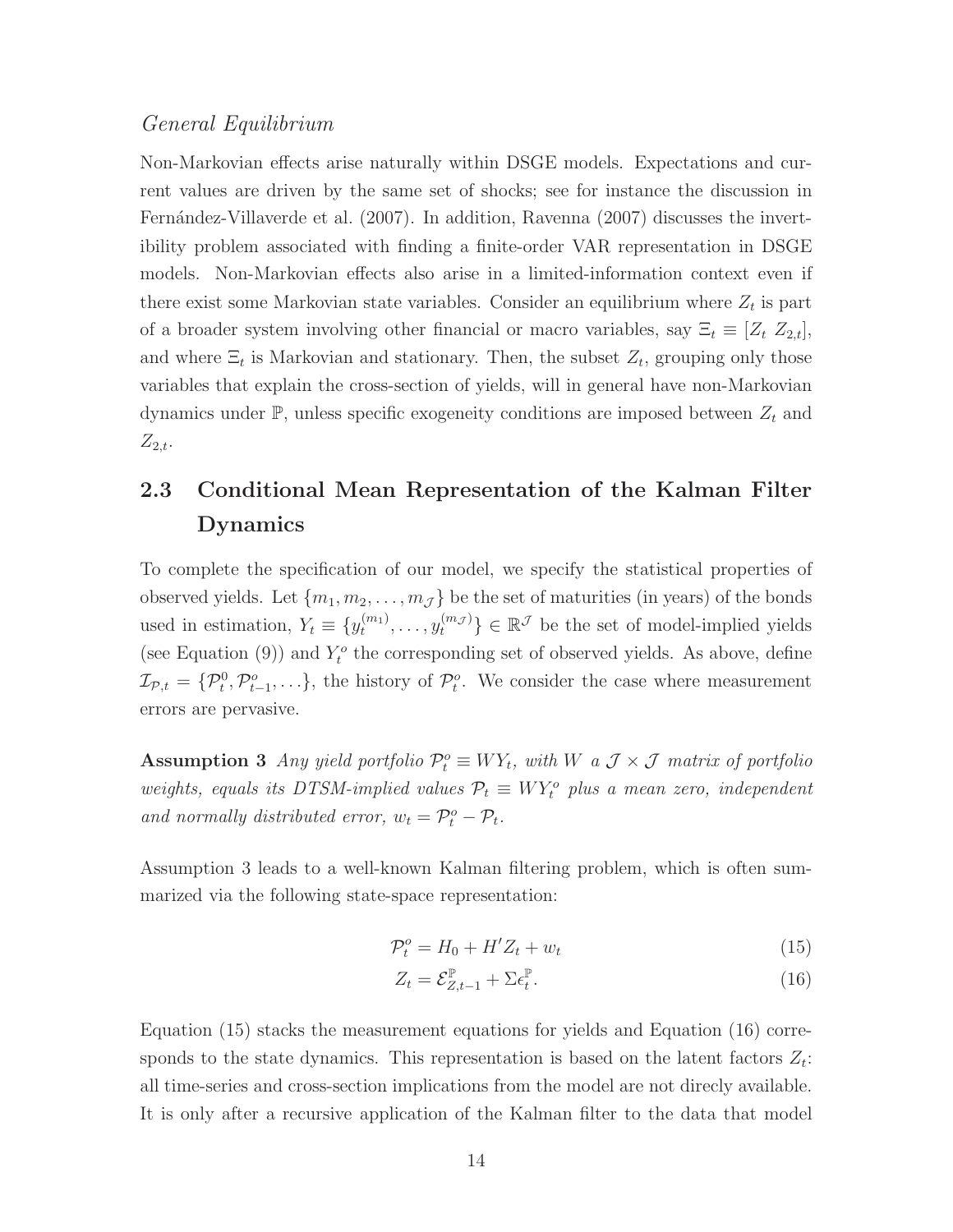forecasts and model yields can be obtained using the filtered estimates of  $Z_t$  and  $\mathcal{E}_{Z,t-1}^{\mathbb{P}}$ . This also delivers the likelihood of the data  $\{\mathcal{P}_t^o\}$  for the purpose of parameter estimation.

Hence, all the relevant model implications of the model must be derived in terms of the observables  $\mathcal{P}_t^o$ . Theorem 1 establishes a central result: the CM-DTSM given by Equations (15)-(16) can be represented directly in terms of the observed  $\mathcal{P}_t^o$  and its conditional mean  $\mathcal{E}_{p,t}$ . The resulting model belongs to the family of CM-DTSMs: the portfolio dynamics is analogous to that in Assumption 2. This holds whether  $Z_t$ has CM dynamics or  $\mathcal{P}_t^o$  are measured with errors.

**Theorem 1** Let  $P_t = H_0 + H'Z_t$  for some  $\mathcal{J} \times 1$  vector  $H_0$  and  $\mathcal{N} \times \mathcal{J}$  full-row rank matrix H, where  $\mathcal{J} > \mathcal{N}$ . Define  $R \equiv var(\mathcal{P}_t - \mathcal{P}_t^o)$ , a full-rank diagonal matrix, and  $\mathcal{E}_{\mathcal{P},t}^{\mathbb{P}} \equiv E^{\mathbb{P}}[\mathcal{P}_{t+1}^o | \mathcal{I}_{\mathcal{P},t}].$  Then,  $\mathcal{P}_t^o$  has the following conditional mean dynamics:

$$
\mathcal{P}_t^o = \mathcal{E}_{\mathcal{P},t-1}^{\mathbb{P}} + \Sigma_{\mathcal{P}} \epsilon_{\mathcal{P},t}^{\mathbb{P}} \tag{17}
$$

$$
\Delta \mathcal{E}_{\mathcal{P},t}^{\mathbb{P}} = K_{0\mathcal{P}}^{\mathbb{P}} + K_{1\mathcal{P}}^{\mathbb{P}} \mathcal{E}_{\mathcal{P},t-1}^{\mathbb{P}} + \Sigma_{\mathcal{E}_{\mathcal{P}}} \epsilon_{\mathcal{P},t}^{\mathbb{P}}.
$$
\n(18)

Our canonical form is parameterized by  $\Theta^{\mathcal{P}} = \{K_{0\mathcal{P}}^{\mathbb{P}}, H, K_{1}^{\mathbb{P}}, R, \theta\}$  with positive elements on the first line of H and with the eigenvalues of  $K_{1\mathcal{P}}^{\mathbb{P}}$  ordered from high to low. Define  $H^{\perp}H' = I_{\mathcal{N}}$ . The other parameters in Equations (17)-(18) are given by

$$
K_{1\mathcal{P}}^{\mathbb{P}} = H'(K_1^{\mathbb{P}} + I_{\mathcal{N}})H^{\perp} - I_{\mathcal{J}}
$$
  
\n
$$
K_{0\mathcal{P}}^{\mathbb{P}} = (I_{\mathcal{J}} - K_{1\mathcal{P}}^{\mathbb{P}})H_0 + H'K_0^{\mathbb{P}}
$$
  
\n
$$
\Sigma_{\mathcal{E}_{\mathcal{P}}} = ((K_{1\mathcal{P}}^{\mathbb{P}} + I_{\mathcal{J}})P - H'\theta H) (\Sigma_{\mathcal{P}}')^{-1}
$$
  
\n
$$
\Sigma_{\mathcal{P}}\Sigma_{\mathcal{P}}' = P + R,
$$
\n(19)

where P has rank  $\mathcal N$  and is given as the solution of a generalized algebraic Ricatti equation in terms of the canonical parameters (see Appendix A.3). Define

$$
\theta_{\mathcal{P}} \equiv H'(K_1^{\mathbb{P}} + I_{\mathcal{N}})H^{\perp}R(P+R)^{-1} + H'\theta H(P+R)^{-1}.
$$
 (20)

Then,  $\mathcal{P}_t^o$  is non-Markovian if and only if  $\theta_{\mathcal{P}} \neq 0$ .

We refer to the CM-DTSM in Theorem 1 as the CM canonical form parameterized by  $\Theta^{\mathcal{P},14}$  One identification assumption is that  $\Sigma = I_{\mathcal{N}}$ . Theorem 1 summarizes all

<sup>&</sup>lt;sup>14</sup>It is tempting to stack  $Z_t$  and  $\mathcal{E}_{Z,t}$  within an extended VAR representation and apply the results in Joslin, Singleton, and Zhu (2011), but these are not applicable: their canonical form requires an unrestricted VAR specification.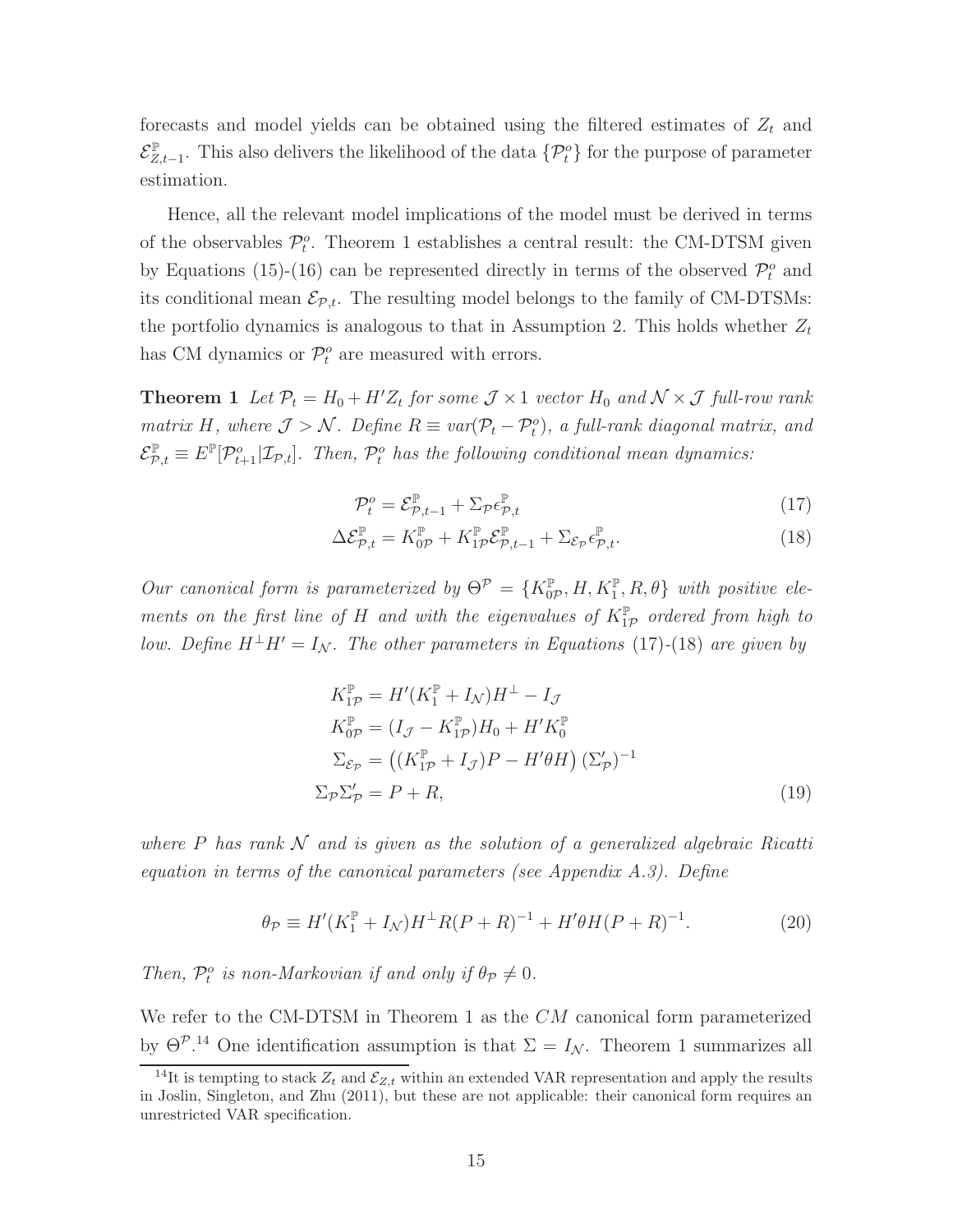the dynamic implications of the model. This is really all we can know about the yield dynamics given the observable data  $\mathcal{I}_{\mathcal{P},t}$ . It is similar in spirit to Theorem 1 in Joslin, Singleton, and Zhu (2011) deriving a canonical model in terms of yield portfolios measured without error. Our proof connecting the state-space representation in Equations (15)-(16) to the direct representation in Equations (17)-(18) uses the steady-state solution of the Kalman filter. This is innocuous in our case – the distribution is Gaussian with constant variance – since the filter converges very fast to its steady state irrespective of the initial gain matrix.

### 2.4 Two Mechanisms for Unspanned Information

Equation 20 identifies two mechanisms that generate non-Markovian effects in the dynamics of the portfolios  $\mathcal{P}_t^o$ . This is one clear benefit from the representation in Theorem 1. Rearranging Equation (20),  $\theta_{\mathcal{P}}$  is given by

$$
\theta_{\mathcal{P}} = \left( H'(K_1^{\mathbb{P}} + I_{\mathcal{N}})H^{\perp} \right) R(\Sigma_{\mathcal{P}} \Sigma_{\mathcal{P}}')^{-1} + \left( H'\theta H^{\perp} \right) Q_{\mathcal{P}}(\Sigma_{\mathcal{P}} \Sigma_{\mathcal{P}}')^{-1},\tag{21}
$$

where  $H'(K_1^{\mathbb{P}}+I_{\mathcal{N}})H^{\perp}$  is the persistence of  $\mathcal{P}_t$ ,  $(H'\theta H^{\perp})$  the moving-average coefficient and  $Q_{\mathcal{P}} = H' \Sigma \Sigma' H$  the covariance matrix of its innovations. The portfolios  $\mathcal{P}_t^o$  are not Markovian,  $\theta_{\mathcal{P}} \neq 0$ , whether the latent risk factor  $Z_t$  is non-Markovian,  $\theta \neq 0$ , or the portfolios are measured with errors,  $R = 0$ , or both.

The first term in Equation (21) is zero if  $R = 0$ . This term is the source of the hidden factor in Duffee (2011): the conditional dynamics of  $\mathcal{P}_t^o$  depends on the history of yields via the Kalman filter. This is why the estimate of  $\theta_{\mathcal{P}}$  is closely related to the estimate of the yield persistence  $H'(K_1^{\mathbb{P}} + I_{\mathcal{N}})H^{\perp}$ . Empirically, the yield dynamics implied by the Kalman filter should be close to Markovian if the measurement errors are small relative to the innovations in yield portfolios; i.e., if  $R$  is "small" relative to  $\Sigma_{\mathcal{P}}\Sigma_{\mathcal{P}}'$ .<sup>15</sup> This mechanism is further restricted, since R is a diagonal covariance matrix (N parameters), to preserve the interpretation of the measurement errors. The more restricted case  $R = \sigma^2 I$  is often used in practice, as in Duffee (2011).

The second term in Equation (21) provides a more flexible channel to generate non-Markovian dynamics. Since measurement errors are small, the innovations in  $\mathcal{P}_t$ represent a large share of the innovations in  $\mathcal{P}_t^o$  and  $Q_{\mathcal{P}}$  is close to  $\Sigma_{\mathcal{P}}\Sigma_{\mathcal{P}}'$ . Therefore, the moving-average term in the risk factor  $Z_t$  is communicated directly to the yield.<sup>16</sup>

<sup>&</sup>lt;sup>15</sup>The dynamics will also be close to Markovian if the persistence of the yield portfolios  $(K_{1\mathcal{P}}^{\mathbb{P}} + I_{\mathcal{J}})$ is small, but this case is irrelevant.

<sup>&</sup>lt;sup>16</sup>Equation (21) suggests that  $\theta$  and R interact in the determination of  $\theta_{\mathcal{P}}$ :  $\theta$  appears in the first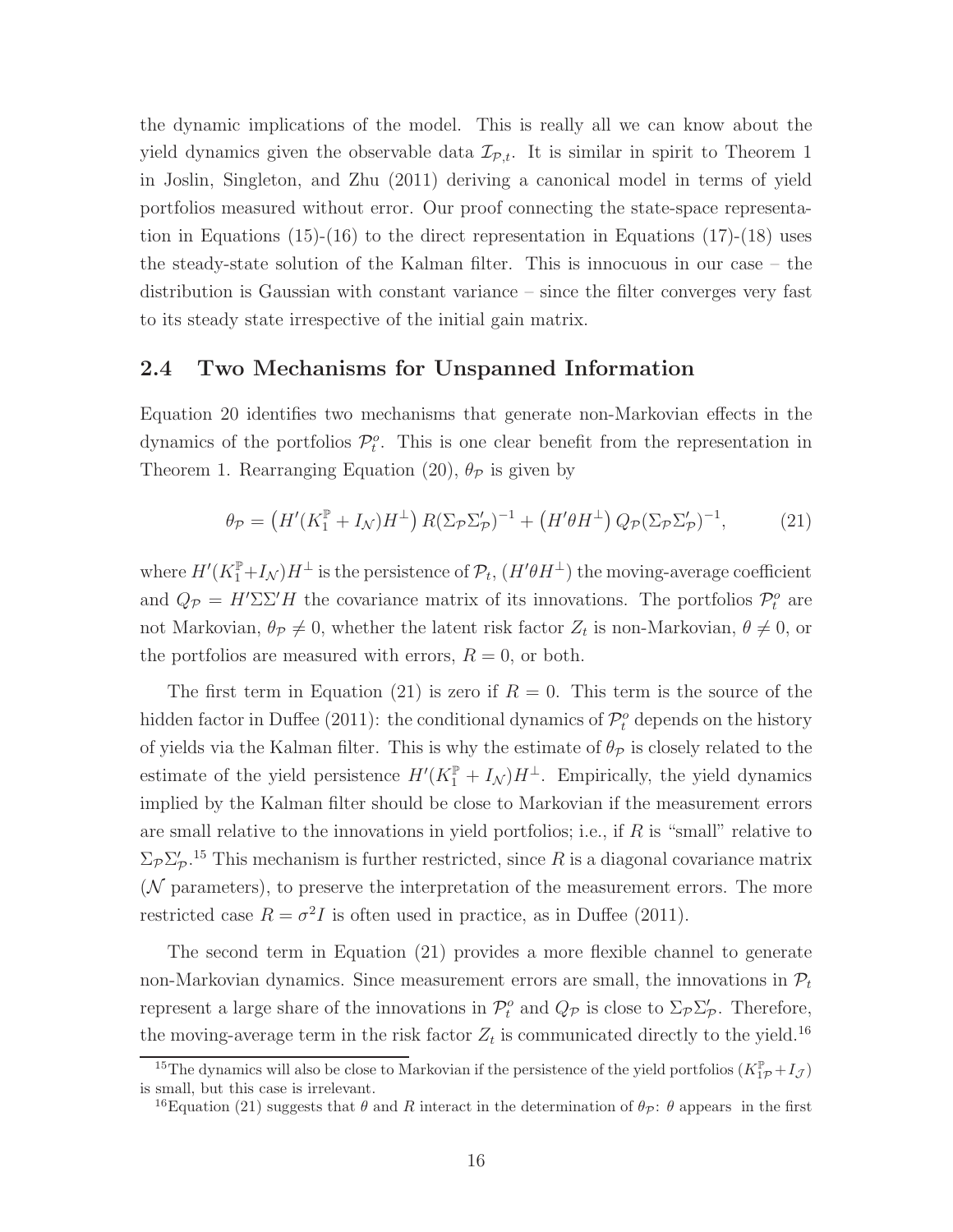This mechanism differs from that for the unspanned yield factors in Duffee (2011) or for the unspanned macro variables in Joslin, Priebsch, and Singleton (2012). As discussed above,  $\mathcal{E}_t$  and  $Z_t$  have different roles if the latent factor  $Z_t$  is non-Markovian. It suffices that  $\theta \neq 0$ ; then,  $Z_t$  spans the cross-section of yields but current yields do not span the conditional dynamics of  $Z_t$ . There is no need to restrict the pricing kernel.

### 2.5 Risk-Neutral Parameters

The canonical form in Theorem 1 does not include parameters of the Q-dynamics for  $Z_t$ . Instead, we allow for free parameters in H to emphasize that the result does not rely on the no-arbitrage assumption. Nonetheless, this structure imposes crossequation restrictions from the generic factor model  $P_t = H_0 + H'Z_t$ . If, in addition, bond prices are free of arbitrage opportunity, the vector  $H_0$  and the matrix H embody additional restrictions that are derived from the  $\mathbb{Q}$ -dynamics of  $Z_t$ :

$$
H_0 = \begin{bmatrix} A_{n_1} \\ \vdots \\ A_{n_J} \end{bmatrix} \qquad H = \begin{bmatrix} B'_{n_1} \\ \vdots \\ B'_{n_J} \end{bmatrix}, \qquad (22)
$$

where  $A_n$  and  $B'_n$  follow standard recursions, which are given in terms of  $K_0^{\mathbb{Q}}$  $_0^{\mathbb{Q}}, K_1^{\mathbb{Q}}$  $_1^\mathbb{Q},$  $Σ$ , as well as  $δ₀ ≡ A₁$  and  $δ₁ ≡ B₁$ . Using a standard identification assumption for the risk-neutral parameters generates the following alternative canonical form for the dynamics of  $\mathcal{P}_t^o$ :

$$
\widetilde{\Theta}^{\mathcal{P}} = \{ \delta_0, \delta_1, K_1^{\mathbb{Q}}, K_1^{\mathbb{P}}, R, \theta \},\tag{23}
$$

where  $\delta > 0$  (element by element). The  $\mathcal{N} \times (\mathcal{N} + 1)$  risk-neutral parameters  $\delta_1$  and  $K_1^{\mathbb{Q}}$ <sup> $\mathbb{Q}$ </sup> replace the  $\mathcal{N} \times \mathcal{J}$  matrix H (recall that  $\mathcal{J} > \mathcal{N}$ ). The connection between  $\delta_1$ ,  $K_1^{\mathbb{Q}}$  and H is given directly from Equation (22) and Proposition 1. We set  $K_1^{\mathbb{Q}} = 0$ for identification. The matrix  $K_{0\mathcal{P}}^{\mathbb{P}}$  is not included in  $\Theta^{\mathcal{P}}$ , but it is given by

$$
K_{0\mathcal{P}}^{\mathbb{P}} = (I_{\mathcal{J}} - K_{1\mathcal{P}}^{\mathbb{P}})H_0 + H'K_0^{\mathbb{P}},
$$

in terms of other parameters (see Theorem 1) with  $H_0$  given in Equation (22).

The pricing equation for all the observed portfolios  $\mathcal{P}_t^o$  is embedded within Equations (17)-(18). Conditioning on  $\mathcal{I}_{\mathcal{P},t}$ , the pricing equation  $y_t^{(n)} = A_n + B'_n Z_t$  for any

term, and R appears in the second term. However, this effect is of second order and can be safely ignored in practice.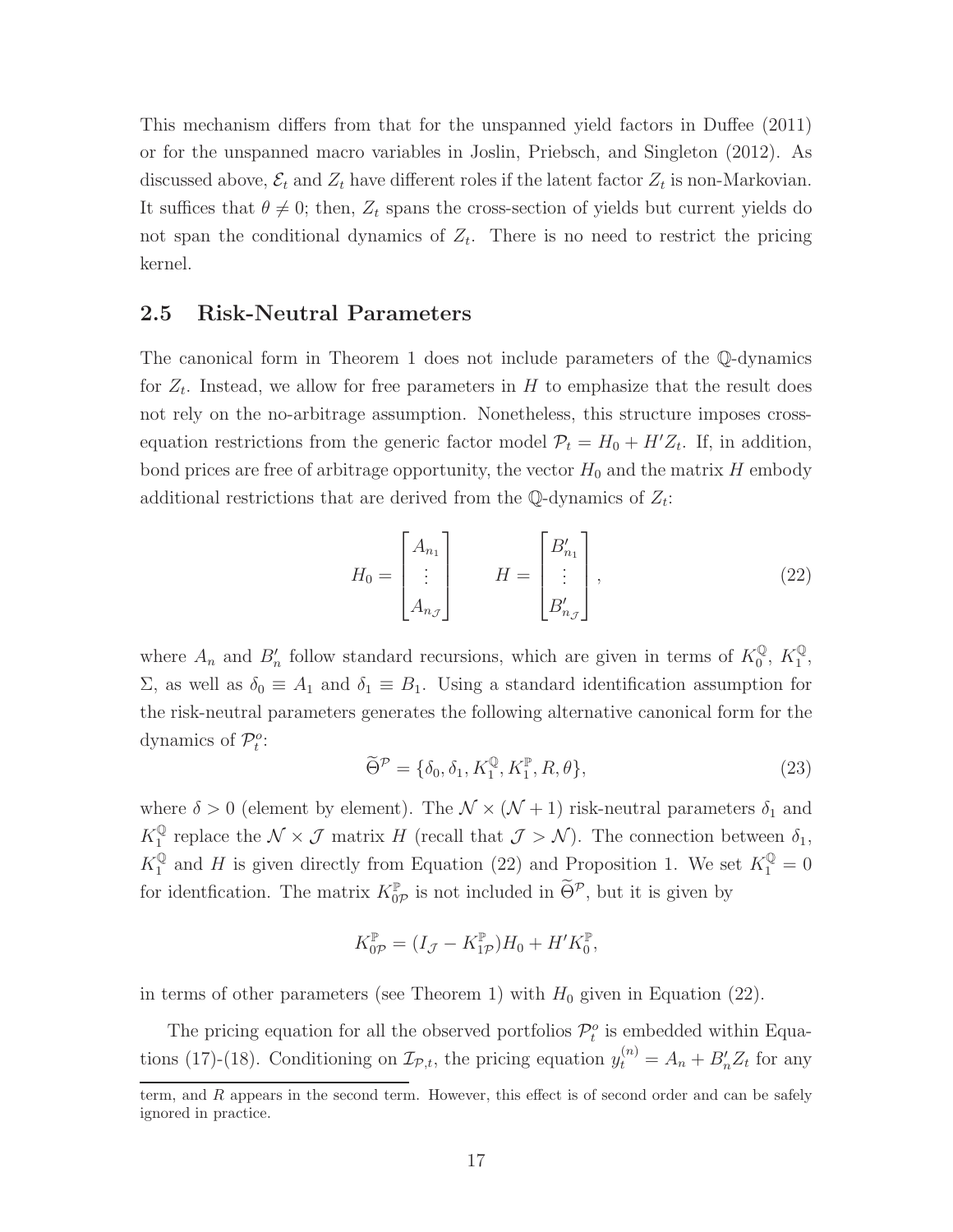other maturity  $n$  becomes

$$
y_t^{(n)} = A_{\mathcal{P},n} + B_{\mathcal{P},n}'\mathcal{P}_t^o + C_{\mathcal{E}_{\mathcal{P}},n}'\mathcal{E}_{\mathcal{P},t},\tag{24}
$$

with coefficients

$$
A_{\mathcal{P},n} = A_n - H^{\perp} H_0
$$
  
\n
$$
B_{\mathcal{P},n} = B'_n H^{\perp} P (P + R)^{-1}
$$
  
\n
$$
C_{\mathcal{P},n} = B'_n H^{\perp} (I_{\mathcal{J}} - P (P + R)^{-1}).
$$
\n(25)

### 2.6 Bond Risk Premium

This section shows that the same mechanisms generating unspanned risk factors also generate lagged coefficients in the bond risk premium. For that purpose, Proposition 2 first derives the pricing kernel that is consistent with Equations (10) and (13), respectively.

**Proposition 2** The unique pricing kernel  $M_{t+1}$  consistent with the Q-dynamics and the  $\mathbb{P}$ -dynamics in Equations (10) and (13), respectively, is given by

$$
M_{t+1} \equiv \exp\left(-\frac{\Lambda_t' \Sigma \Sigma' \Lambda_t}{2} - \Lambda_t' \Sigma \epsilon_{t+1}^{\mathbb{P}}\right),\,
$$

with prices of risk

$$
\Lambda_t \equiv \left(\Sigma \Sigma'\right)^{-1} \left(\Lambda_0 + \Lambda_Z Z_t + \Lambda_{\mathcal{E}} \mathcal{E}_{Z,t-1}^{\mathbb{P}}\right). \tag{26}
$$

The mapping between parameters of Equations (10) and (13) is given by

$$
K_0^{\mathbb{P}} = \Lambda_0 + K_0^Q
$$
  
\n
$$
K_1^{\mathbb{P}} = \Lambda_Z + \Lambda_{\mathcal{E}} + K_1^Q
$$
  
\n
$$
\Sigma_{\mathcal{E}_Z} = (\Lambda_Z + K_1^Q + I_N) \Sigma.
$$
\n(27)

Therefore, the CM dynamics for  $Z_t$  in Assumption 2 is a generalization of the prices of risk. Indeed, we have that  $\theta = 0$  is equivalent to  $\Lambda_{\mathcal{E}} = 0$ , yielding the standard pricing kernel. Otherwise, the prices of risk are functions of both  $Z_t$  and  $\mathcal{E}_{Z,t-1}$ . More generally,  $\Lambda_{\mathcal{E}} \neq 0$  is consistent with a habit specification (Campbell and Cochrane, 1999). It is also consistent with a moving-average component in the state dynamics of a long-run risk economy (Bansal and Yaron, 2000). Building on this result, Proposi-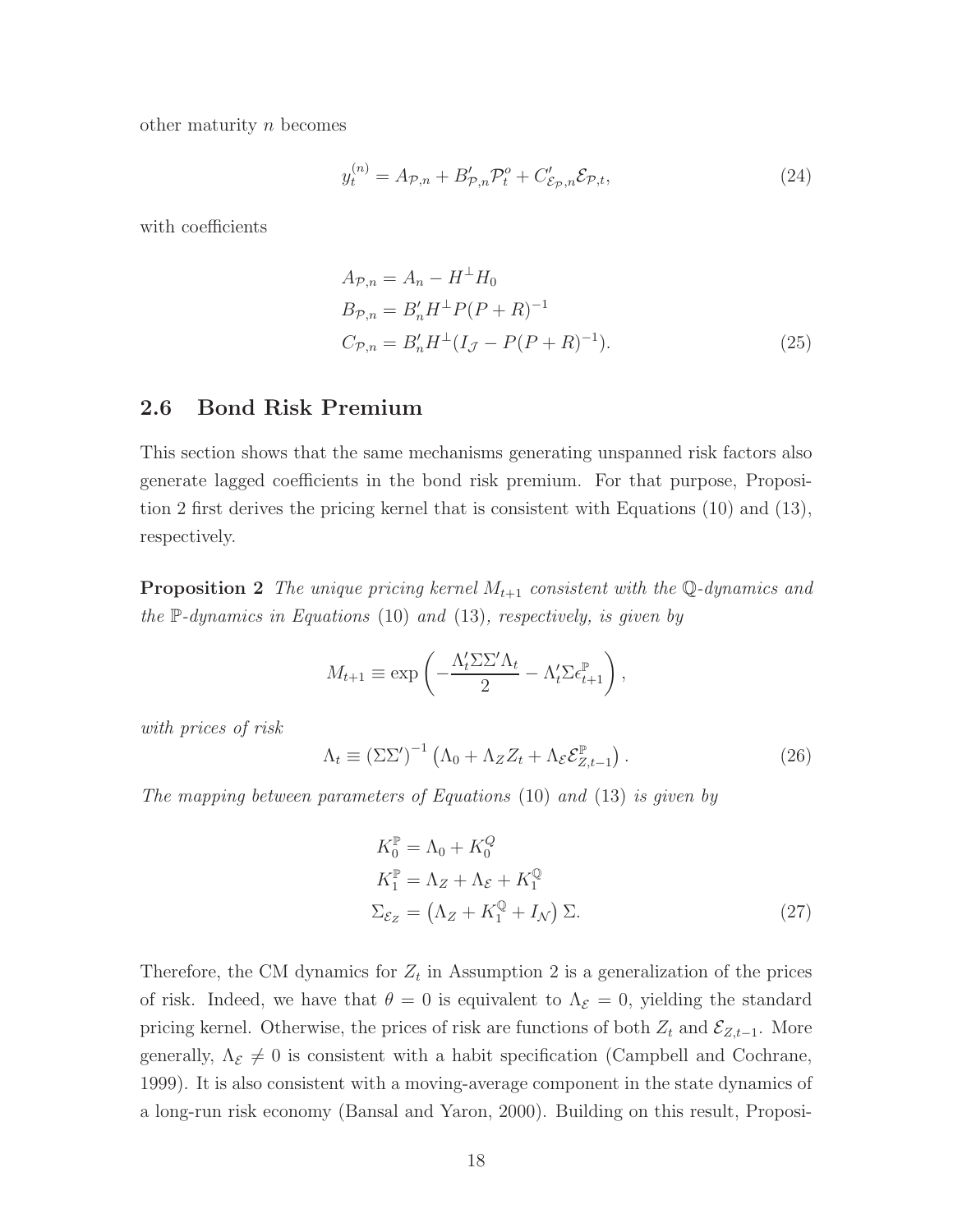tion 3 confirms that long lags of  $Z_t$  enter the bond risk premium in this non-Markovian market.

**Proposition 3** For CM-DTSMs, the risk premium from holding an n-period bond between t and  $t + h$ ,

$$
br p_{t,h}^{(n)} \equiv E[xr_{t,h}^{(n)}|\mathcal{I}_{Z,t}], \qquad (28)
$$

is given by

$$
br p_{t,h}^{(n)} = \delta_{h,0} + \delta_{h,Z}^{(n)'} Z_t + \delta_{h,\mathcal{E}}^{(n)'} \mathcal{E}_{Z,t-1}^{\mathbb{P}},
$$
\n(29)

where  $xr_{t,h}^{(n)}$  is defined in Equation (11). We have that  $\delta_{h,\mathcal{E}}^{(n)}=0$  if and only if  $Z_t$  is Markovian under  $\mathbb{P}(\theta = 0)$ .

The coefficients  $\delta_{h,Z}^{(n)}$  and  $\delta_{h,\mathcal{E}}^{(n)}$  $_{h,\mathcal{E}}^{(n)}$  in Equation (29) are given by

$$
\delta_{h,Z}^{(n)\prime} = B_{n-1}' \times \left[ \Lambda_Z - (\Lambda_Z + \Lambda_{\varepsilon}) \left( K_1^{\mathbb{P}} \right)^{-1} \left( I_N - \left( K_1^{\mathbb{P}} + I_N \right)^{h-1} \right) \Sigma_{\varepsilon} \Sigma^{-1} \right]
$$
  

$$
\delta_{h,\varepsilon}^{(n)\prime} = B_{n-1}' \times \left[ I_N + (\Lambda_Z + \Lambda_{\varepsilon}) \left( K_1^{\mathbb{P}} \right)^{-1} \left( I_N - \left( K_1^{\mathbb{P}} + I_N \right)^{h-1} \right) \right] \Lambda_{\varepsilon}.
$$
 (30)

Again, we cannot use Equation (29) directly in practice, since  $Z_t$  is latent (and therefore  $\mathcal{E}_{Z,t}^{\mathbb{P}}$  and must be filtered. Conditioning on  $\mathcal{I}_{\mathcal{P},t}$ , the expected bond risk premium is given by

$$
\widehat{brp}_{t,h}^{(n)} = E[br p_{t,h}^{(n)} | \mathcal{I}_{\mathcal{P},t}] \n= \delta_{h,0\mathcal{P}} + \delta_{h,Z}^{(n)'} H^{\perp} P (P + R)^{-1} \mathcal{P}_t^o \n+ \left[ \delta_{h,Z}^{(n)'} H^{\perp} (I - P (P + R)^{-1}) + \delta_{h,\mathcal{E}}^{(n)'} H^{\perp} \right] \mathcal{E}_{\mathcal{P},t-1}^{\mathbb{P}}.
$$
\n(31)

The risk premium depends on the current forward rates, via the yield portfolios  $\mathcal{P}_t^o$ , but also depends on past forward rates, via  $\mathcal{E}_{\mathcal{P},t-1}^{\mathbb{P}}$ . Again, there are two channels driving the results, as shown by the two terms in brackets. Past forward rates will help predict the future bond premium whether  $\Lambda_{\mathcal{E}} \neq 0$  (in which case  $\delta_{h,\mathcal{E}}^{(n)}$  $h,\mathcal{E} \neq 0$ or  $R \neq 0$ . The role of the history of yields in the P-dynamics and its role in the bond risk premium are intertwined. Therefore, the CM model is consistent with the predictability evidence: Equation (31) is similar to the reduced-form specification in Equation (4).

### 2.7 Unspanned Macro Risks

Joslin, Priebsch, and Singleton (2012) generate unspanned information via a very different mechanism. To see the difference, start with a simple Markovian model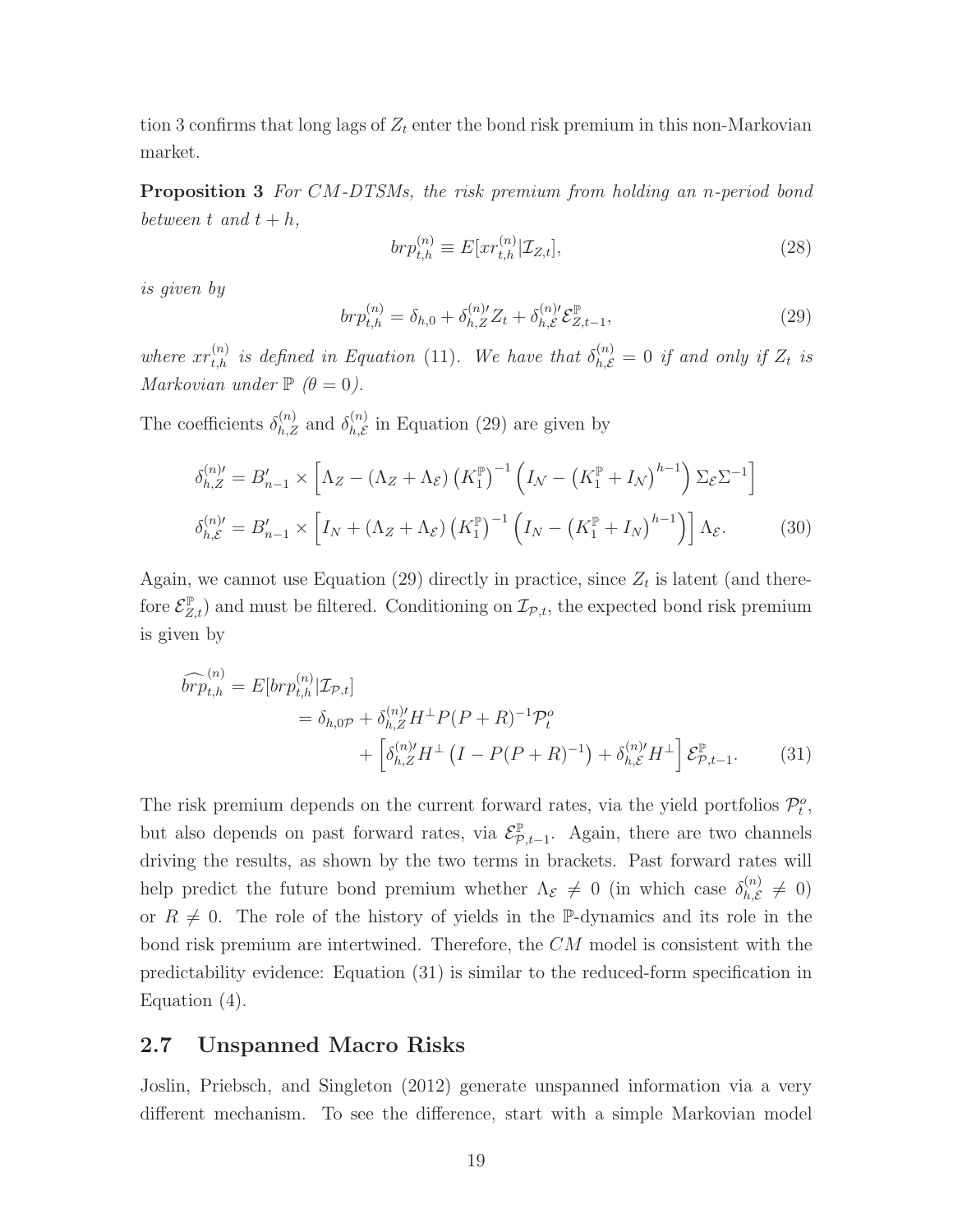for the yield factor  $Z_t$  and expand the system with one latent factor  $Z_{2,t}$ . This additional variable affects the future of  $Z_t$  and it comes with its own shock  $\epsilon_{2,t}$ . Then, the spanning restriction in Joslin, Priebsch, and Singleton (2012) corresponds to a projection of the economy-wide pricing kernel, which is a function of  $\epsilon_t$  and  $\epsilon_{2,t}$  on "the priced risks in the bond market and on the state of the economy." Only then is the extra factor  $Z_{2,t}$  not spanned by the current yield curve.

This restriction connects the parameters governing the prices of the risks  $\epsilon_t$  and  $\epsilon_{2,t}$  with the parameters governing the dynamics of  $Z_t$  and  $Z_{2,t}$  under the historical measure  $\mathbb P$  (see Appendix B in Joslin, Priebsch, and Singleton 2012). In contrast, we relax the Markovian assumption. This introduces a role for lagged forward rates directly, consistent with the bond premium evidence in Section 1, but does not require additional sources of risk. Hence, we do not need to project the pricing kernel  $M_t$  on a subset of the sources of risk and there is no need to connect the parameters driving the prices of  $\epsilon_t$  with those driving the dynamics of  $Z_t$ <sup>17</sup>

# 3 Results

This section studies the roots of the non-Markovian bond risk premium. We explore two alternative channels in great detail, asking the following questions. First, are the risk factors truly Markovian? In this case, small measurement errors should be sufficient to generate the predictability seen in the data. Second, if not, can a small number of non-Markovian risk factors with conditional mean dynamics match the evidence? Pre-empting the results, we conclude that measurement errors on their own are not sufficient to match the evidence, but that a  $CM$  model with three factors matches the evidence.

### 3.1 Nomenclature

We use the following model nomenclature. Each model is designated by a label of the form  $CM_N^n$ -KFM. The subscript N indicates the number of latent factors, and the superscript  $n \leq \mathcal{N}$  indicates the rank of  $\theta$ : the case  $n = 0$  corresponds to the case where  $\theta = 0$  and the risk factors are Markovian. Finally, M designates different structures for the covariance matrix of measurement errors R. We consider three cases. KF0 supposes that N linear combinations of the  $\mathcal I$  yields are observed

<sup>&</sup>lt;sup>17</sup>This should make clear why using a stochastic mean model for  $Z_t$ , where the conditional mean has its own shocks, cannot resolve the tension between the time-series and the cross-sectional properties.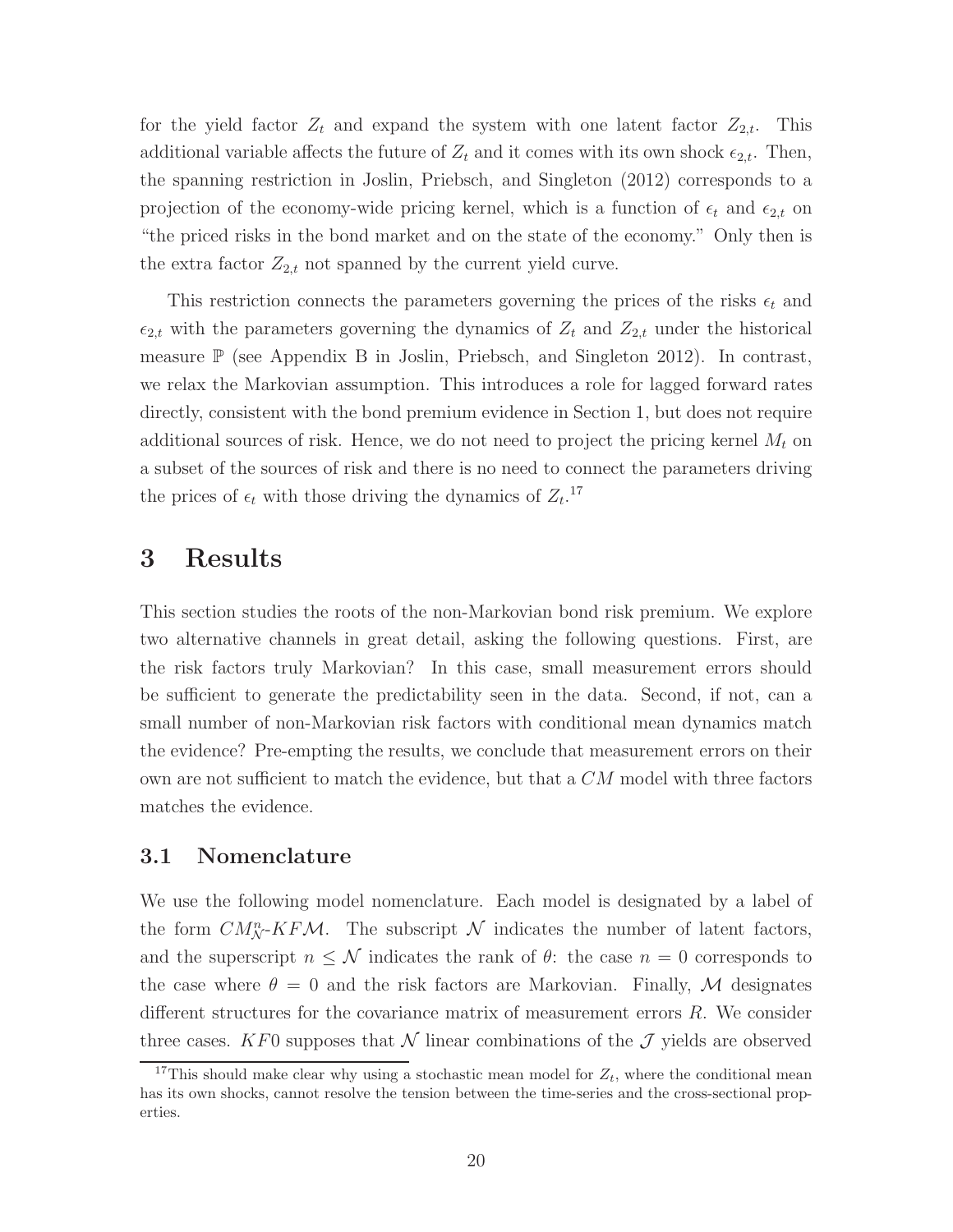without errors. In this case, we invert the yield equations to reveal the risk factors, following standard practice. The other two cases suppose that all yields are measured with errors. KF1 designates models where  $R = \sigma^2 I_N$  and KF2 designates models where  $R$  is a free diagonal matrix.

### 3.2 Data

We use end-of-month zero-coupon yields from CRSP between December 1963 and December 2007 and focus on bonds with annual maturities of 1 to 5 years. This choice of sample period and maturities eases comparison with the results in Cochrane and Piazzesi (2005) and Duffee (2011). For instance, the evidence of a non-Markovian bond premium in Cochrane and Piazzesi (2005) is based on a monthly Markovian model for the first five annual forward rates. Similarly, Duffee (2011) uses these yields to argue for the presence of a hidden factor. As in Cochrane and Piazzesi  $(2005)$ , we set  $\mathcal{P}_t = [f_t^{(12)} \ f_t^{(24)} \ f_t^{(36)} \ f_t^{(48)} \ f_t^{(60)}$  $f_t^{(60)}$ ]' where  $f_t^{(n)}$  $t_t^{(n)}$  is the 1-year forward rate  $n/12-1$  years ahead  $(f_t^{(1)})$  $t^{(1)}$  is the short rate).

### 3.3 Likelihood

The extant literature uses the Kalman filter for estimation whenever all the portfolios  $\mathcal{P}_t^o$  are measured with errors. Theorem 1 shows the equivalence between the steadystate Kalman filter and the  $CM_{\mathcal{N}}^k$ -KF1 and  $CM_{\mathcal{N}}^k$ -KF2 models. Then the joint likelihood of yields observed at time  $t$  is given by

$$
f(\mathcal{P}_t^o|\mathcal{I}_{t-1};\Theta^{\mathcal{P}}) = -\frac{1}{2} \left( \log \Sigma_{\mathcal{P}} \Sigma_{\mathcal{P}}' + (\mathcal{P}_t^o - \mathcal{E}_{\mathcal{P},t-1}^{\mathbb{P}})'(\Sigma_{\mathcal{P}} \Sigma_{\mathcal{P}}')^{-1}(\mathcal{P}_t^o - \mathcal{E}_{\mathcal{P},t-1}^{\mathbb{P}}) \right), \quad (32)
$$

where  $\mathcal{I}_{t-1}$  includes the history of observed portfolios  $\{\mathcal{P}_{t-1}^o \dots \mathcal{P}_0^o\}$ ,  $\mathcal{E}_{\mathcal{P},t-1}^{\mathbb{P}}$  is given by Equation (18), and the initial value is set to its unconditional mean.

As discussed in Section 2.5, the canonical form  $\Theta^{\mathcal{P}}$  is defined in terms of free factor loadings  $H$ . When imposing the no-arbitrage restriction, we estimate parameters of the canonical form  $\widetilde{\Theta}^{\mathcal{P}}$  via the following two-step procedure. The first step corresponds exactly to maximizing the likelihood in Equation (32) for the whole sample. In the second step, we estimate the risk-neutral parameters  $K_1^{\mathbb{Q}}$  $\frac{1}{1}$ ,  $\delta_0$  and  $\delta_1$ , keeping the parameters  $K_1^{\mathbb{P}}, R$  and  $\theta$  at values estimated in the first step. The likelihood is then given by

$$
f(\mathcal{P}_t^o|\mathcal{I}_{t-1};\widetilde{\Theta}^{\mathcal{P}}) = -\frac{1}{2} \left( \log \Sigma_{\mathcal{P}} \Sigma_{\mathcal{P}}' + (\mathcal{P}_t^o - \mathcal{E}_{\mathcal{P},t-1}^{\mathbb{P}})' (\Sigma_{\mathcal{P}} \Sigma_{\mathcal{P}}')^{-1} (\mathcal{P}_t^o - \mathcal{E}_{\mathcal{P},t-1}^{\mathbb{P}}) \right), \quad (33)
$$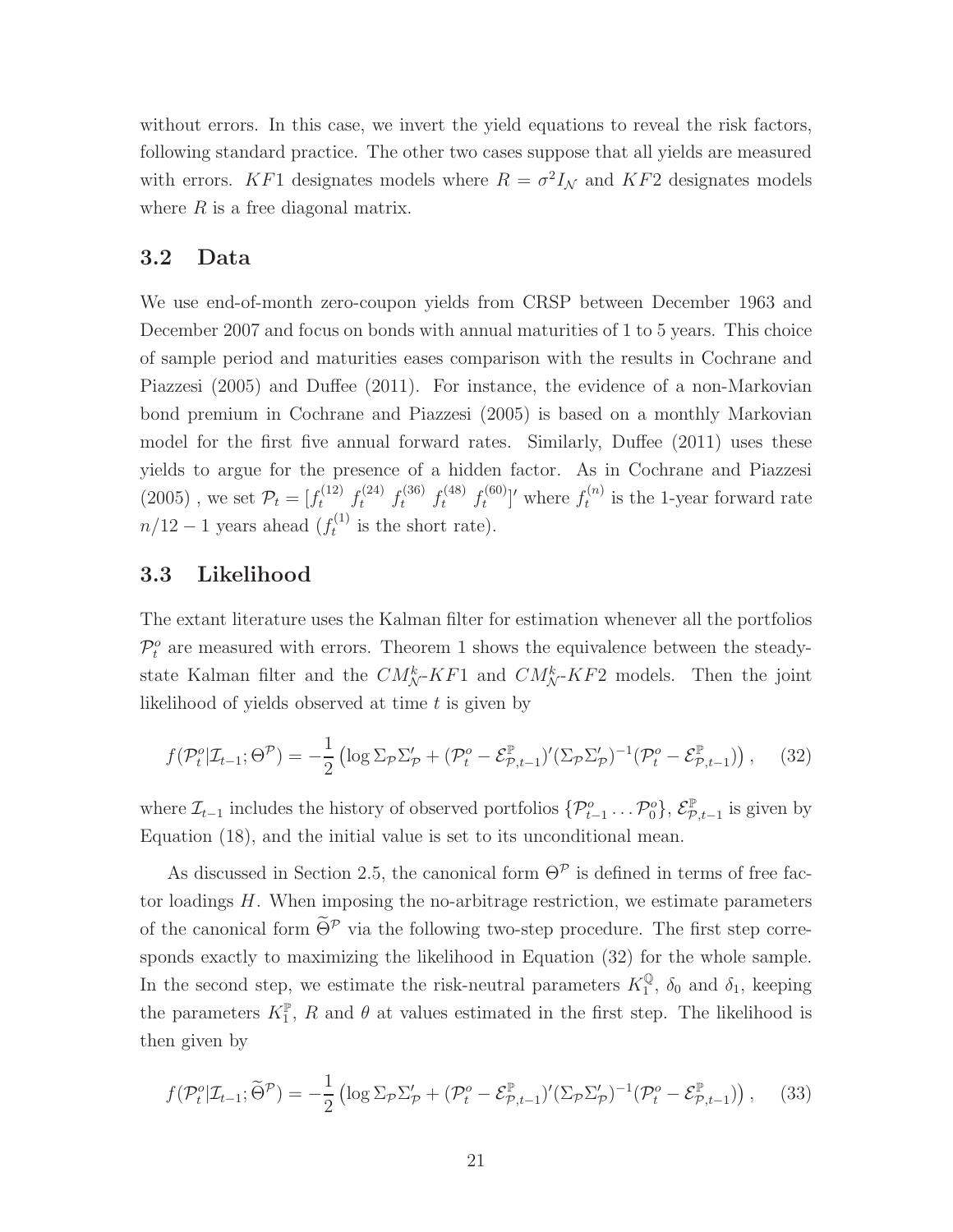where the plugged-in values from the first stage are consistent estimates for the parameters of interest. Therefore, the second-stage estimates of  $K_1^{\mathbb{Q}}$  $\frac{1}{1}$ ,  $\delta_0$  and  $\delta_1$  are consistent as well.<sup>18</sup> In all cases, we restrict the eigenvalues of  $K_1^{\mathbb{Q}}$  $\frac{Q}{1}$  and  $K_1^{\mathbb{P}}$  within the unit circle, we calibrate the level of the risk factor under  $\mathbb P$  to match the sample averages of  $f_t^{(12)}$  $f_t^{(12)}$ ,  $f_t^{(36)}$  and  $f_t^{(60)}$  $t_t^{(00)}$ , and we also calibrate  $\delta_0$  to match the average of the short rate  $y_t^{(1)}$  $t_t^{(1)}$  in our sample. This makes the different models more easily comparable.

In cases where the risk factors can be inverted to reveal the risk factors, the parameterization reduces to the canonical form in Joslin, Singleton, and Zhu (2011). We also use their two-step estimation procedure. Denote  $\overline{P}_t = W P_t^o$  the N yield portfolios that are measured without errors and  $\mathcal{P}_t^e$  the portfolios that are measured with errors and redefine  $\mathcal{P}_t^o = (\overline{\mathcal{P}}_t \ \mathcal{P}_t^e)$ . Suppose that the measurement errors  $\mathcal{P}^o - \mathcal{P}_t$ have conditional distribution  $P^{\sigma}$ , for some parameters  $\sigma$ , and that these errors are independent of lagged measurement errors.<sup>19</sup> In this case, the joint likelihood of  $\mathcal{P}_t^o$ of all yields observed at time  $t$  is given by

$$
f(\mathcal{P}_t^e | \overline{\mathcal{P}}_t; \lambda^{\mathbb{Q}}, k^{\mathbb{Q}}_{\infty}, \Sigma, P^{\sigma}) f(\overline{\mathcal{P}}_t | \mathcal{I}_{t-1}; K_0^{\mathbb{P}}, K_1^{\mathbb{P}}, \Sigma).
$$
 (34)

Parameters of the P-dynamics are estimated in a first stage via equation-by-equation OLS regressions of  $\overline{\mathcal{P}}_t$  on its lagged value  $\overline{\mathcal{P}}_{t-1}$ . Parameters of the Q-dynamics are estimated in a second stage by minimizing the squared pricing errors for the remaining portfolios  $\mathcal{P}_t^e$ .

### 3.4 Markovian Models

The first question of interest is whether the non-Markovian dynamics are necessary to match the risk-premium evidence. For this purpose, we focus on  $CM_5^0$ -KF0 and  $CM_{5}^{5}$ -KF0 models with five factors. We endow the Markovian model with as many factors as forward rates in  $\mathcal{P}_t$ , so that the results cannot be attributed to information in the cross-section of yields being missed by a low-dimensional model. We drop the KF0 label in this case since R and  $\theta$  are not separately identified (we estimate  $\theta$ ). We also use the 3-month and 6-month yields  $y_t^{(3)}$  and  $y_t^{(6)}$  $t_t^{(6)}$  to estimate the Q-dynamics (we need at least one additional yield for  $\mathcal{J} \leq \mathcal{N}$  and to identify the Q-parameters). We will ask whether we can reduce the number of factors in later sections.

<sup>&</sup>lt;sup>18</sup>The two-step estimator will be strongly consistent but not efficient for the parameters of the conditional mean dynamics in the  $CM<sub>N</sub>$  models. However, one could construct a three-step Aitken type estimator that reaches the efficiency bound along the way suggested in Gallant (1975).

<sup>&</sup>lt;sup>19</sup>The measurement errors also satisfy the consistency condition  $\mathbb{P}(W\mathcal{P}_t^o = \overline{\mathcal{P}}_t) = 1$ , as in Joslin et al. (2011).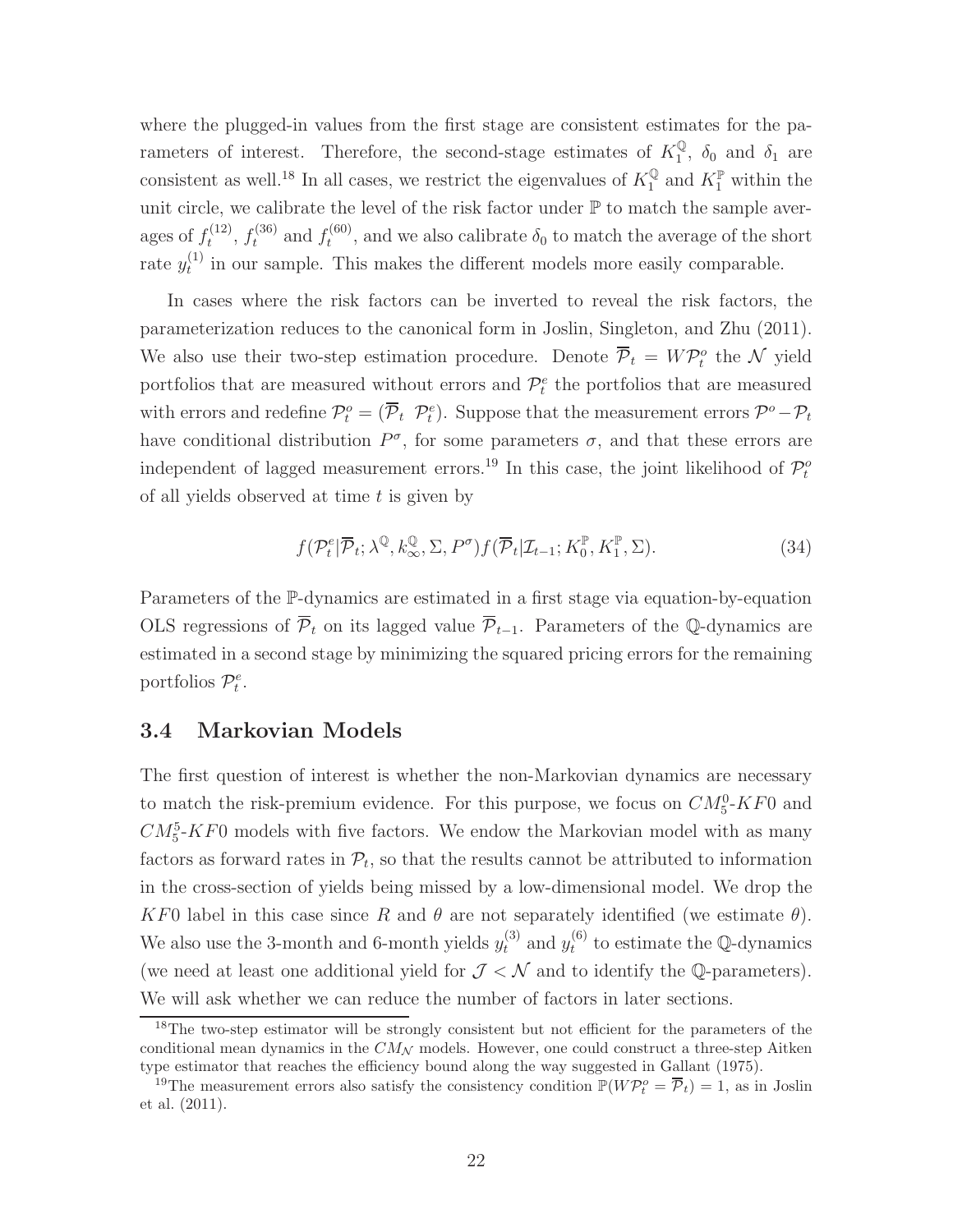### 3.4.1 Variance Ratios

Following Duffee (2011), we compare the variability of the bond risk premia from each model. This provides one measure of the gap between the information content of each model's state vector. Specifically, we compute the conditional risk premium for bonds with 6, 12, 24 and 60 months for holding periods between 1 and 12 months at each date in the sample. We then compute the sample variance for each case and within each model. Panel (A) of Table 6 reports the ratio of the sample variance from the  $CM_5^0$  model relative to the  $CM_5^5$ . A value of less than one indicates that the  $CM_5^0$  risk premium is less variable than the  $CM_5^5$  risk premium, and gauges the additional information contained in the history yields. This contribution is large. The ratios typically hover around 40-50%. For instance, the ratio increases from 32% to 55% and from 18% to 59% for the 2-year and the 5-year bonds, respectively. The ratio for the 6-month and the 1-year bonds is also low at short horizons – 52% and 41%, respectively – but rises rapidly when we reach horizons near the bond maturity. Consistent with Duffee (2011) and the evidence from direct regressions in Table 1, the contribution from past yields increases at shorter horizons.

### 3.4.2 Bond Returns

In a second step, we ask whether the additional information content translates to a greater accuracy in forecasting actual excess returns. Specifically, we estimate the following Mincer-Zarnowitz regressions of excess returns on the model bond risk premium:

$$
xr_{t,h}^{(n)} = a + b \times \widehat{brp}_{t,h}^{(n)} + u_{t,h}^{(n)}.
$$
\n(35)

Panel (B) of Table 6 reports the ratios of the  $R^2$ s using the  $CM_5^0$  risk premium relative to the  $CM_5^5$  risk premium. A value of less than one gauges the accuracy gap in forecasting bond returns. This gap is large. In fact, the ratios in Panel (B) are close to the ratios in Panel (A): much of the added variability in the risk premium translates into an improved accuracy. The relative improvements are striking at the shorter horizons (in part because the predictability implied by the  $CM_5^0$  is low), but remain large across the board. For instance, the  $R^2$  ratios range between 13% and  $72\%$  for a 2-year bond, and between  $27\%$  and  $64\%$  for a 5-year bond.<sup>20</sup>

<sup>&</sup>lt;sup>20</sup>Strictly speaking, the GDTSMs imply that  $a = 0$  and  $b = 1$  in Equation (35). Unreported results show that, with a few exceptions, this constraint yields little change in predictability.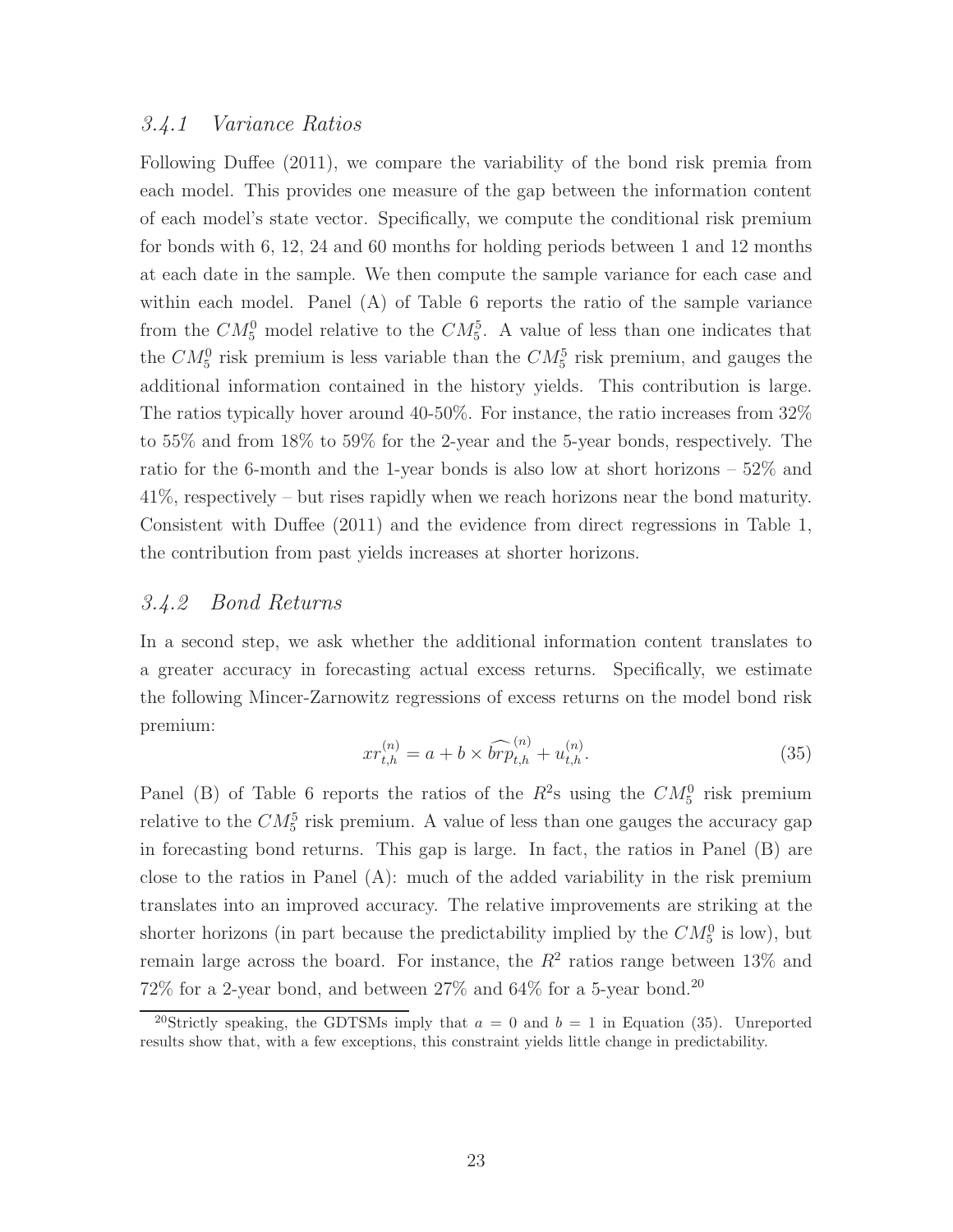### 3.4.3 Return-Forecasting Factors

How much of the variation in the return-forecasting factor in Section 1 is captured in the model-implied risk premium? Consider a regression of the factor estimated using Equation (3) on the risk premium implied by the models,

$$
\hat{x}r_{t,h}^{(n)} = a + b \times \widehat{br}p_{t,h}^{(n)} + u_{t,h}^{(n)}.\tag{36}
$$

Again, we report the ratio of the  $R^2$ s obtained from the  $CM_5^0$  model relative to that obtained from the  $CM_5^5$  model.<sup>21</sup> Figure 1 shows this ratio for bonds with 2, 3, 4 and 5 years to maturity and across horizons up to 12 months. Again, the improvements are substantial. The fit in the  $CM_5^0$  model ranges between 55% and 85% of the fit in the  $CM_5^5$  model for 3-month returns, and between 65% and 95% for 12-month returns.

### 3.4.4 CP's Regression

Relaxing the Markov assumption improves model forecasts even when keeping the information content fixed. Consider CP's regression of annual bond excess returns on  $\mathcal{P}_t$ . This keeps the information set constant. We then compare the population coefficients of this projection within the  $CM_5^0$  and the  $CM_5^5$  models, respectively. Otherwise, the information set used to form a forecast is larger in the  $CM_5^5$  model than in the  $CM_0^5$  model (the former uses the history of forward rates as well). This comparison is also analogous to using coefficients from the Campbell-Shiller regression as a benchmark to gauge DTSMs. Figure 2 shows the coefficients for bonds with maturities of 3 and 5 years and for horizons of 3, 6 and 12 months across Panels  $(A)$ - $(C)$ , including estimates from direct regressions. The OLS coefficients show the familiar tent shape. The coefficients from the  $CM_5^5$  model are close to their sample counterpart and show the expected tent shape. But the coefficients from the  $CM_5^0$  do not. CP also show that the  $CM_5^0$  does not match these coefficients for annual returns. The fact that the  $CM_5^5$  model provides a better fit means that it bridges the aggregation gap between the monthly yield dynamics and bond returns at longer horizons.

<sup>&</sup>lt;sup>21</sup>Note that the variable on the left-hand side is measured with errors and the estimates of  $b$  may be biased. In addition,  $\hat{xr}_{t,h}^{(n)}$  has been obtained from a finite sample and may suffer from overfitting. Hence, it is not clear how high successful  $R^2$ s should be in Equation (36).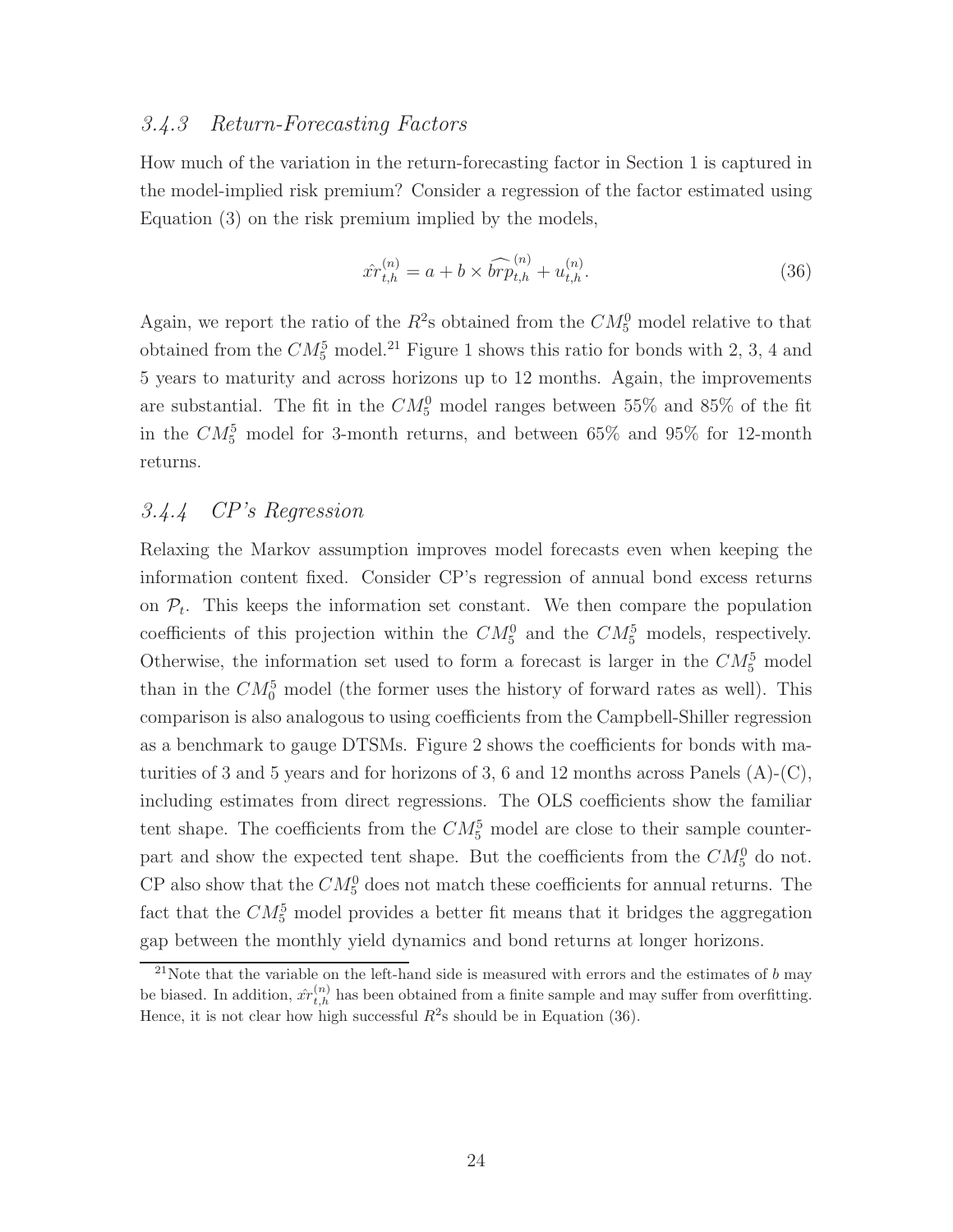### 3.5 Conditional Mean Models

This section focuses on models with  $\mathcal{N} = 3$  factors and investigates the roots of the non-Markovian bond risk premium. CM models with  $\mathcal{N} = 3$  are consistent with the stylized fact that three principal components summarize the cross-section of yields (i.e.,  $rank(var(\mathcal{P}_t)) = \mathcal{N} = 3$ ). These models are also consistent with the predictive content of lagged yields.

We first ask whether measurement errors on their own can match the evidence. To answer this question, we consider two models where  $Z_t$  is Markovian but where all yields are measured with errors: the  $CM_3^0$ -KF1 and  $CM_3^0$ -KF2. We can then assess how much information is hidden within yield measurement errors, as in Duffee (2011). If not, we ask whether the addition of non-Markovian risk factors matches the evidence. To answer this question, we consider two models where  $Z_t$  has non-Markovian dynamics –  $CM_3^3$ - $KF1$  and  $CM_3^3$ - $KF2$  – allowing us to gauge the effect of conditional mean dynamics on the estimated risk premium. In most cases, we compare results with the standard  $CM_3^0$ - $KF0$  model, where the risk factors are Markovian and can be inverted from three combinations of yields that are measured without error.

#### 3.5.1 Likelihood Ratio Tests

Panel (A) of Table 7 reports the number of parameters in each model. The  $CM_3^0$ -KF0 has 24 parameters, including the standard deviation parameters for those combinations of yields measured with errors. The  $CM_3^0$ -KF1 has 23 parameters: all yields are measured with errors but only one parameter controls their variance,  $R = \sigma^2 I$ . The  $CM_3^0$ -KF2 has 27 parameters, since in this case the diagonal matrix R is free. Each corresponding model with non-Markovian risk factors has nine additional parameters  $(\theta \text{ has } 3 \times 3 = 9 \text{ parameters}).$  The  $CM_3^3$ -KF0,  $CM_3^3$ -KF1 and  $CM_3^3$ -KF2 models have 33, 32 and 36 parameters, respectively. To highlight the gain in parsimony, the  $CM_{5}^{0}-KF_{0}$  and  $CM_{5}^{5}-KF_{0}$  5-factor models estimated in Section 3.4 have 51 and 76 parameters, respectively.

Panel (A) reports the gain in likelihood relative to  $CM_3^0$ -KF1. Note that the  $CM<sub>3</sub><sup>0</sup>-KF<sub>0</sub>$  model is estimated in two steps where non-linear least squares is applied in the second steps. Hence, we do not report the likelihood for this case.<sup>22</sup> The  $(\log)$ likelihood increases by 85 between the  $CM_3^0$ -KF1 and  $CM_3^0$ -KF2. Similarly, the (log)

 $22$ We could compute the joint likelihood of the data at the two-step parameters estimates, but this would not correspond to the maximum likelihood point in the space of parameters (in our finite sample), and would not be comparable to the other results.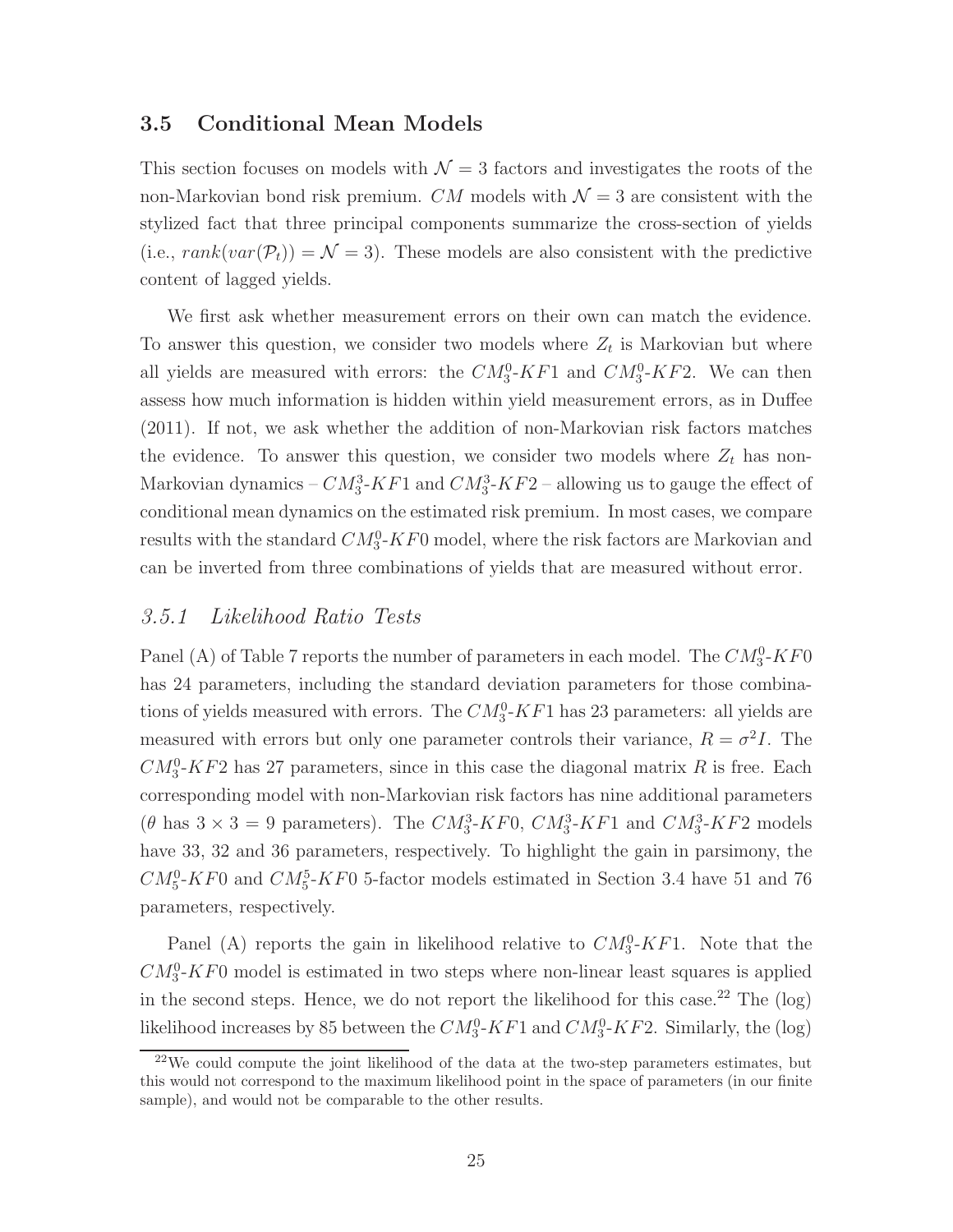likelihood increases by 71 between the  $CM_3^3$ -KF1 and  $CM_3^3$ -KF2. In each case, the p-value of the LR test statistics associated with the null hypothesis that  $R = \sigma^2 I$  is negligible (against the alternative that  $R$  is a free diagonal matrix). The restriction that the scale of measurement errors is driven by one parameter is rejected in the data. Turning to the restriction of Markovian risk factors, the likelihood increases by 41 between the  $CM_3^0$ -KF1 and  $CM_3^3$ -KF1 and by 27 between the  $CM_3^0$ -KF2 and  $CM_3^3$ -KF2 models (holding the form of the R matrix constant in each case). The restriction that  $\theta = 0$  is rejected in both cases.<sup>23</sup>

### 3.5.2 Variance Ratios

Notwithstanding the statistical evidence, the question of interest is whether a 3-factor CM model captures the bond risk premium that we see in the data. We focus on annual bond returns in the following to preserve space. Results based on annual returns are also more easily comparable with the existing evidence. In addition, using annual returns yields a conservative assessment, since the relative importance of the non-Markovian effects increases for shorter horizons.

As above, we first compare the standard deviation of the model-implied risk premium. We compute the ratio relative to the unrestricted 5-factor  $CM_5^5$  model, which is the relevant benchmark, since it captures the predictability observed in the data (see, e.g., Table 5). Panel (B) of Table 7 reports the ratios. A ratio close to or greater than one is favorable. First, the risk-premium variability is low in the  $CM_3^0$ -KF0, which corresponds to the standard 3-factor model (as in Joslin, Singleton, and Zhu (2011), say). The ratio is only 70%. Worse, the annual bond returns predictability is only 60% of that observed in the data. These results provide a gauge to assess the gain across 3-factor models.

The  $CM_3^0$ -KF1 model produces more variability in the risk premium, around  $90\%$  of the sample variability, but the returns predictability  $R^2$ s do not match the evidence (see Section 3.5.3). Allowing for a more flexible structure of measurement errors worsens the results. The  $CM_3^0$ - $KF2$  model sees the variance ratio decrease by 15%. Filtering the risk factors is not enough. In contrast, allowing for three non-Markovian risk factors matches the evidence in the data. Both the  $CM_3^3$ - $KF1$  and  $CM_3^3$ -KF2 produce ratios above one.

 $^{23}$ A likelihood gain of 11.8 or more is enough to reject the null using a 1% level for the test.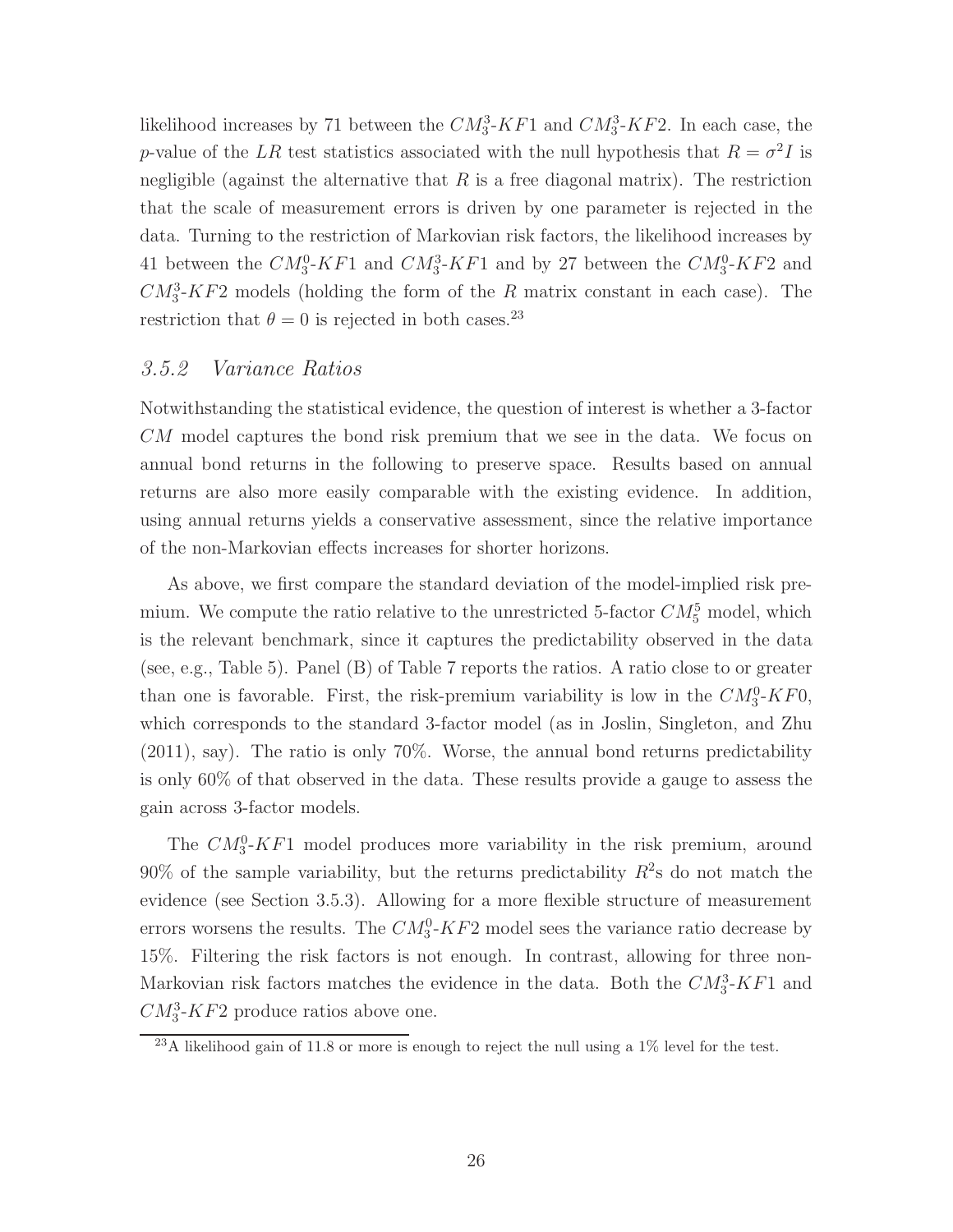### 3.5.3 Bond Returns Forecasts

We also compare the  $R^2$ s from Mincer-Zarnowitz regressions of annual returns. We focus on annual returns for parsimony, and compute  $R^2$  ratios relative to the unrestricted 5-factor  $CM_5^5$  model. Panel (C) of Table 7 reports the results. Some of the variability of the risk premium in Markovian models does not translate into returns predictability. The  $CM_3^0$ -KF1 model produces variance ratios of around 90% but the predictability  $R^2$  ratios decline to between 75-85%. In contrast, the  $R^2$  ratios remain close to one in the non-Markovian models.

### 3.5.4 Return-Forecasting Factors

We also ask how much is lost in fitting the returns factor when  $\mathcal{N} = 3$ . Consider a regression of excess returns on the model risk premium,

$$
\hat{x}r_{t,h}^{(n)} = a + b \times \widehat{br}p_{t,h}^{(n)} + u_{t,h}^{(n)}.\tag{37}
$$

Figure 3 shows the ratio of the  $R^2$ s from the  $CM_3^0$ -KF2 model relative to that obtained from the  $CM_3^3$ -KF2 model. This gauges the importance of allowing for non-Markovian risk factors. The ratios are close to 100% for 1-month returns, most likely because each model's estimates follow from maximizing the likelihood of 1-month forecast errors. More importantly, the ratios immediately drop to between 60% and 70% for 2-month returns, and the improvement offered by CM models declines only slowly for longer horizons.

### 3.6 Summary

We provide a brief summary of this section's results. First, the Markov assumption is restrictive even in a 5-factor model estimated on five yields. The risk premium estimated based on CM dynamics exhibits more variability, with higher correlation with other return-forecasting factors, and delivers more accurate forecasts of bond returns. Second, a parsimonious 3-factor CM specification is sufficient to match the evidence. For instance, the  $CM_3^3$ - $KF2$  model adds nine parameters relative to a Markovian specification of the risk factor, but the  $R^2$ s increase by as much as 30% in the predictability regression of bond returns. In other words, while the models agree on the 1-month-ahead dynamics (which corresponds to the maximum likelihood criteria), the aggregation of forecasts over longer horizons differs substantially. Finally, measurement errors generate conditional mean dynamics in yields, but fail to match the evidence: one needs to introduce conditional mean dynamics in the latent factors.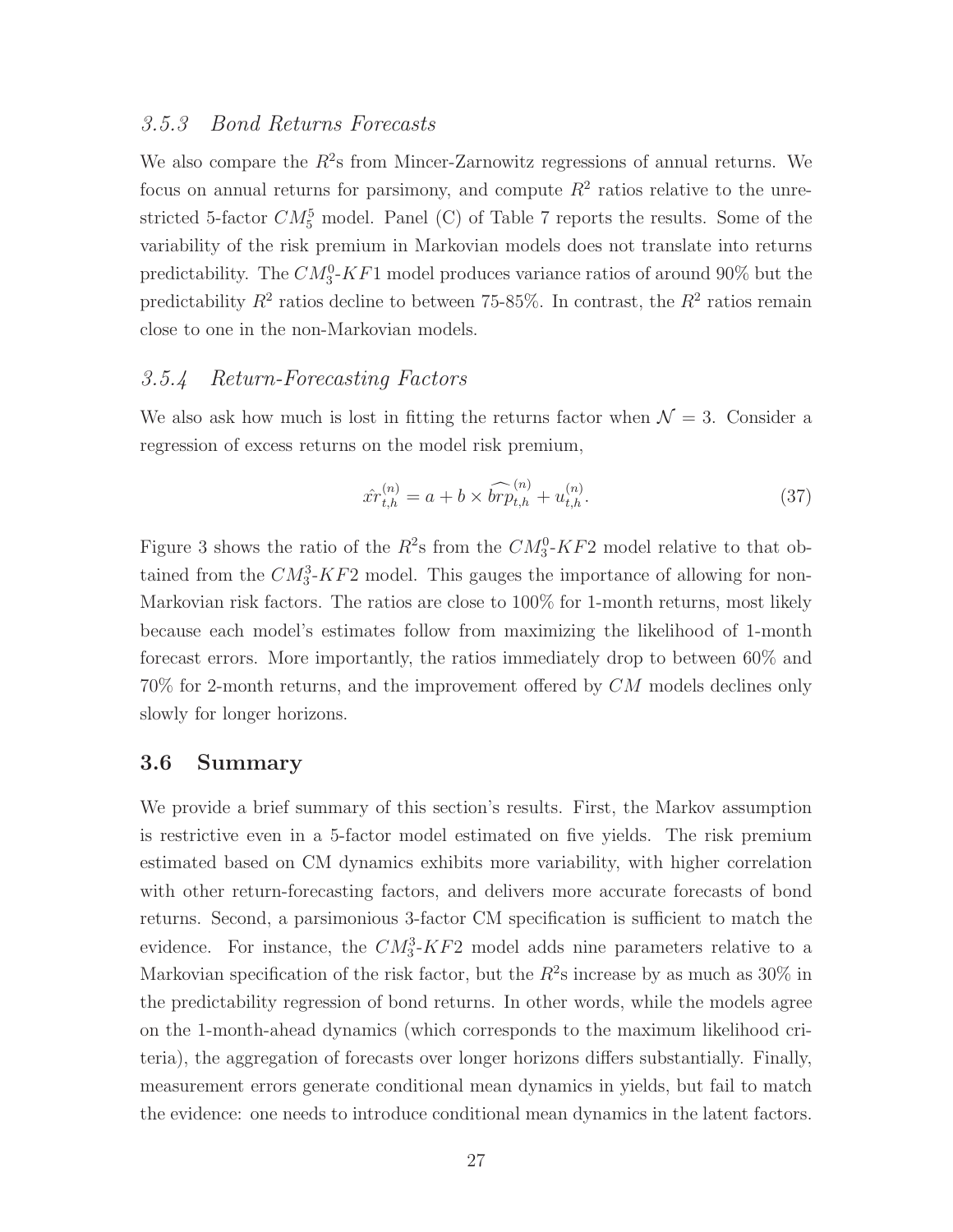### 4 Yield Decomposition

Estimates of the risk premium from the more flexible CM models are close to estimates from predictability regressions. In turn, the previous section has also shown that the CM models provide better forecasts of bond returns. In other words, the model decomposition of yields into an expectation component and a risk component is corroborated by indirect evidence. Since the risk premium differs from the standard models, it is important to examine more closely how the decomposition of long-term yields changes in our models. Figure 4 compares the decomposition of the 5-year yields from three different models. The  $CM_3^3$ - $KF2$  model generates non-Markovian effects via the risk factors and via the Kalman filter. The  $CM_3^3$ -KF0 generates non-Markovian effects via the risk factors only. The  $CM_3^0$ -KF0 corresponds to the standard Markovian model, with three combinations of yields measured perfectly.

Panel (A) shows the decomposition from the  $CM_3^0$ -KF0 model. Estimates of the term premium exhibit little cyclical variability. Therefore, most of the 5-year yield variations are attributed to changes in expectations. Panel (B) shows the decomposition from the  $CM_3^3$ -KF2 specification. The term premium is substantially more variable and cyclical. Non-Markovian effects attribute a much greater share of 5-year variations to the risk premium, producing smoother estimates of interest rate expectations. Figure 5 compares the term premium from each model, providing a better scale to assess the magnitude of the differences. Again, the simple Markovian model produces much less term premium variation. For instance, the estimates remain between 2% and 3% in the early 1980s, when the 5-year yield reached close to 15%. In contrast, the  $CM_3^3$ -KF2 term premium estimates range between 4% and 5%, almost twice as large as the benchmark case.

The cyclical differences are also immediately apparent. The larger cyclical variations imply that, early in recessions (e.g., 1990-1991 and 2001), the expectation component falls by less and it recovers faster as the economy approaches a turning point. In fact, the episode between 2001 and 2005 provides a powerful case in point. Using the information from past yields produces a large decline of term premium estimates early in the 2001 recessions. The downward adjustment in expectations is far smaller in the early phase of the recessions. The lower expectation estimates are also counter-intuitive. It is unlikely that yields were expected to remain as low and for so long as suggested by the non-Markovian model.

Strikingly, this difference has further repercussions as we enter the "conundrum" episode in 2004-2005. The risk premium from the  $CM_3^3$ - $KF2$  model increases steadily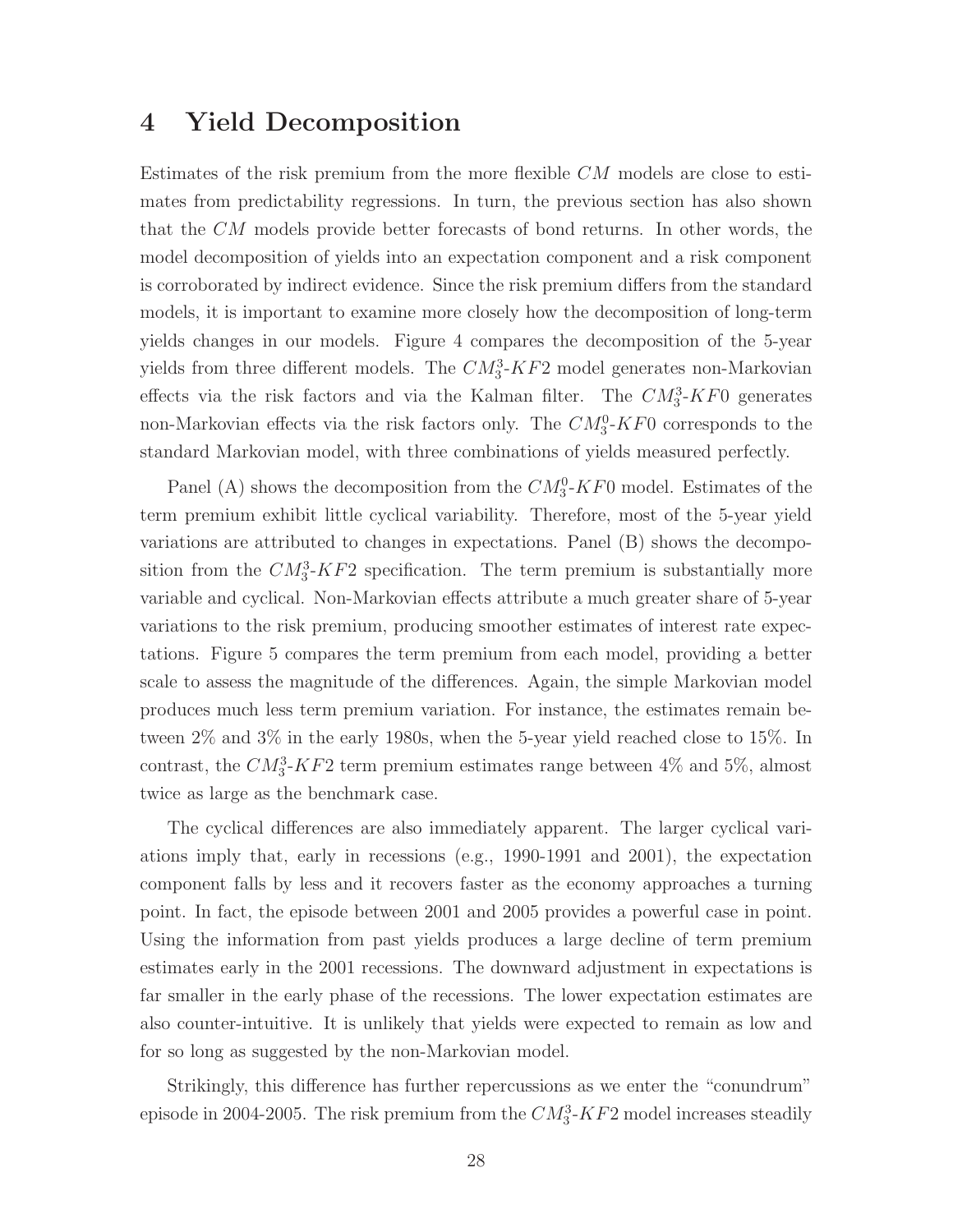as the Federal Reserve raises short-term interest rates, but the risk premium from the  $CM_3^0$ -KF0 falls throughout 2004 and 2005. Hence, the decline in long-term yields in that period is wrongly attributed to a fall in expectations, an explanation rejected at the time by Chairman Greenspan.<sup>24</sup> Other implementations of DTSMs also attribute the conundrum to an increase in the risk premium, but this typically requires sophisticated bias-adjusted estimators, or auxiliary assumptions allowing researchers to use surveys of professional forecasters. Our results suggest that misspecification of the benchmark VAR model plays an important role: simply relaxing  $\theta = 0$  correctly describes the evolution of the risk premium.

## 5 Conclusion

We revisit and extend the evidence for non-Markovian effects in the dynamics of yields put forward in Cochrane and Piazzesi (2005) and Duffee (2011). Estimates of the bond risk premium are much more variable and cyclical once we account for the information content from past yields. In turn, these risk-premium estimates produce forecasts of bond returns that are more accurate. As noted by Cochrane and Piazzesi (2005) and Duffee (2011), among others, the evidence is inconsistent with a standard Markovian specification of the GDTSM. This paper proposes a simple, parsimonious and intuitive reconciliation, where we identify two separate channels generating non-Markovian dynamics for yields (under the historical measure P). First, the latent risk factor may include a moving-average component. Second, the application of the Kalman filter generates non-Markovian effects from the point of view of the econometrician.

Empirically, this approach captures much of the predictive content of past forward rates for bond excess returns. We also show that measurement errors participate in the observed non-Markovian dynamics, but that they cannot on their own generate the observed pattern of predictability. In practice, our approach generates estimates of the risk premium that are more cyclical and more accurate. In turn, this generates economically large differences in the decomposition of long-term yields.

We leave several avenues for future research. For instance, additional data, such as bid-ask spreads, could be brought into the model to help identify the effect of measurement errors from the effect of non-Markovian risk factors. Also, we do not ask why the latent risk factors are not Markovian: is it because the true state exhibits

 $\sqrt[24]{2}$ See, e.g., Backus and Wright (2007) for a contemporaneous discussion.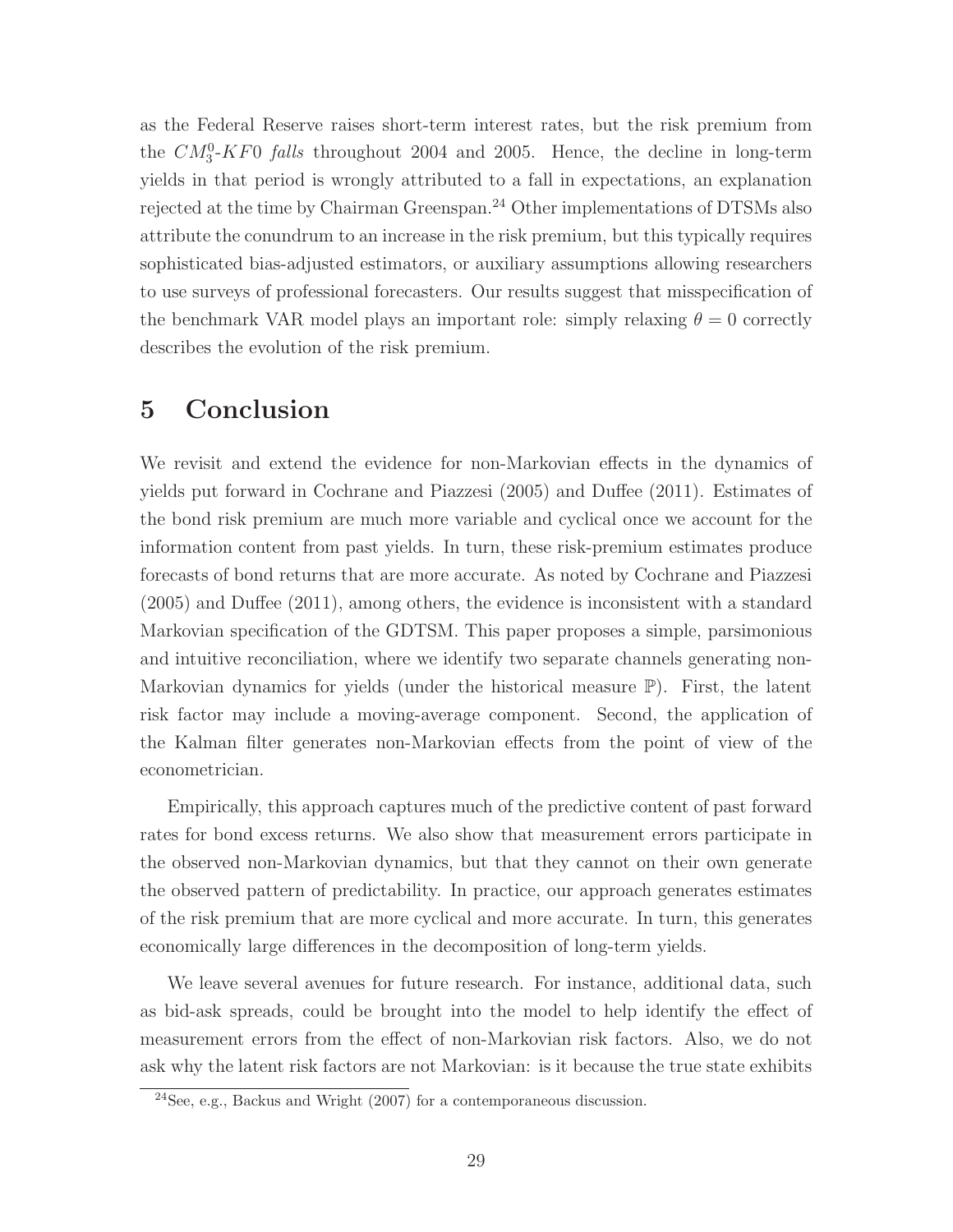long-run dynamics, as in Bansal and Yaron (2000); because preferences exhibit habit, as in Campbell and Cochrane (1999); or because investors form expectations adaptively? In any case, our approach offers researchers and investors an interpretation of bond yields that is consistent with the dynamic properties of bond returns.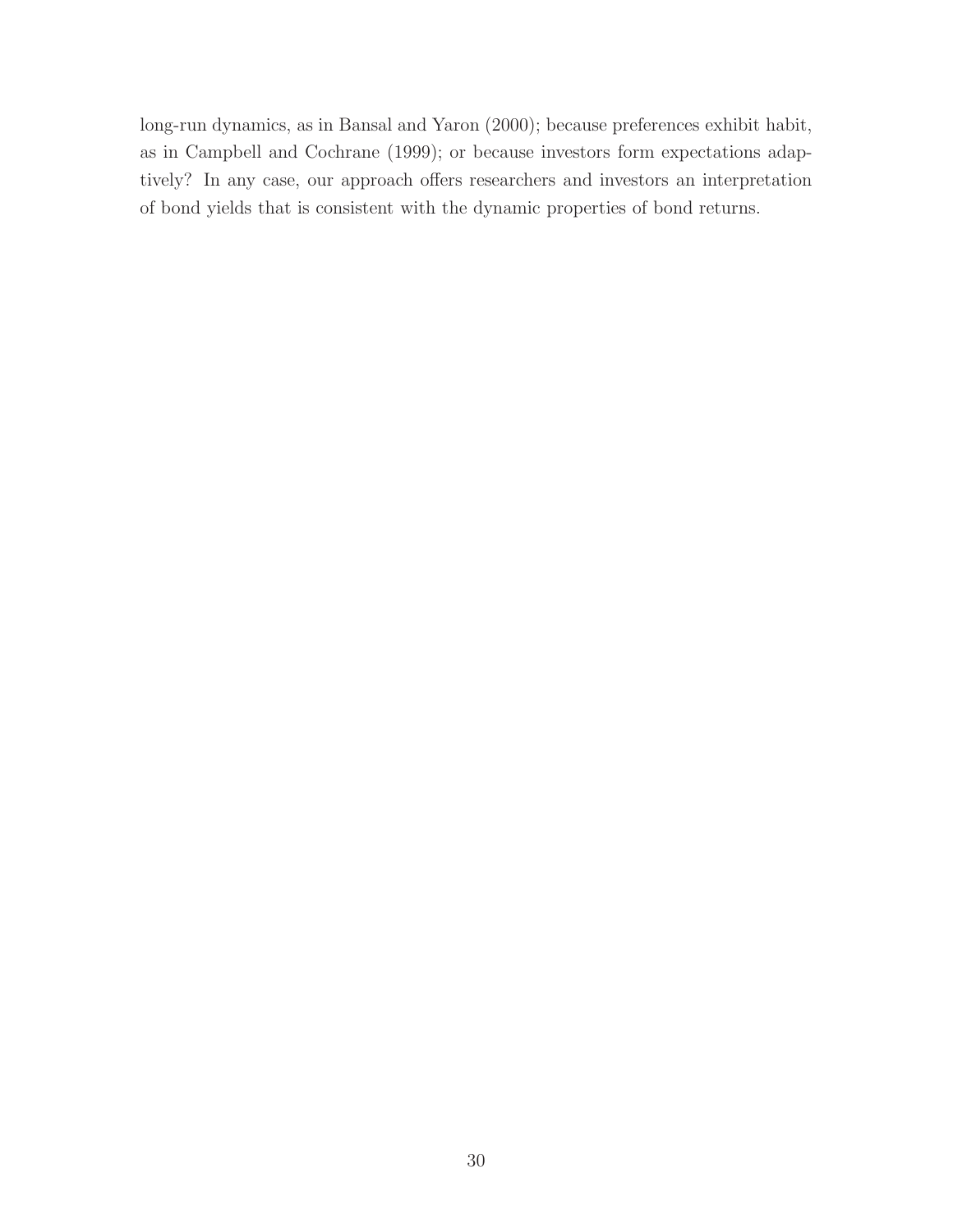# References

- Ang, A., S. Dong, and M. Piazzesi (2007). No-arbitrage Taylor rules. Working Paper 13448, National Bureau of Economic Research.
- Ang, A. and M. Piazzesi (2003). A no-arbitrage vector autoregression of term structure dynamics with macroeconomic and latent variables. Journal of Monetary Economics  $50(4)$ , 745–787.
- Arnold, W. F. and A. J. Laub (1984). Generalized eigenproblem algorithms and software for algebraic Riccati equations. Proceedings of the IEEE 72 (12), 1746–1754.
- Backus, D. and J. Wright (2007). Cracking the conundrum. Brookings Papers on Economic Activity (1:2007), 293–328.
- Bansal, R. and A. Yaron (2000). Risks for the long run: A potential resolution of asset pricing puzzles. Working Paper 8059, NBER.
- Campbell, J. Y. and J. H. Cochrane (1999). By force of habit: A consumption-based explanation of aggregate stock market behavior. The Journal of Political Economy  $107(2)$ , 205–251.
- Campbell, J. Y. and R. J. Shiller (1991). Yield spreads and interest rate movements: A bird's eye view. Review of Economic Studies 58, 495–514.
- Cieslak, A. and P. Povala (2013). Expecting the Fed. Working paper, Northwestern University.
- Cochrane, J. H. and M. Piazzesi (2005). Bond risk premia. American Economic Review 95, 138–160.
- Dai, Q. and K. J. Singleton (2002). Expectation puzzles, time-varying risk premia and affine model of the term structure. Journal of Financial Economics 63, 415–441.
- Duffee, G. (2011). Information in (and not in) the term structure. Review of Financial Studies 24, 2895–2934.
- Fama, E. (1984). Term premiums in bond returns. Journal of Financial Economics 13, 529–546.
- Fama, E. and R. Bliss (1987). The information in long-maturity forward rates. American Economic Review 77, 680–692.
- Fernández-Villaverde, J., J. F. Rubio-Ramírez, T. J. Sargent, and M. W. Watson (2007). ABCs (and Ds) of understanding VARs. American Economic Review 97 (3), 1021–1026.
- Feunou, B. and J.-S. Fontaine (2012). Forecasting inflation and the inflation risk premiums using nominal yields. Working Paper 2012-37, Bank of Canada.
- Fiorentini, G. and E. Sentana (1998). Conditional means of time series processes and time series processes for conditional means. *International Economic Review 39*(4), 1101–1118.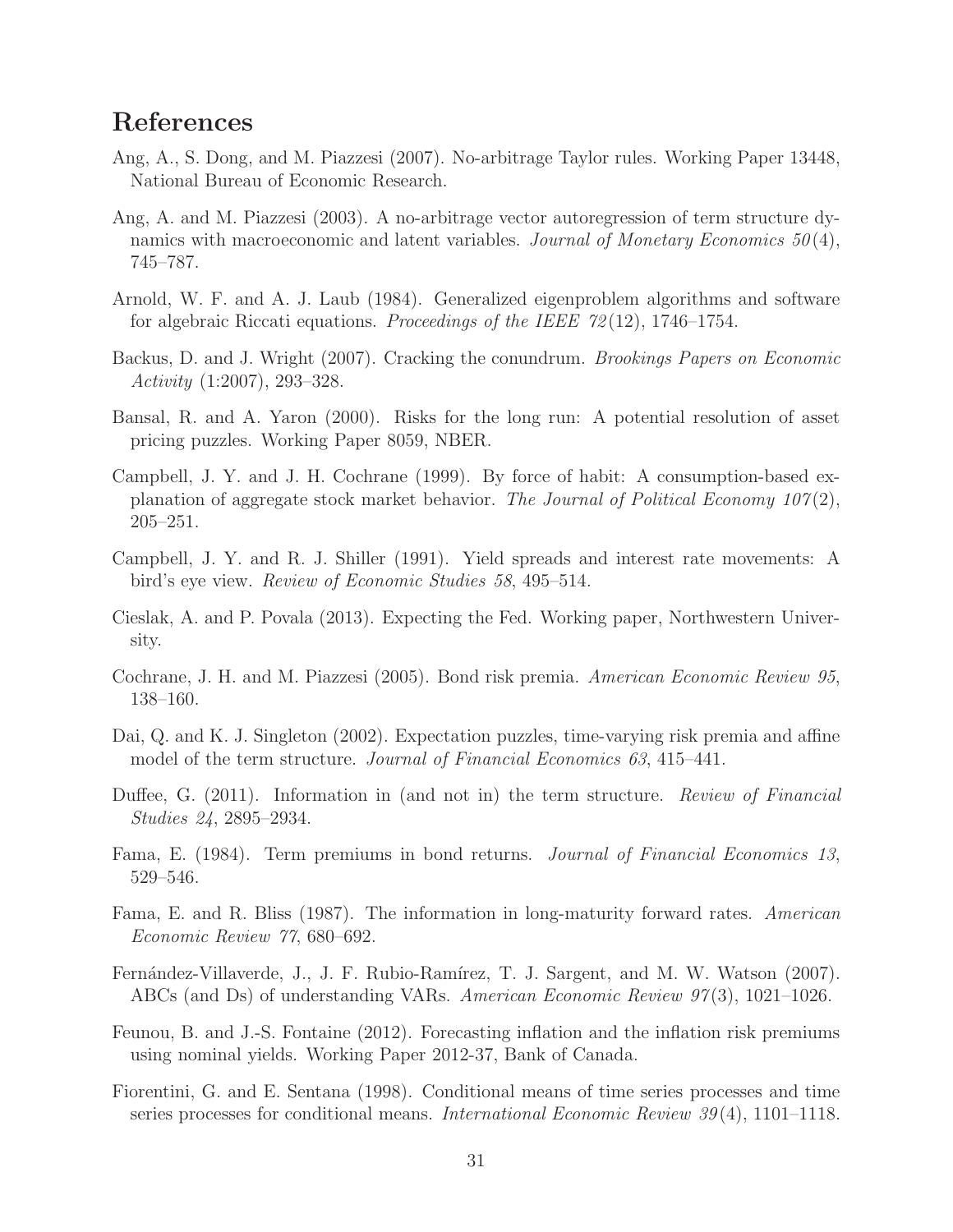- Froot, K. (1989). New hope for the expectations hypothesis of the term structure of interest rates. The Journal of Finance  $44(2)$ , 283-305.
- Gallant, A. (1975). Seemingly unrelated nonlinear regressions. Journal of Econometrics 3(1), 35–50.
- Griliches, Z. (1967). Distributed lags: A survey. *Econometrica*  $35(1)$ , 16–49.
- Gurkaynak, R., B. Sack, and J. Wright (2006). The U.S. Treasury curve: 1961 to present. Technical Report 2006-28, Federal Reserve Board.
- Hamilton, J. (1994). *Time Series Analysis*. Princeton University Press.
- Jardet, C., A. Monfort, and F. Pegoraro (2008). No-arbitrage near-cointegrated VAR(p) term structure models, term premia and GDP growth. Working paper, Banque de France.
- Johannes, M., L. Lochstoer, and Y. Mou (2011). Learning about consumption dynamics. Working paper, Columbia Business School.
- Joslin, S., A. Le, and K. J. Singleton (2013). Gaussian macro-finance term structure models with lags. *Journal of Financial Econometrics*. (forthcoming).
- Joslin, S., M. Priebsch, and K. J. Singleton (2012). Risk premiums in dynamic term structure models with unspanned macro risks. The Journal of Finance. (forthcoming).
- Joslin, S., K. J. Singleton, and H. Zhu (2011). A new perspective on Gaussian dynamic term structure models. Review of Financial Studies 24, 926–970.
- Koyck, L. M. (1954). *Distributed Lags and Investment Analysis*. North-Holland Publishing Co. Amsterdam.
- Litterman, R. and J. Scheinkman (1991). Common factors affecting bond returns. The Journal of Fixed Income  $1(1)$ , 54–61.
- Ludvigson, S. and S. Ng (2009). Macro factors in bond risk premia. Review of Financial Studies 22 (12), 5027–5067.
- Monfort, A. and F. Pegoraro (2007). Switching VARMA term structure models. *Journal of* Financial Econometrics  $5(1)$ , 105–153.
- Piazzesi, M. and M. Schneider (2009). Trend and cycle in bond premia. Working paper, Stanford University.
- Ravenna, F. (2007). Vector autoregressions and reduced-form representations of DSGE models. Journal of Monetary Economics 54 (7), 2048–2064.
- Shiller, R. (1979). The volatility of long-term interest rates and expectation models of the term structure. The Journal of Political Economy 87, 1190–1219.
- Startz, R. (1982). Do forecast errors of term premia really make a difference between long and short rates? Journal of Financial Economics 10, 323–329.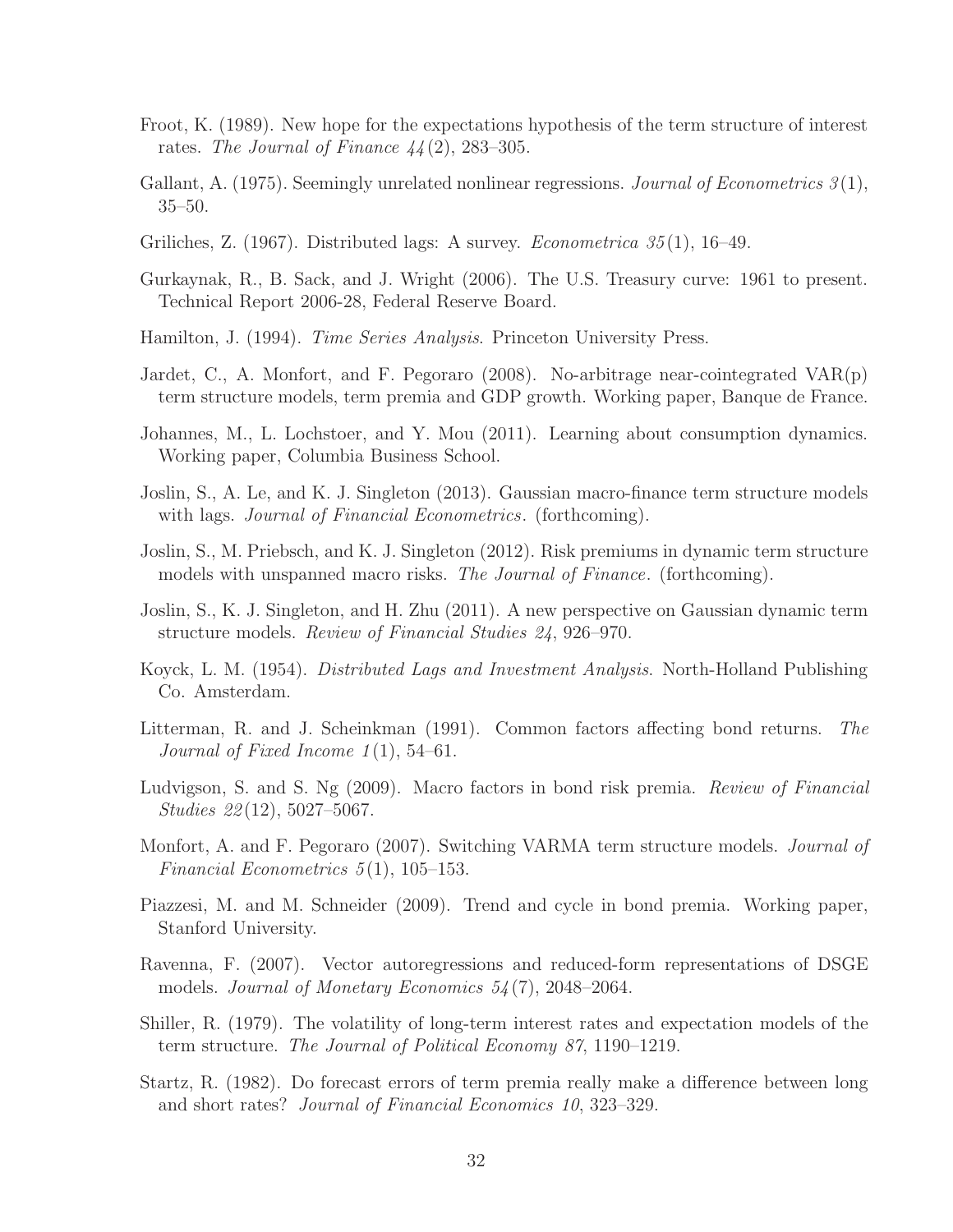# A Appendix

### A.1 Bond Returns Projections with a Moving-Average Term

The factors  $Y_t$  have VARMA(1,1) dynamics with a VAR( $\infty$ ) representation given by

$$
Y_{t+1} = \sum_{i=0}^{\infty} \Theta_i Y_{t-i} + u_{t+1},
$$
\n(38)

with  $\Theta_i \equiv \theta^i(\phi - \theta)$ . Guess that  $E[Y_{t+h}|Y_t, \ldots] \equiv E_t[Y_{t+h}] = C_h \sum_{i=0}^{\infty} \Theta_i Y_{t-i}$  for  $h > 1$  with  $C_1 = I$ , the identity matrix. Then,

$$
E_t[Y_{t+h}] = E_t[E_{t+1}[Y_{t+h}]] = E_t[C_{h-1} \sum_{i=0}^{\infty} \Theta_i Y_{t+1-i}]
$$
  
=  $C_{h-1} (I + \theta) \sum_{i=0}^{\infty} \Theta_i Y_{t-i},$  (39)

where  $C_h = C_{h-1} (I + \theta)$ . Hence, for any  $R_{t+h} \equiv W_h Y_{t+h}$ , we have that

$$
E_t[R_{t+h}] = W_h C_h \sum_{i=0}^{\infty} \Theta_i Y_{t-i}.
$$
\n(40)

Therefore, the projection coefficients of  $R_{t+h}$  on  $Y_{t-i}$  for  $i = 0, \ldots, \infty$  are given by  $W_h C_h \Theta_i =$  $W_h C_h \theta^i (\phi - \theta)$ , which has the rank of  $\theta$ , where we have a separation between the dependence on n and h (implicit in  $W_h$ ) and the decaying pattern due to  $\theta^i$ .

### A.2 Proofs of Propositions 1-3

### Proposition 1

Take  $Z_t \in \mathbb{R}^N$  with stationary Gaussian distribution under Q, possibly conditional on  $Z_t$ , its past, or some other factor  $Z_{2,t}$ . Suppose that the cross-section of *n*-period yields,  $Y_t^{(n)}$  $t^{(n)}$  for  $n \geq 1$ , can be expressed as a linear function of  $Z_t$ ,

$$
y_t^{(n)} = A_n + B_n' Z_t.
$$
 (41)

In the absence of an arbitrage opportunity, we have that

$$
y_t^{(n)} = -\frac{1}{n} \log \left( E_t^{\mathbb{Q}} \left[ \exp \left( -\sum_{i=0}^n y_{t+i}^{(1)} \right) \right] \right),
$$

which is consistent with Equation (41) only if  $Z_t$  has Markovian dynamics under  $\mathbb{Q}$ . We can write

$$
\Delta Z_t = K_0^{\mathbb{Q}} + K_1^{\mathbb{Q}} Z_{t-1} + \Sigma_Z \epsilon_{Z,t}^{\mathbb{Q}},\tag{42}
$$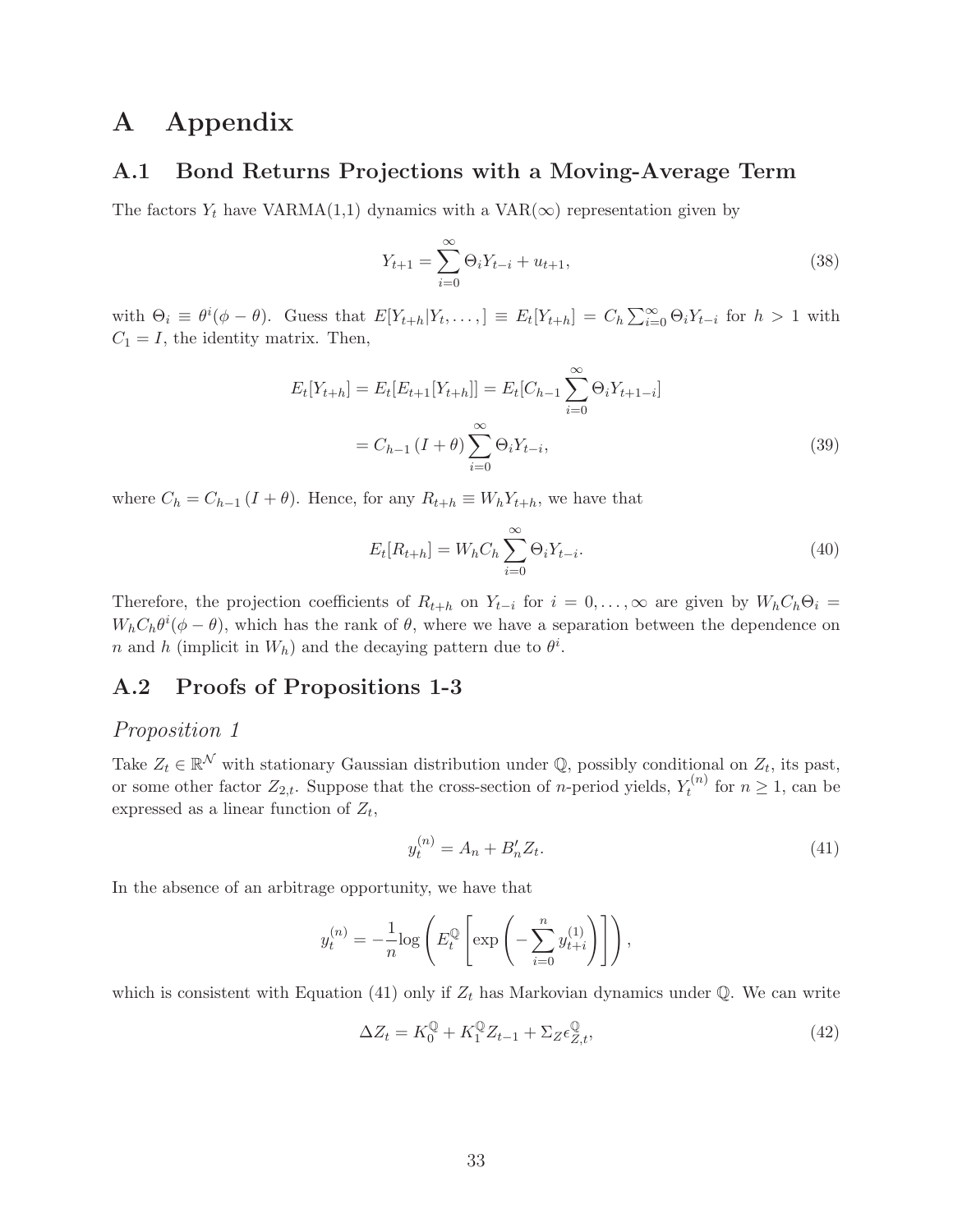where  $\epsilon_{z,t}^{\mathbb{Q}}$  is a standard Gaussian innovation. The relationship between the loadings  $A_n$  and  $B_n$ and the Q-dynamics for  $Z_t$  is standard and given by the no-arbitrage price of zero-coupon bonds,

$$
D_{t,n} = E_t^{\mathbb{Q}} [e^{-\sum_{i=0}^{n-1} r_{t+i}}]
$$
  
=  $e^{\mathcal{A}_n + \mathcal{B}'_n Z_t}$ , (43)

for  $n > 1$ , where  $\mathcal{A}_n$  and  $\mathcal{B}_n$  satisfy the first-difference equations:

$$
\mathcal{A}_{n+1} - \mathcal{A}_n = K_0^{\mathbb{Q}'} \mathcal{B}_n + \frac{1}{2} \mathcal{B}'_n \Sigma_Z \Sigma'_Z \mathcal{B}_n - \rho_0
$$
  

$$
\mathcal{B}_{n+1} - \mathcal{B}_n = K_1^{\mathbb{Q}'} \mathcal{B}_n - \rho_1,
$$
 (44)

where the coefficients for yields are  $A_n = -\mathcal{A}_n/n$  and  $B_n = -\mathcal{B}_n/n$ , and  $\rho_0$  and  $\rho_1$  are the loadings on the short rate:

$$
r_t = \rho_0 + \rho_1 Z_t. \tag{45}
$$

### Proposition 2

Let  $Z_t \in \mathbb{R}^N$  with Markovian Q-dynamics and consider the change of measure  $M_{t+1}$  given by

$$
M_{t+1} \equiv \exp\left(-\frac{\lambda_t' \Sigma_Z \Sigma_Z' \lambda_t}{2} - \lambda_t' \Sigma_Z \epsilon_{t+1}^{\mathbb{P}}\right). \tag{46}
$$

Define  $\epsilon_t^{\mathbb{P}}$  and  $\mathcal{E}_{Z,t-1}^{\mathbb{P}}$ :

$$
Z_t = \mathcal{E}_{Z,t-1}^{\mathbb{P}} + \Sigma_Z \epsilon_t^{\mathbb{P}}.
$$
\n(47)

Then,

$$
E_t^{\mathbb{Q}}[\exp(u'\epsilon_t^{\mathbb{P}})] = E_t[M_{t+1}\exp(u'\epsilon_t^{\mathbb{P}})]
$$
  
= 
$$
\exp(\frac{u'u}{2} - u'\Sigma'_Z\lambda_t),
$$
 (48)

which implies that  $\epsilon_t^{\mathbb{P}} = -\Sigma_Z' \lambda_t + \epsilon_t^{\mathbb{Q}}$  $t<sup>Q</sup>$  and, therefore, that

$$
\mathcal{E}_t^{\mathbb{Q}} - \mathcal{E}_t^{\mathbb{P}} = -\Sigma_Z \Sigma_Z \lambda_t.
$$
\n(49)

Assume that the prices of risk are given by

$$
\lambda_t \equiv \left(\Sigma_Z \Sigma_Z'\right)^{-1} \left(\lambda_0 + \lambda_1 Z_t + \lambda_2 \mathcal{E}_{Z,t-1}^{\mathbb{P}}\right). \tag{50}
$$

Then, Equation (13) follows from substituting for  $\mathcal{E}_t^{\mathbb{Q}}$  $t_t^{\mathbb{Q}}$  and  $\lambda_t$  in Equation (49), where the unique mapping between parameters of the P− and Q− dynamics is given in Proposition 2.

### A.3 Conditional Mean Representation of the Kalman Filter

### Theorem 1

Define the matrix  $H^{\perp}$  such that  $H^{\perp}H' = I_{\mathcal{N}}$ . This matrix exists but it is not unique (also  $H(H^{\perp})^{\perp} = I_{\mathcal{N}}$ ). Note that  $\mathcal{E}_{\mathcal{P},t}^{\mathbb{P}} = H_0 + H'\mathcal{E}_t^{\mathbb{P}}$ . Then, the unobserved portfolios  $\mathcal{P}_t$  have the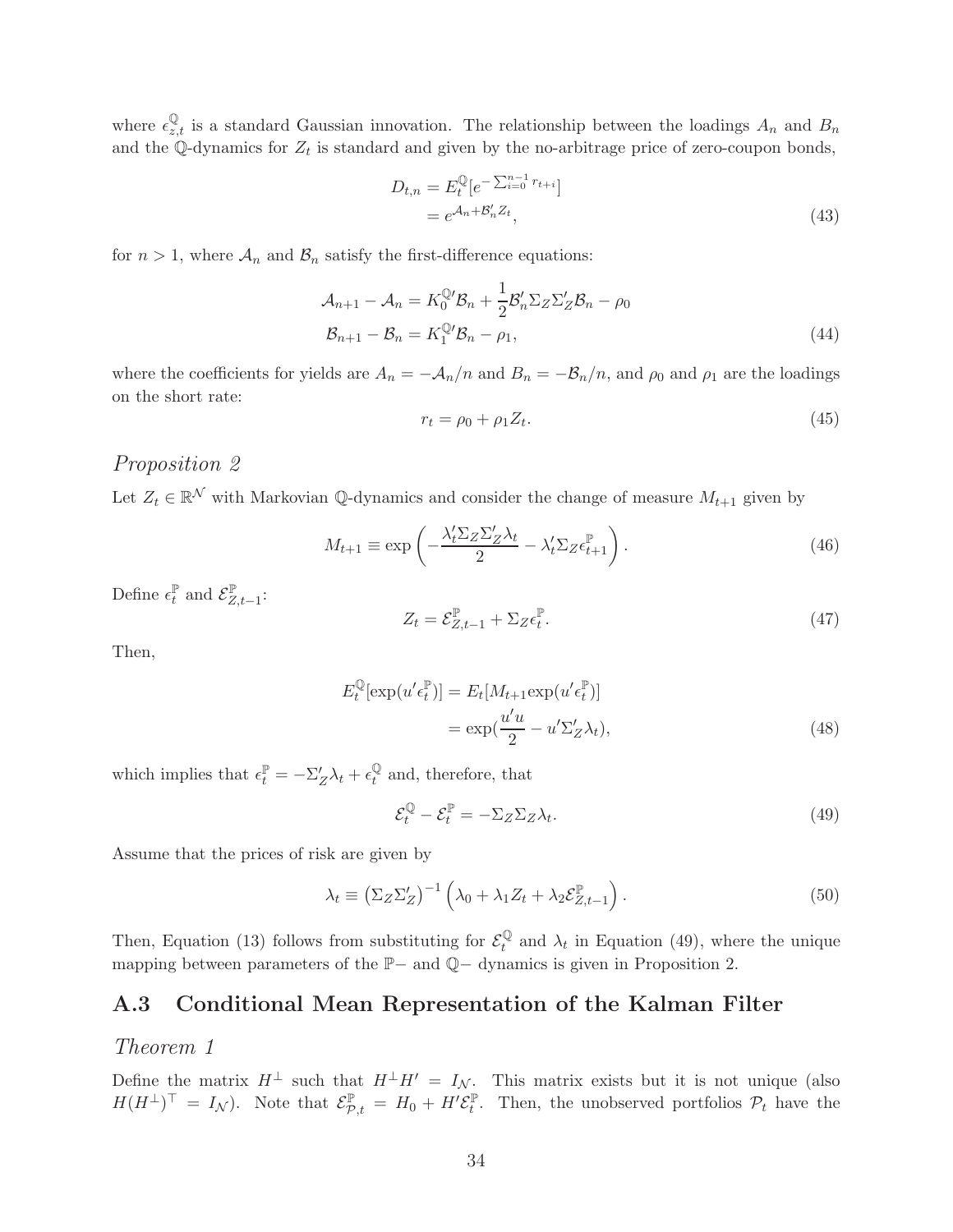following dynamics:

$$
\mathcal{P}_{t+1} = \mathcal{E}_{\mathcal{P},t}^{\mathbb{P}} + H' \Sigma \epsilon_t^{\mathbb{P}}
$$
\n
$$
\mathcal{E}_{\mathcal{P},t+1}^{\mathbb{P}} = H' K_0^{\mathbb{P}} - K_1^{\mathbb{P}} H_0 + H'(K_1^{\mathbb{P}} + I_{\mathcal{N}}) H^{\perp} \mathcal{E}_{\mathcal{P},t}^{\mathbb{P}} + H' \Sigma_{\mathcal{E}} \epsilon_t^{\mathbb{P}},
$$
\n(51)

and the observed portfolios are measured with errors,

$$
\mathcal{P}_t^o = \mathcal{P}_t + w_t,\tag{52}
$$

with i.i.d.  $w_t \sim N(0, R)$ . We use the VAR representation of  $\mathcal{P}_t$  dynamics to analyze the optimal filter. Define  $\mathcal{X}'_t \equiv (\mathcal{P}'_t \mathcal{E}_{\mathcal{P},t}^{\mathbb{P}'})$ . Then, the extended state-space representation is given by

$$
\mathcal{X}_{t+1} = \mu_X + F_X \mathcal{X}_t + Q_X^{1/2} \epsilon_t^{\mathbb{P}}
$$
  

$$
\mathcal{P}_t^o = H_{0X} + H'_X \mathcal{X}_t + w_t,
$$
 (53)

where

$$
F_X = \begin{bmatrix} 0 & I_{\mathcal{J}} \\ 0 & H'(K_1^{\mathbb{P}} + I_{\mathcal{N}})H^{\perp} \end{bmatrix} \quad H_X = \begin{bmatrix} I_{\mathcal{J}} \\ 0 \end{bmatrix} \quad Q_X^{1/2} = \begin{bmatrix} H'\Sigma \\ H'\Sigma_{\mathcal{E}} \end{bmatrix}.
$$
 (54)

Then, the Kalman filter forecasts  $\mathcal{E}_{\mathcal{P},t}^{\mathbb{P}} = E_t^{\mathbb{P}}[\mathcal{P}_{t+1}]$ , conditional on the observations  $\{\mathcal{P}_1^o,\ldots,\mathcal{P}_t^o\}$ and some initial value  $\mathcal{E}_{\mathcal{P},0}^{\mathbb{P}}$  is given by

$$
\mathcal{E}_{\mathcal{P},t}^{\mathbb{P}} = H_X' F_X \left\{ E_{t-1}[\mathcal{X}_t] + P_{X,t|t-1} H_X(H_X' P_{X,t|t-1} H_X + R)^{-1} \left( \mathcal{P}_t^o - \mathcal{E}_{\mathcal{P},t-1}^{\mathbb{P}} \right) \right\}
$$
(55)

where

$$
P_{X,t+1|t} = F_X \left[ P_{X,t|t-1} - P_{X,t|t-1} H_X (H'_X P_{X,t|t-1} H_X + R)^{-1} H'_X P_{X,t|t-1} \right] F'_X + Q_X, \tag{56}
$$

and where we define

$$
P_{X,t|t-1} \equiv \left[ \begin{array}{cc} P_{t|t-1}^{11} & \left( P_{t|t-1}^{21} \right)' \\ P_{t|t-1}^{21} & P_{t|t-1}^{22} \end{array} \right].
$$

Tedious algebra leads to

$$
\mathcal{E}_{\mathcal{P},t}^{\mathbb{P}} = (I_{\mathcal{J}} - K_{1\mathcal{P}}^{\mathbb{P}})H_0 + H^{\top}\mu + H'(K_1^{\mathbb{P}} + I_{\mathcal{N}})H^{\perp}\mathcal{E}_{\mathcal{P},t-1}^{\mathbb{P}} + \left(H'(K_1^{\mathbb{P}} + I_{\mathcal{N}})H^{\perp}\left(P_{t|t-1}^{11} - H'\Sigma\Sigma'H\right) + H'\Sigma_{\mathcal{E}}\Sigma'H\right)(P_{t|t-1}^{11} + R)^{-1}\left(\mathcal{P}_{t}^{o} - \mathcal{E}_{\mathcal{P},t-1}^{\mathbb{P}}\right). (57)
$$

Standard results show that  $P_{X,t|t-1}$  converges quickly with  $t$ ,  $P_{X,t|t-1} \to P_X$ , where  $P_X$  solves

$$
P_X = F_X [P_X - P_X H_X (H'_X P_X H_X + R)^{-1} H'_X P_X] F'_X + Q_X,
$$

if a solution to the algebraic Ricatti equation exists (see Arnold and Laub 1984). Then, dropping the superscript on the upper left block,  $P_{t|t-1}^{11} \to P^{11} \equiv P$ , we can rewrite the steady-state version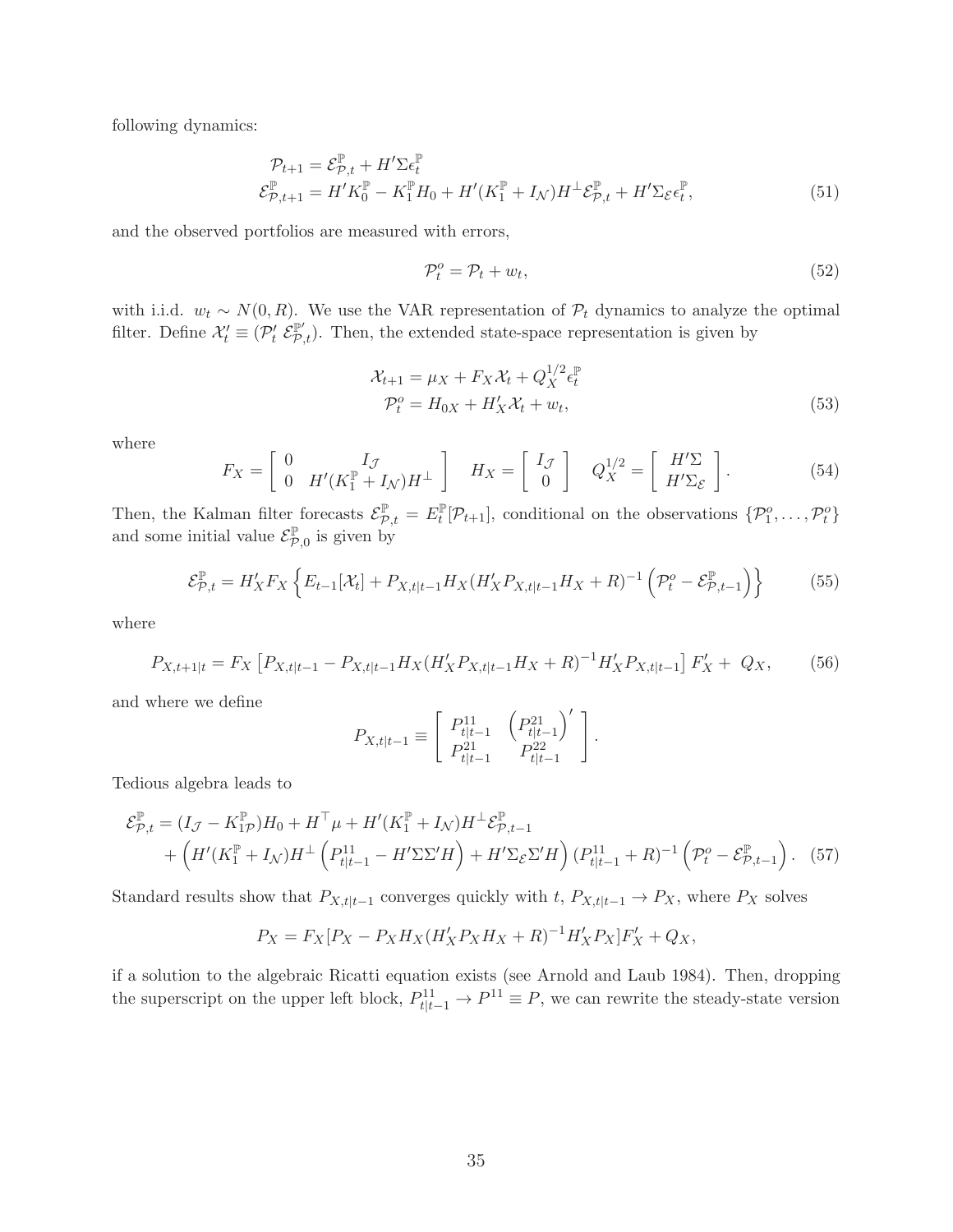of Equation (57) as

$$
\mathcal{E}_{\mathcal{P},t}^{\mathbb{P}} = (I_{\mathcal{J}} - K_{1\mathcal{P}}^{\mathbb{P}})H_{0} + H'K_{0}^{\mathbb{P}} + H'(K_{1}^{\mathbb{P}} + I_{\mathcal{N}})H^{\perp}\mathcal{E}_{\mathcal{P},t-1}^{\mathbb{P}} + \left(H'(K_{1}^{\mathbb{P}} + I_{\mathcal{N}})H^{\perp}(P - H'\Sigma\Sigma'H) + H'\Sigma_{\mathcal{E}}\Sigma'H\right)(P + R)^{-1}\left(\mathcal{P}_{t}^{o} - \mathcal{E}_{\mathcal{P},t-1}^{\mathbb{P}}\right) \\
= K_{0\mathcal{P}}^{\mathbb{P}} + H'(K_{1}^{\mathbb{P}} + I_{\mathcal{N}})H^{\perp}\mathcal{E}_{\mathcal{P},t-1}^{\mathbb{P}} + \left(H'(K_{1}^{\mathbb{P}} + I_{\mathcal{N}})H^{\perp}P - H'\theta\Sigma\Sigma'H\right)(P + R)^{-1}\left(\mathcal{P}_{t}^{o} - \mathcal{E}_{\mathcal{P},t-1}^{\mathbb{P}}\right) \\
= K_{0\mathcal{P}}^{\mathbb{P}} + (K_{1\mathcal{P}}^{\mathbb{P}} + I_{\mathcal{J}})\mathcal{E}_{\mathcal{P},t-1}^{\mathbb{P}} + \left((K_{1\mathcal{P}}^{\mathbb{P}} + I_{\mathcal{J}})P - H'\theta\Sigma\Sigma'H\right)(\Sigma_{\mathcal{P}}\Sigma_{\mathcal{P}}')^{-1}\left(\mathcal{P}_{t}^{o} - \mathcal{E}_{\mathcal{P},t-1}^{\mathbb{P}}\right) \\
= K_{0\mathcal{P}}^{\mathbb{P}} + (K_{1\mathcal{P}}^{\mathbb{P}} + I_{\mathcal{J}})\mathcal{E}_{\mathcal{P},t-1}^{\mathbb{P}} + \Sigma_{\mathcal{E}_{\mathcal{P}}} \mathcal{E}_{\mathcal{P},t}^{\mathbb{P}}, \tag{58}
$$

where the last three inequalities follow from the parameter definitions in the proposition as well as  $\epsilon^{\mathbb{P}}_{\mathcal{P},t} = \Sigma_{\mathcal{P}}^{-1}$  $\left(\mathcal{P}_t^o-\mathcal{E}_{\mathcal{P},t-1}^{\mathbb{P}}\right)$ Ĵ.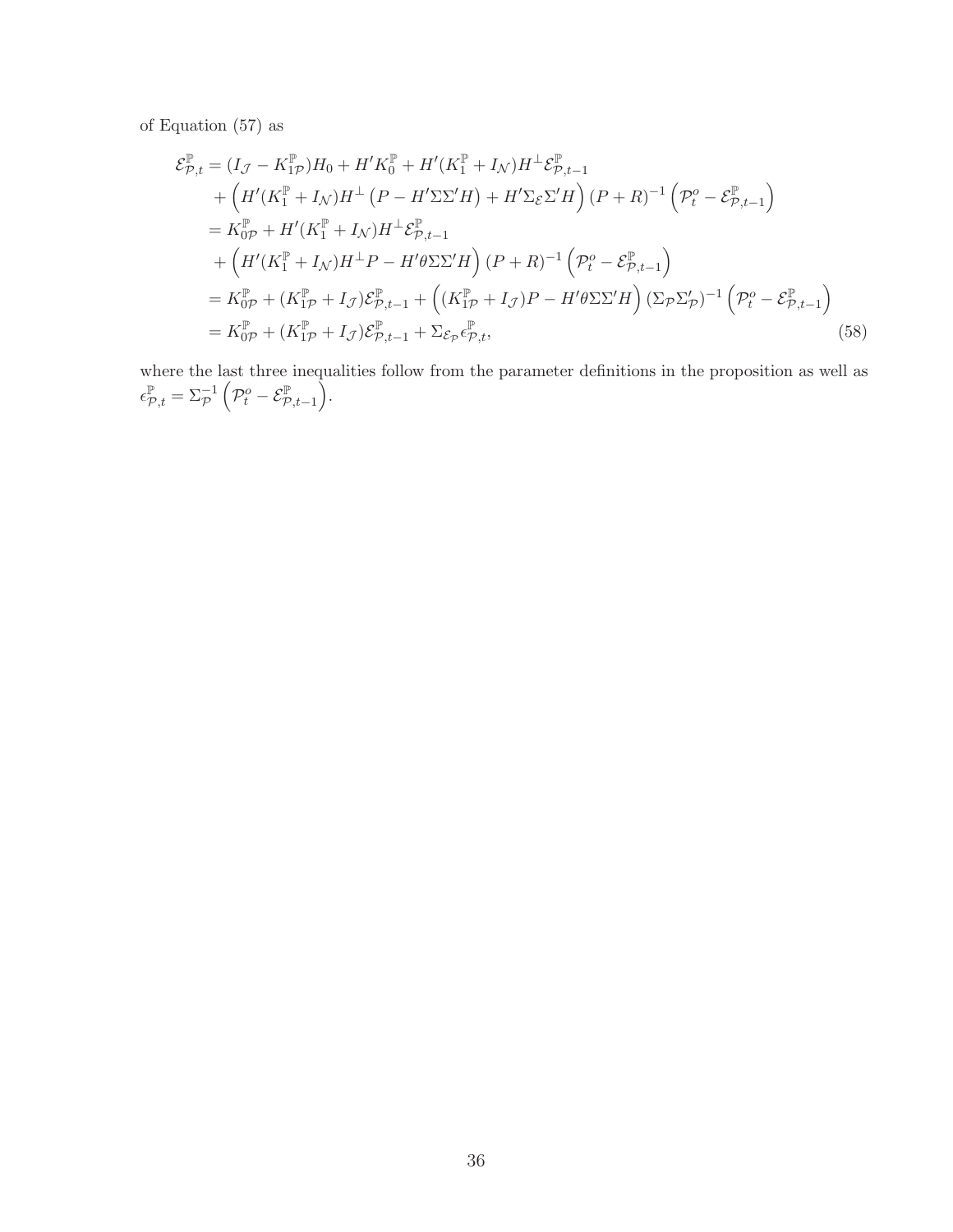

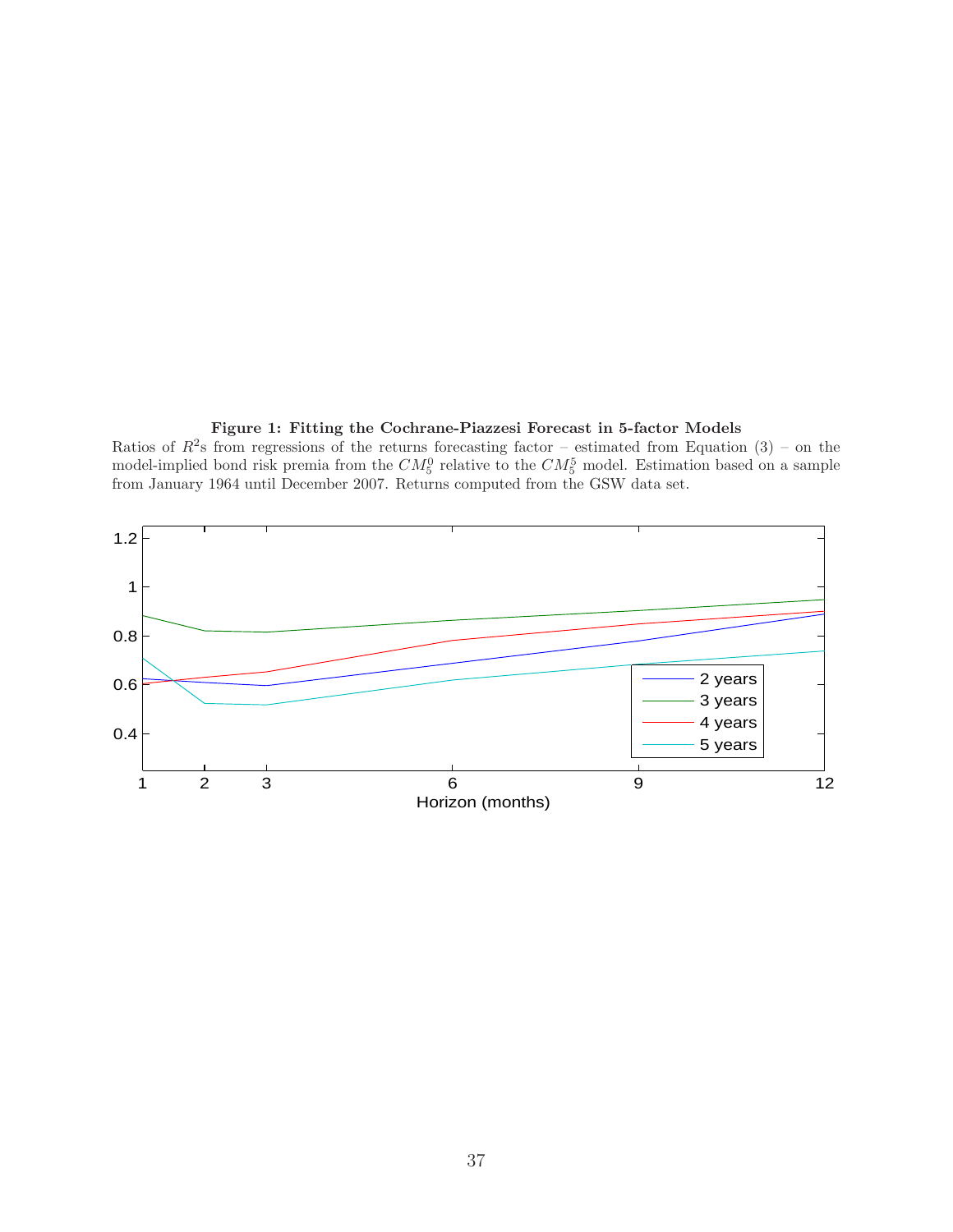#### Figure 2: Predictability Coefficients in 5-Factor Models

Coefficients on forward rates from predictability regressions of bond excess returns on a constant and the forward rates  $f_t = [1f_t^{(1)} f_t^{(2)} f_t^{(3)} f_t^{(4)} f_t^{(5)}]'$ . Each panel displays the OLS coefficient estimates, as well as the coefficients implied by the  $CM_5^0$  and the  $CM_5^5$  model, respectively. Panel (A) reports results for 3-month returns, Panel (B) reports results for 6-month returns, and Panel (C) reports results for 12-month returns. Each panel reports results for 2-year and 5-year bonds. Estimation based on a sample from January 1964 until December 2007. Returns computed from the GSW data set.

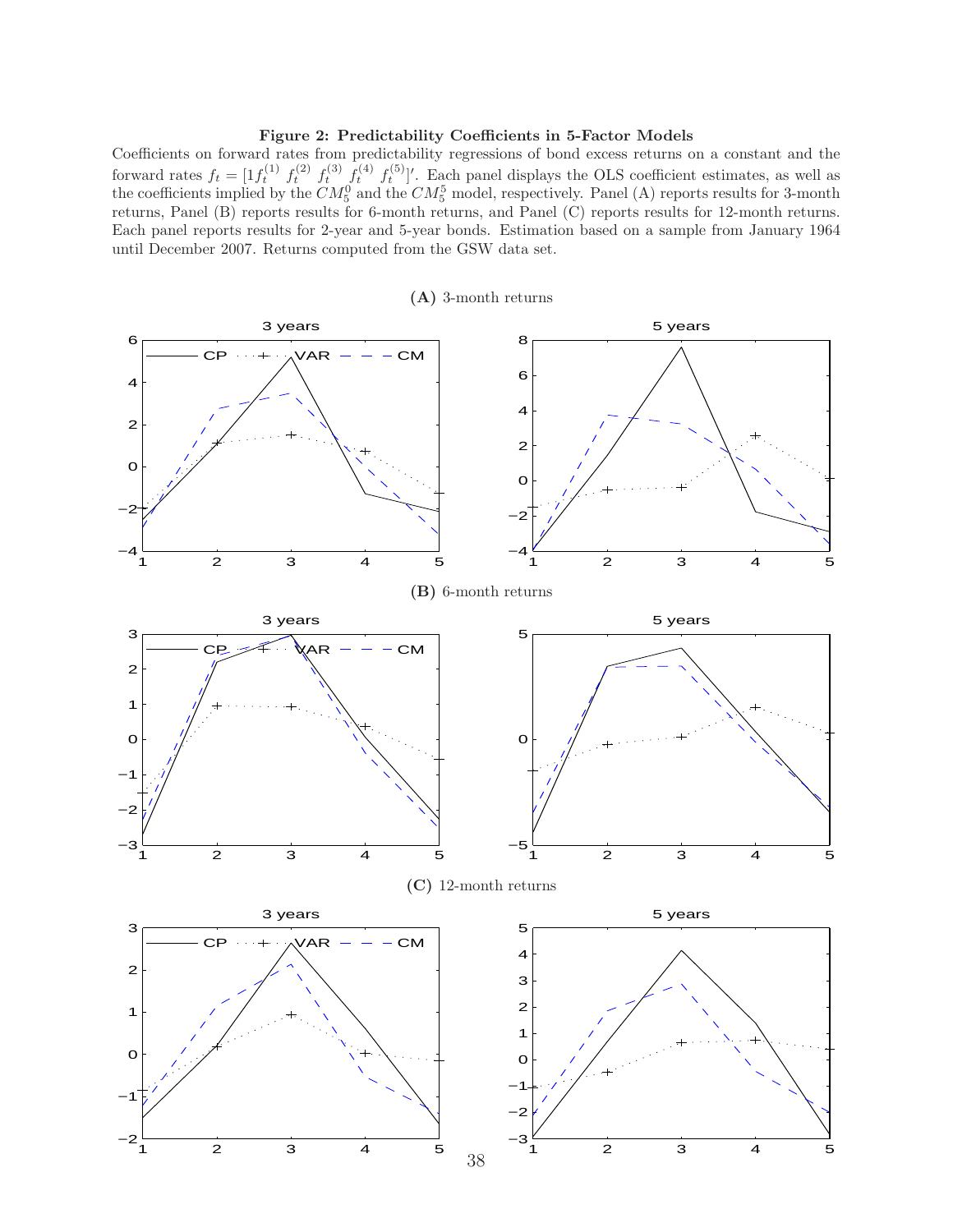

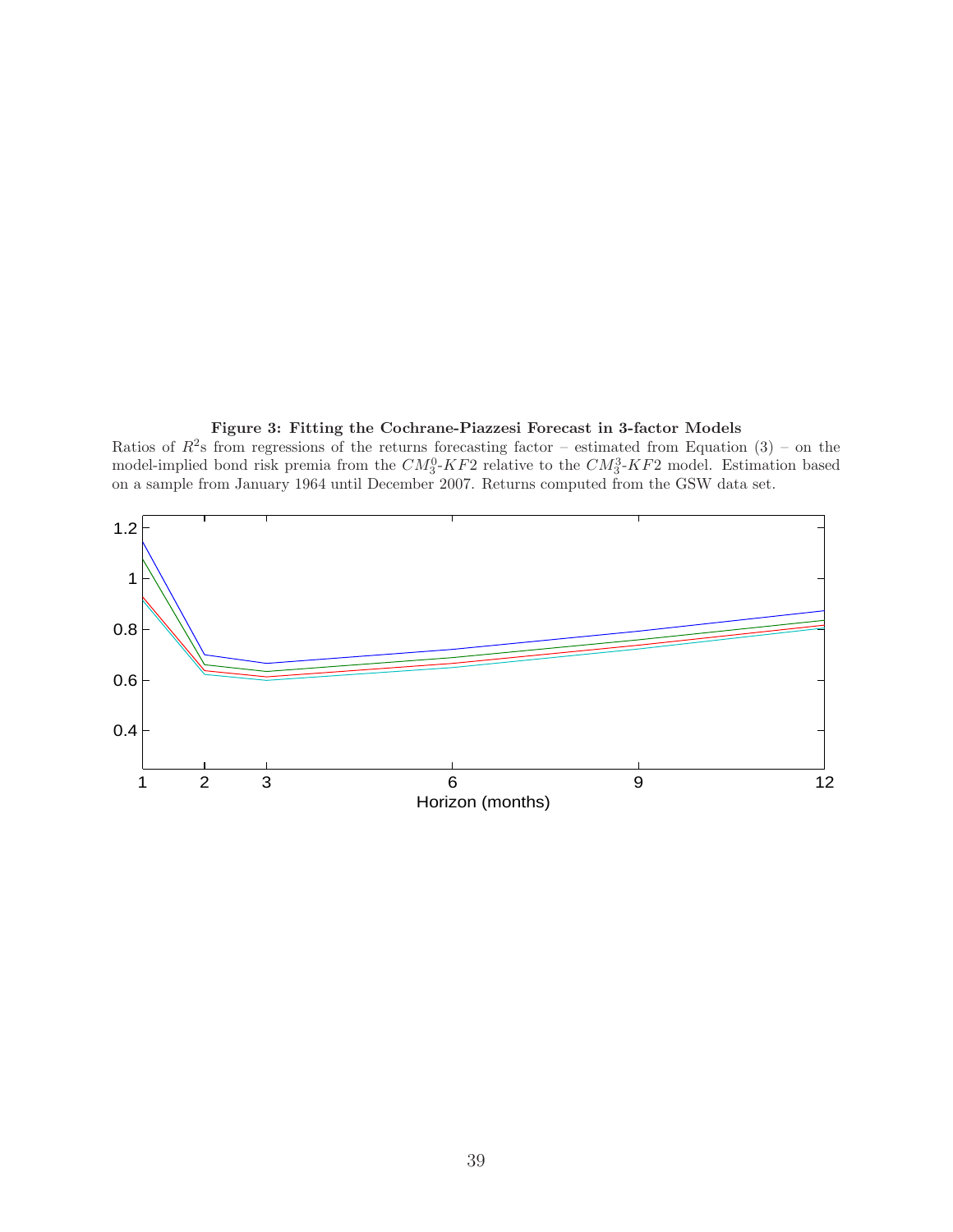#### Figure 4: Yield Decompositions

Decomposition of the 5-year yield implied by three different models. The  $CM_3^3$ -KF2 has three non-Markovian risk factors and a free diagonal measurement error covariance matrix. The  $CM_3^0$ -KF0 has three Markovian risk factors and three forward rates measured without errors. Estimation based on a sample from January 1964 until December 2007.

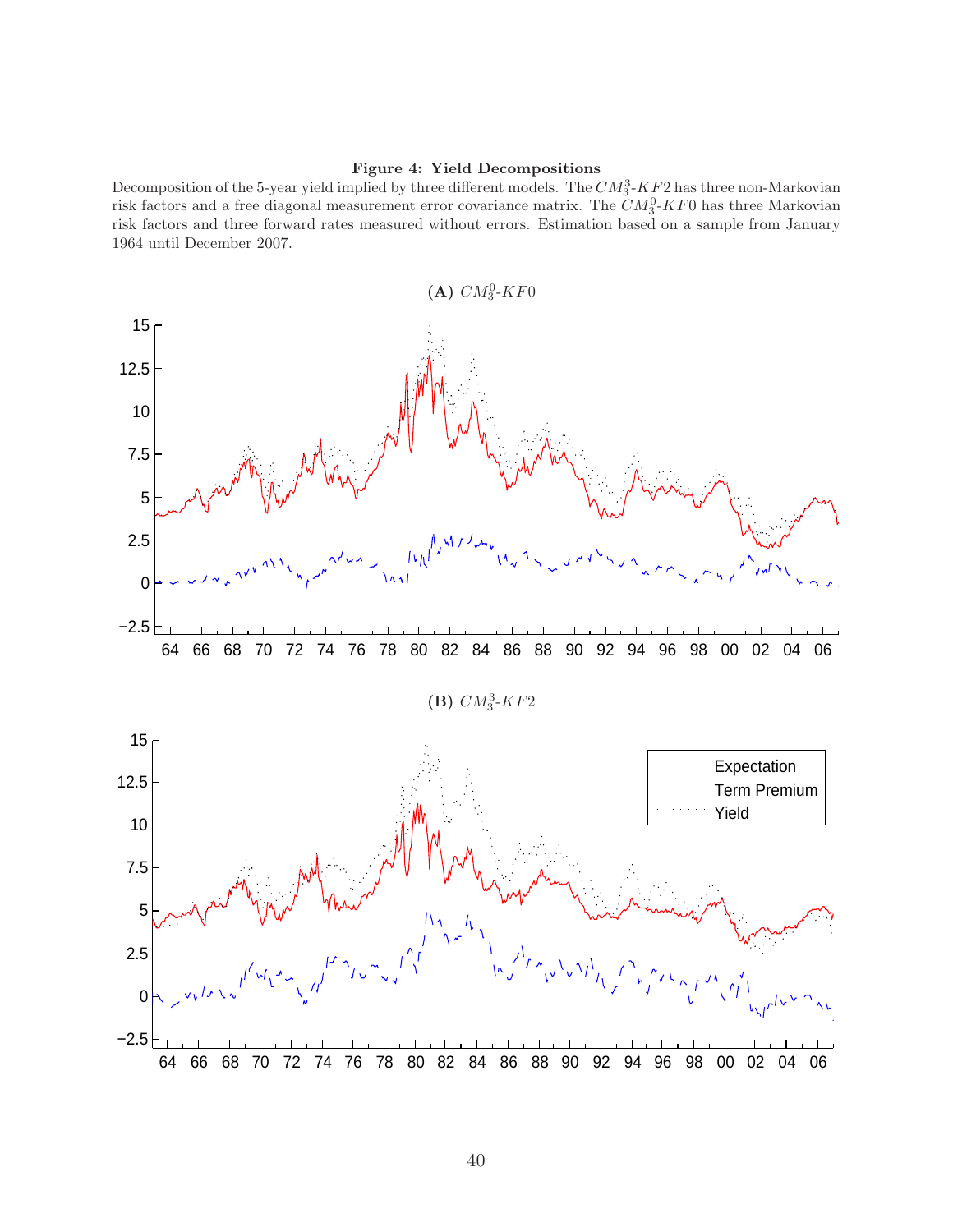#### Figure 5: Term Premium

Term premium in 5-year yield implied by different models. The  $CM_3^3$ - $KF_2^2$  has three non-Markovian risk factors and a free diagonal measurement error covariance matrix. The  $CM_3^0$ -KF0 has three Markovian risk factors and three forward rates measured without errors. Estimation based on a sample from January 1964 until December 2007.

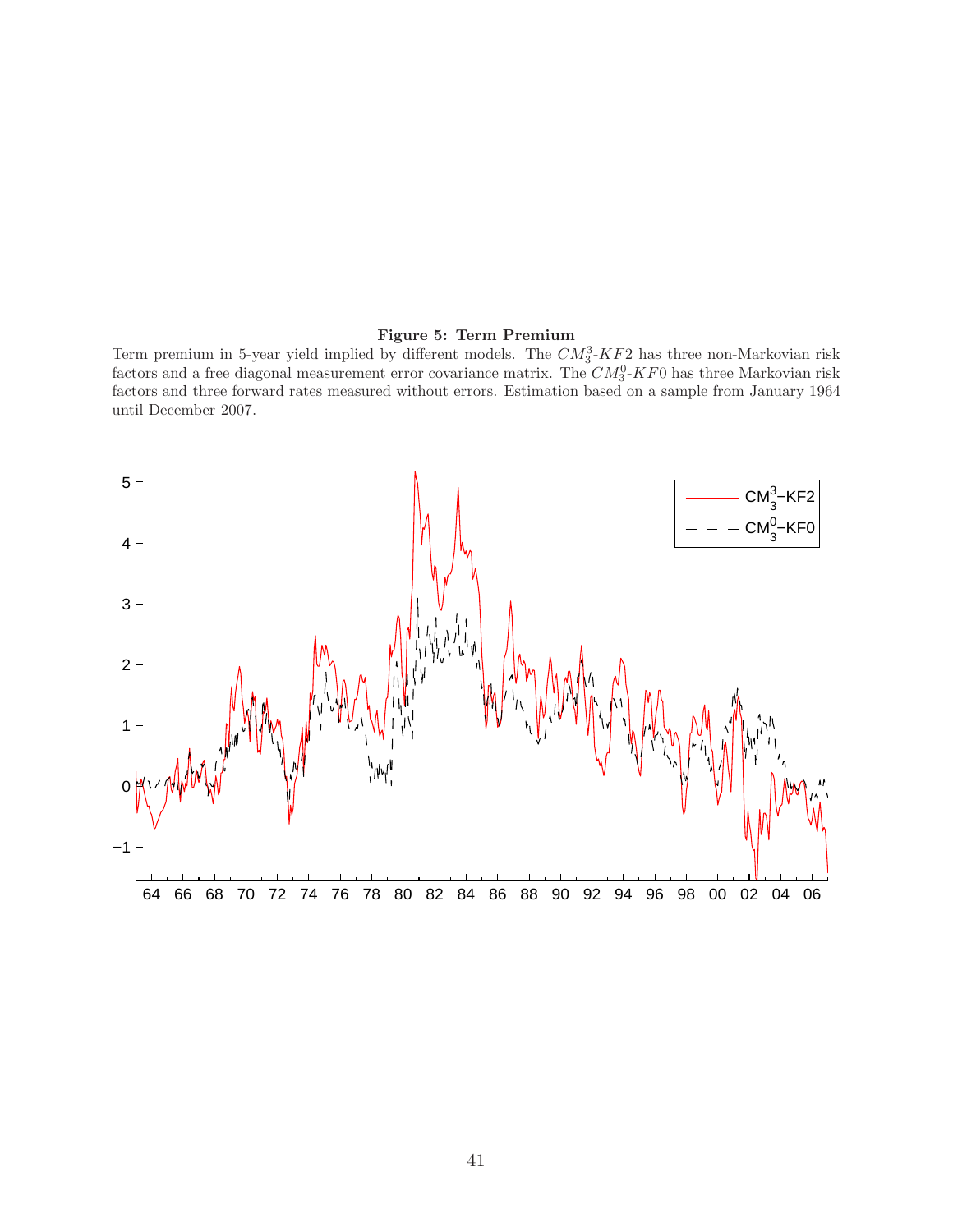#### Table 1: Bond Excess Returns – OLS Predictability Regressions

Predictability of excess returns  $xr_{t,h}^{(n)}$  on bonds with  $n = 2, 3, 4, 5, 7, 10$  years to maturity for holding horizons of  $n = 1, 2, 3, 6, 9, 12$  months using annual forward rates with 1, 2, 3, 4, and 5 years to maturity. Panel (A) reports  $R^2$ s from the predictability regressions,

$$
x r_{t,h}^{(n)} = b_{n,h} \gamma_h' f_t + u_{t,h}^{(n)},
$$

where  $f_t$  stacks a constant with annual forward rates with 1, 2, 3, 4, and 5 years to maturity,  $b_{n,h}$  is a maturity-specific scalar and  $\gamma_h$  is an horizon-specific vector of coefficients. Panel B reports  $R^2$ s from the distributed-lag predictability regressions,

$$
xr_{t,h}^{(n)} = b_{n,h} \left( (1 - \alpha_h) \gamma_h' f_t + \alpha_h \mathcal{R}_{t-1,h} \right) + u_{t,h}^{(n)},
$$

where  $\alpha_h$  is an horizon-specific scalar. Returns computed monthly from the GSW data set between Jan. 1963 and Dec. 2003.

|                |     |               | Patter (A) UP regressions |                         |      |      |
|----------------|-----|---------------|---------------------------|-------------------------|------|------|
|                |     |               |                           | Holding Period (months) |      |      |
| Maturity       |     | $\mathcal{D}$ |                           |                         | 9    | 12   |
|                |     |               |                           |                         |      |      |
| $\overline{2}$ | 2.9 | 6.4           | 9.8                       | 19.5                    | 28.5 | 32.5 |
| 3              | 3.0 | 6.8           | 10.2                      | 20.6                    | 30.0 | 34.4 |
| $\overline{4}$ | 3.1 | 6.9           | 10.3                      | 21.1                    | 31.0 | 35.8 |
| 5              | 3.2 | 6.9           | 10.3                      | 21.2                    | 31.4 | 36.6 |
|                | 3.1 | 6.6           | 9.7                       | 20.5                    | 31.3 | 37.1 |
| 10             | 2.7 | 5.9           | 8.4                       | 18.9                    | 30.0 | 36.7 |

 $P_{\text{enol}}(\Lambda)$  CP Regressions

Panel (B) Recursive CP Regressions

|                |     |                |      | Holding Period (months) |      |      |
|----------------|-----|----------------|------|-------------------------|------|------|
| Maturity       |     | $\mathfrak{D}$ |      | 6                       | 9    | 12   |
| $\overline{2}$ | 6.6 | 10.4           | 15.1 | 26.8                    | 35.9 | 35.7 |
| 3              | 7.0 | 11.3           | 16.8 | 30.1                    | 39.4 | 40.0 |
| $\overline{4}$ | 7.2 | 11.9           | 18.0 | 32.6                    | 42.0 | 43.0 |
| 5              | 7.3 | 12.2           | 18.7 | 34.4                    | 43.8 | 45.0 |
|                | 7.1 | 12.3           | 19.2 | 36.3                    | 45.8 | 47.3 |
| 10             | 6.5 | 11.7           | 18.6 | 36.7                    | 46.7 | 48.6 |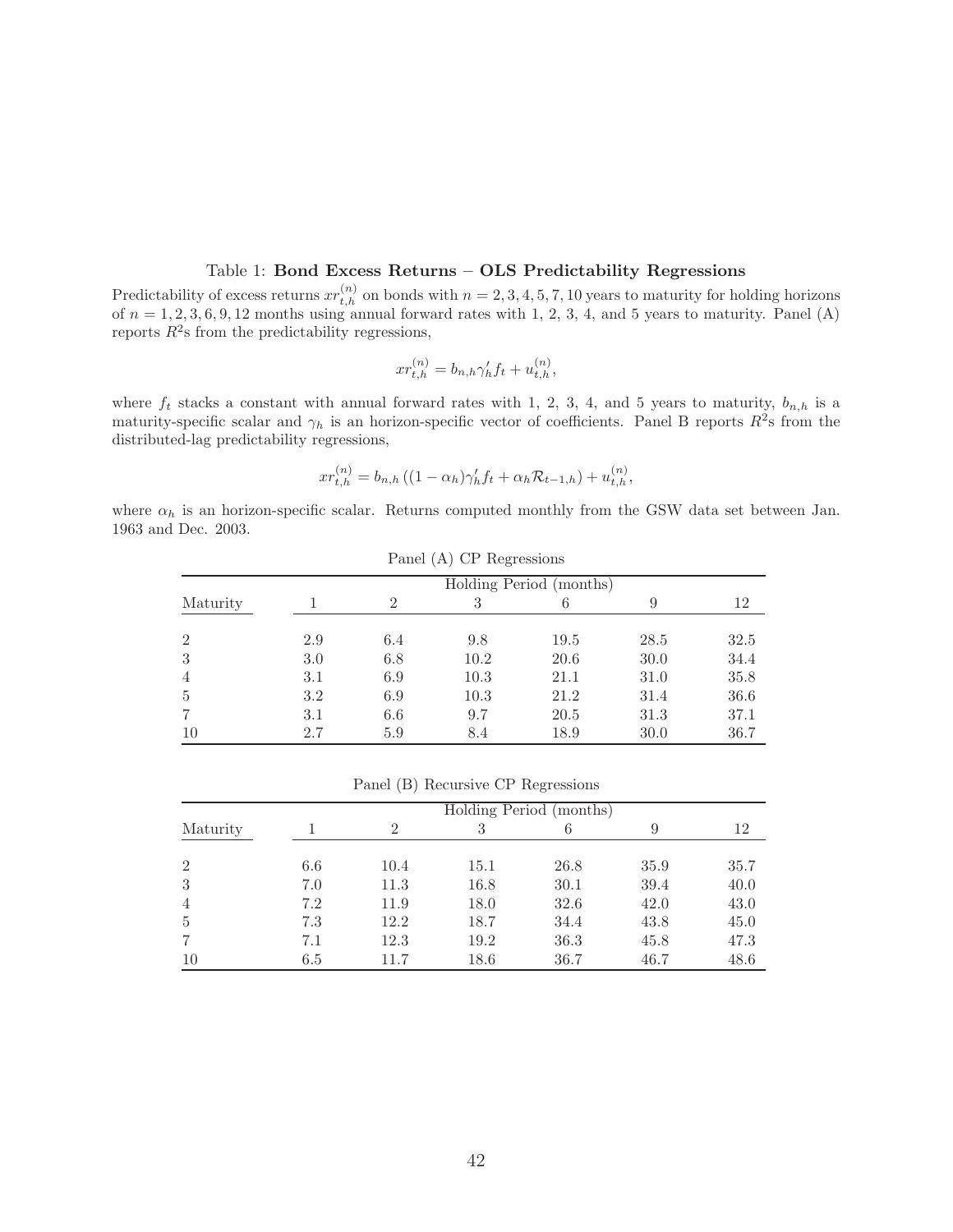#### Table 2: Bond Excess Returns – Recursive Predictability Regressions

Predictability of excess returns  $xr_{t,h}^{(n)}$  on bonds with  $n = 2, 3, 4, 5, 7, 10$  years to maturity for holding horizons of  $n = 1, 2, 3, 6, 9, 12$  months using annual forward rates with 1, 2, 3, 4, and 5 years to maturity. Panel (A) reports estimates of  $\alpha_h$  in the distributed-lag regression

$$
xr_{t,h}^{(n)} = b_{n,h} \left( (1 - \alpha_h) \gamma_h' f_t + \alpha_h \mathcal{R}_{t-1,h} \right) + u_{t,h}^{(n)},\tag{59}
$$

where  $f_t$  stacks a constant with the forward rates. Panel (B) reports estimates of the scalars  $b_{n,h}$  and Panel (C) reports estimates of the horizon-specific vector  $\gamma_h$ . Returns computed monthly from the GSW data set between Jan. 1963 and Dec. 2003.

|                  |              |                | Panel (A) $\alpha_h$    |                         |                  |          |
|------------------|--------------|----------------|-------------------------|-------------------------|------------------|----------|
|                  |              |                | Holding Period (months) |                         |                  |          |
|                  | $\mathbf{1}$ | $\overline{2}$ | $\boldsymbol{3}$        | 6                       | $\boldsymbol{9}$ | 12       |
|                  | 0.8320       | 0.8298         | 0.8170                  | 0.7749                  | 0.7096           | 0.6284   |
|                  |              |                | Panel (B) $b_{n,h}$     |                         |                  |          |
|                  |              |                |                         | Holding Period (months) |                  |          |
| Maturity         | $\mathbf{1}$ | $\sqrt{2}$     | 3                       | 6                       | 9                | $12\,$   |
| $\,2$            | 0.47         | 0.46           | 0.44                    | $0.39\,$                | $0.35\,$         | $0.29\,$ |
| $\boldsymbol{3}$ | 0.67         | $0.66\,$       | $0.65\,$                | $0.61\,$                | 0.59             | $0.55\,$ |
| $\,4\,$          | 0.85         | 0.85           | 0.84                    | 0.82                    | 0.81             | 0.79     |
| $\bf 5$          | 1.01         | 1.01           | 1.01                    | 1.01                    | 1.01             | 1.01     |
| $\overline{7}$   | 1.30         | 1.31           | 1.32                    | 1.35                    | 1.37             | 1.40     |
| $10\,$           | 1.69         | 1.70           | 1.74                    | 1.83                    | 1.88             | $1.95\,$ |
|                  |              |                | Panel (C) $\gamma_h$    |                         |                  |          |
|                  |              |                | Holding Period (months) |                         |                  |          |
| $\gamma_h$       | $\mathbf{1}$ | $\sqrt{2}$     | 3                       | 6                       | $\overline{9}$   | 12       |
|                  | $-0.04$      | $-0.03$        | $-0.03$                 | $-0.04$                 | $-0.04$          | $-0.04$  |
| $\gamma_0$       | $-9.53$      | $-9.40$        | $-9.00$                 | $-6.90$                 | $-5.06$          | $-4.03$  |
| $\gamma_1$       |              |                |                         |                         |                  |          |
| $\gamma_2$       | 8.87         | 9.78           | 10.09                   | $6.34\,$                | 3.21             | $2.81\,$ |
| $\gamma_3$       | 11.84        | 9.51           | 6.85                    | 6.67                    | 6.23             | 3.73     |
| $\gamma_4$       | 2.87         | 3.78           | 5.82                    | 5.52                    | 4.70             | 4.27     |
| $\gamma_5$       | $-13.67$     | $-13.42$       | $-13.59$                | $-11.32$                | $-8.63$          | $-6.32$  |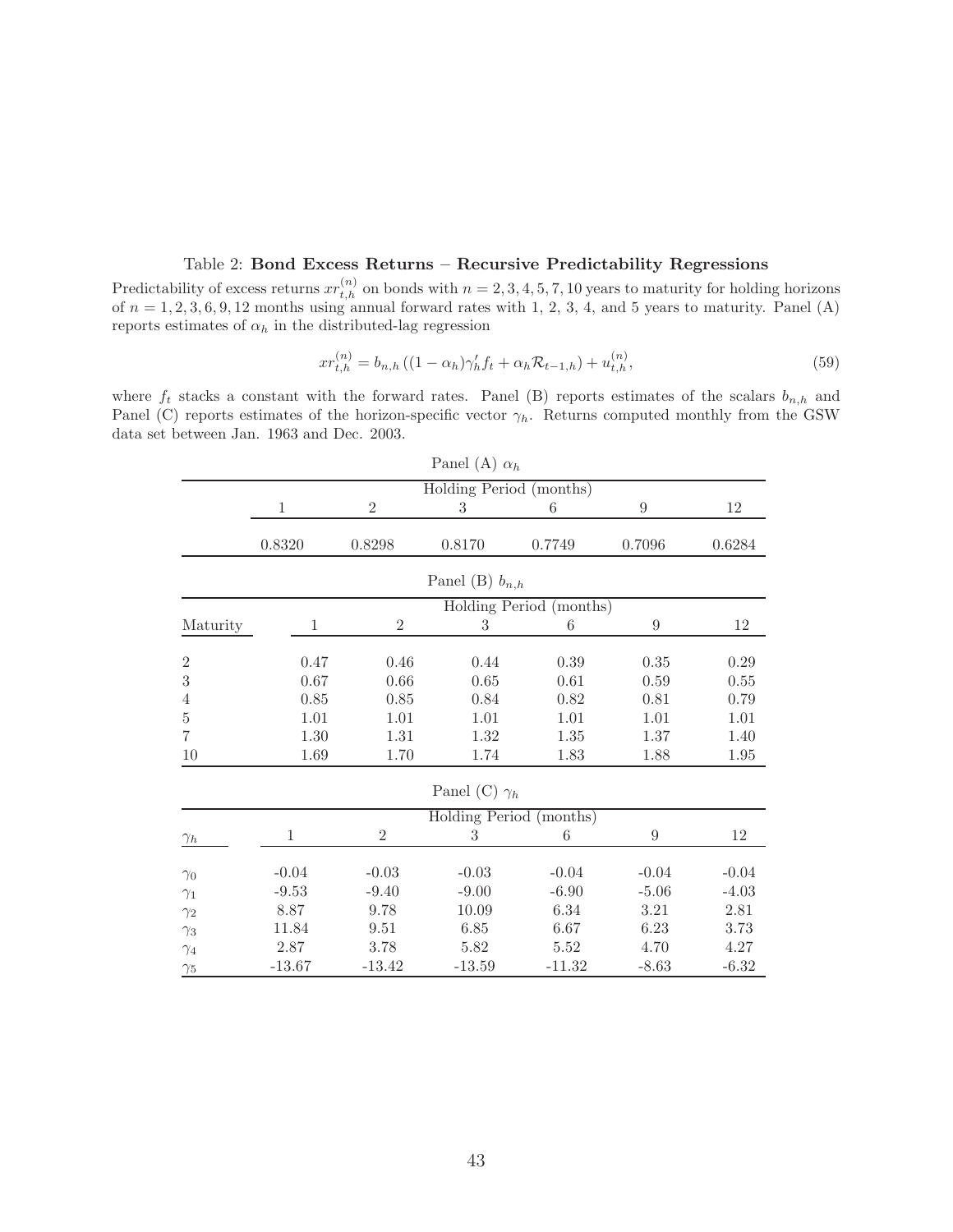### Table 3: Bond Excess Returns – Common Factor

Principal-component analysis of the return-forecasting factors  $\mathcal{R}_{t,h}$  in the distributed-lag regression

$$
xr_{t,h}^{(n)} = b_{n,h} \left( (1 - \alpha_h) \gamma_h' f_t + \alpha_h \mathcal{R}_{t-1,h} \right) + u_{t,h}^{(n)} \tag{60}
$$

estimated across horizons of 1, 2, 3, 6, 9, and 12 months.

|                |      | Principal Component |         |         |         |          |  |  |  |
|----------------|------|---------------------|---------|---------|---------|----------|--|--|--|
|                |      | $\overline{2}$      | 3       | 4       | 5       | 6        |  |  |  |
|                | 0.46 | $-0.42$             | $-0.60$ | $-0.08$ | 0.28    | $-0.41$  |  |  |  |
| $\overline{2}$ | 0.45 | $-0.36$             | $-0.07$ | 0.23    | $-0.34$ | 0.71     |  |  |  |
| 3              | 0.45 | $-0.16$             | 0.66    | 0.24    | $-0.20$ | $-0.48$  |  |  |  |
| 6              | 0.41 | 0.17                | 0.34    | $-0.42$ | 0.64    | 0.31     |  |  |  |
| 9              | 0.36 | 0.47                | $-0.18$ | $-0.54$ | $-0.57$ | $-0.10$  |  |  |  |
| 12             | 0.30 | 0.65                | $-0.22$ | 0.64    | 0.18    | $-0.004$ |  |  |  |
| $R^2$          | 96.8 | 2.7                 | 0.31    | 0.11    | 0.02    | 0.003    |  |  |  |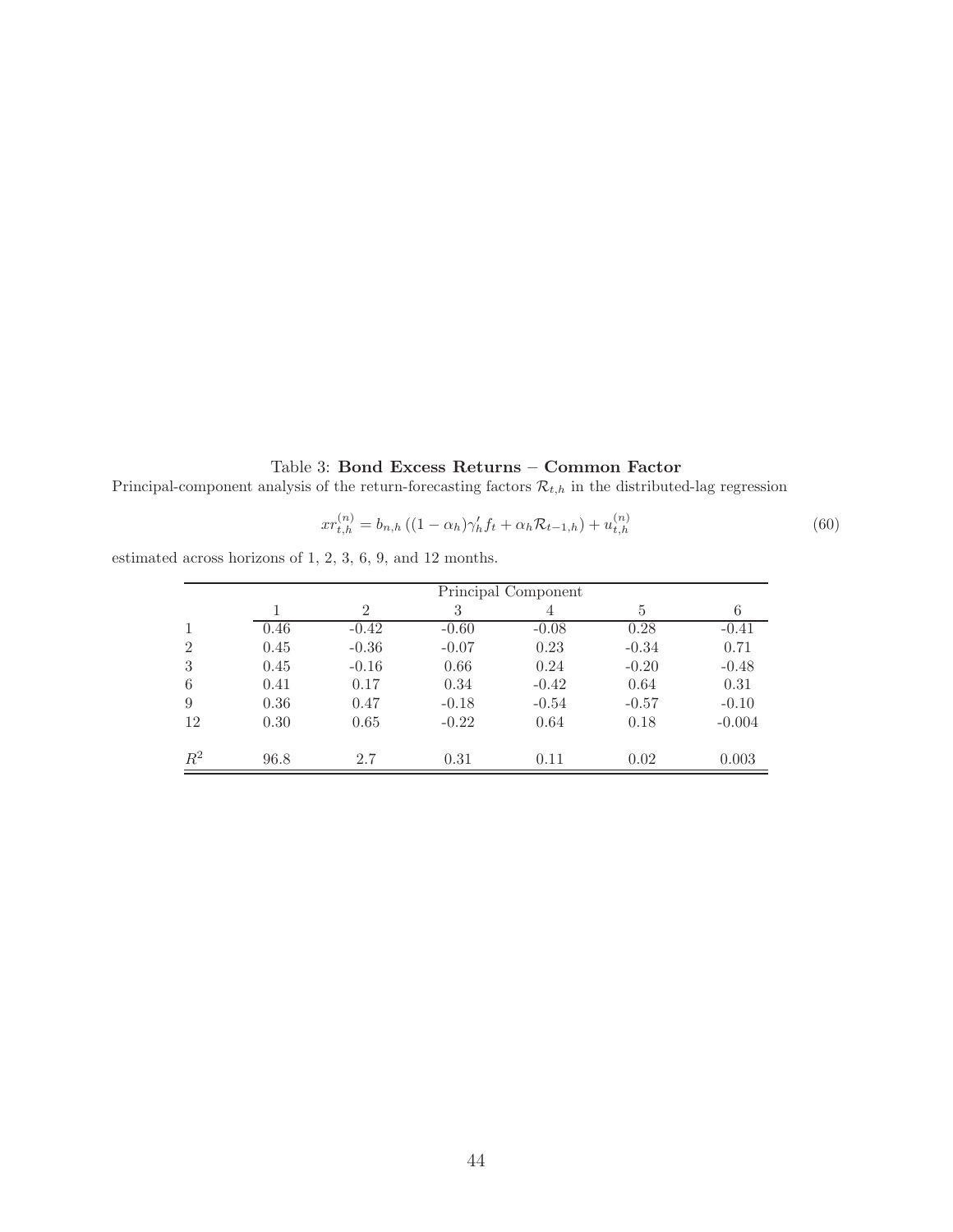#### Table 4: Residuals from the VAR1 Model

Panel (A) reports coefficient estimates  $\hat{b}_{\epsilon,h}^{(n)}$  in regressions of each element of  $\hat{\epsilon}_t$  on its own lag:  $\hat{\epsilon}_t^{(n)}$  =  $b_{\epsilon,h}^{(n)} \hat{\epsilon}_{t-h}^{(n)} + w_{t,h}^{(n)}$ , where  $\hat{\epsilon}_t$  is the estimated residual from a Markovian model estimated for the yield vector  $Y_t$ , and where we vary  $h = 1, \ldots, 6$ . Panel (B) reports coefficient estimates  $\hat{c}_{\epsilon,1}^{(m)}$  in regressions of each element of  $\hat{u}_t$  on each element of the first lag of the residual  $\hat{\epsilon}_t^{(n)} = c_{\epsilon,1}^{(m)} \hat{\epsilon}_{t-1}^{(m)} + w_{t,1}^{(n,m)}$ . Panels (C) and (D) report coefficient estimates  $\hat{\gamma}_{\epsilon}$  and  $\hat{\alpha}_{\epsilon}$  from a two-step estimation of the single-factor regression  $\hat{\epsilon}_t = \alpha_{\epsilon} \gamma_{\epsilon}^{\top} \hat{\epsilon}_{t-1} + w_t$ , respectively, including the p-value of the F-statistic associated with the null hypothesis that  $\gamma_{\epsilon}$  is zero. Asymptotic t-statistics shown in parentheses.

|                          |                  |                  | Panel (A) Own Lags                       |                  |                         |
|--------------------------|------------------|------------------|------------------------------------------|------------------|-------------------------|
|                          | $\epsilon_{Y,t}$ | $\epsilon_{Y,t}$ | $\epsilon_{\mathrm{Y}^\prime\mathrm{f}}$ | $\epsilon_{Y,t}$ | $\epsilon_{Y,t}^{\vee}$ |
| $\epsilon_{Y,t-1}^{(n)}$ | 0.15             | 0.17             | 0.12                                     | 0.09             | 0.08                    |
|                          | (1.77)           | (2.25)           | (2.06)                                   | (1.47)           | (1.31)                  |
| $\epsilon_{Y,t-3}^{(n)}$ | $-0.07$          | $-0.07$          | $-0.11$                                  | $-0.10$          | $-0.08$                 |
|                          | $(-0.72)$        | $(-0.77)$        | $(-1.25)$                                | $(-1.28)$        | $(-1.31)$               |
| $\epsilon_{Y,t-5}^{(n)}$ | $-0.06$          | $-0.08$          | $-0.11$                                  | $-0.05$          | $-0.06$                 |
|                          | $(-0.82)$        | $(-1.21)$        | $(-1.80)$                                | $(-0.88)$        | $(-1.00)$               |

|                          | $\epsilon_{Y,t}^{(1)}$ | $\epsilon_{Y,t}^{(2)}$ | $\epsilon_{Y,t}^{(3)}$ | $\epsilon_{Y,t}^{(4)}$ | $\epsilon_{Y,t}^{(5)}$ |  |  |  |  |  |
|--------------------------|------------------------|------------------------|------------------------|------------------------|------------------------|--|--|--|--|--|
| $\epsilon_{Y,t-1}^{(1)}$ | 0.15                   | 0.14                   | 0.09                   | 0.06                   | $0.06\,$               |  |  |  |  |  |
|                          | (1.77)                 | (2.00)                 | (1.50)                 | (1.15)                 | (1.18)                 |  |  |  |  |  |
| $\epsilon_{Y,t-1}^{(2)}$ | 0.18                   | 0.17                   | 0.11                   | 0.08                   | 0.08                   |  |  |  |  |  |
|                          | (2.06)                 | (2.25)                 | (1.72)                 | (1.36)                 | (1.44)                 |  |  |  |  |  |
| $\epsilon_{Y,t-1}^{(3)}$ | 0.20                   | 0.19                   | 0.12                   | 0.10                   | 0.09                   |  |  |  |  |  |
|                          | (2.44)                 | (2.72)                 | (2.06)                 | (1.65)                 | (1.83)                 |  |  |  |  |  |
| $\epsilon_{Y,t-1}^{(4)}$ | 0.20                   | 0.19                   | 0.12                   | 0.09                   | 0.09                   |  |  |  |  |  |
|                          | (2.19)                 | (2.43)                 | (1.83)                 | (1.47)                 | (1.61)                 |  |  |  |  |  |
| $\epsilon_{Y,t-1}^{(5)}$ | 0.19                   | 0.18                   | 0.12                   | 0.08                   | 0.08                   |  |  |  |  |  |
|                          | (1.94)                 | (2.20)                 | (1.65)                 | (1.21)                 | (1.31)                 |  |  |  |  |  |

Panel (B) Cross-correlations

Panel (C) Single-factor restriction – first step

|                             | r —       | -4<br>$C_{V+}$<br>. — | $\cdot$<br>$\pm$<br>. — | $\pm$       | Бl<br>U⊾z<br>. — | $p$ -val |
|-----------------------------|-----------|-----------------------|-------------------------|-------------|------------------|----------|
| $\hat{\gamma}^{(n)}$<br>. L | $-0.08$   | $0.04\,$              | .27<br>0.01             | $J \cdot L$ | $-0.40$          |          |
|                             | $(-0.52)$ | 19<br>U.⊥∠            | 0.70                    | (0.32)      | $(-0.84)$        | 0.02     |

Panel (D) Single-factor restriction – second step

|                                 |                           | ______          |                                   | __                      |                                         |
|---------------------------------|---------------------------|-----------------|-----------------------------------|-------------------------|-----------------------------------------|
|                                 | Сxл                       | ▵               |                                   | Сx                      | 七キア                                     |
| $\hat{\alpha}_{\epsilon}^{(n)}$ | 1.38                      | ີດ⊧<br>1.20     | 0.84                              | $\overline{a}$<br>v. 11 | $\rightarrow$<br>∪.≀                    |
|                                 | $\mathsf{r} \cap$<br>2.59 | ワビ<br>ำ<br>2.10 | റി<br>ົດ<br>$\angle$ . $\angle$ 0 | ഹ<br>2.05               | ററ<br>$\Omega$<br>$\Delta \cdot \Delta$ |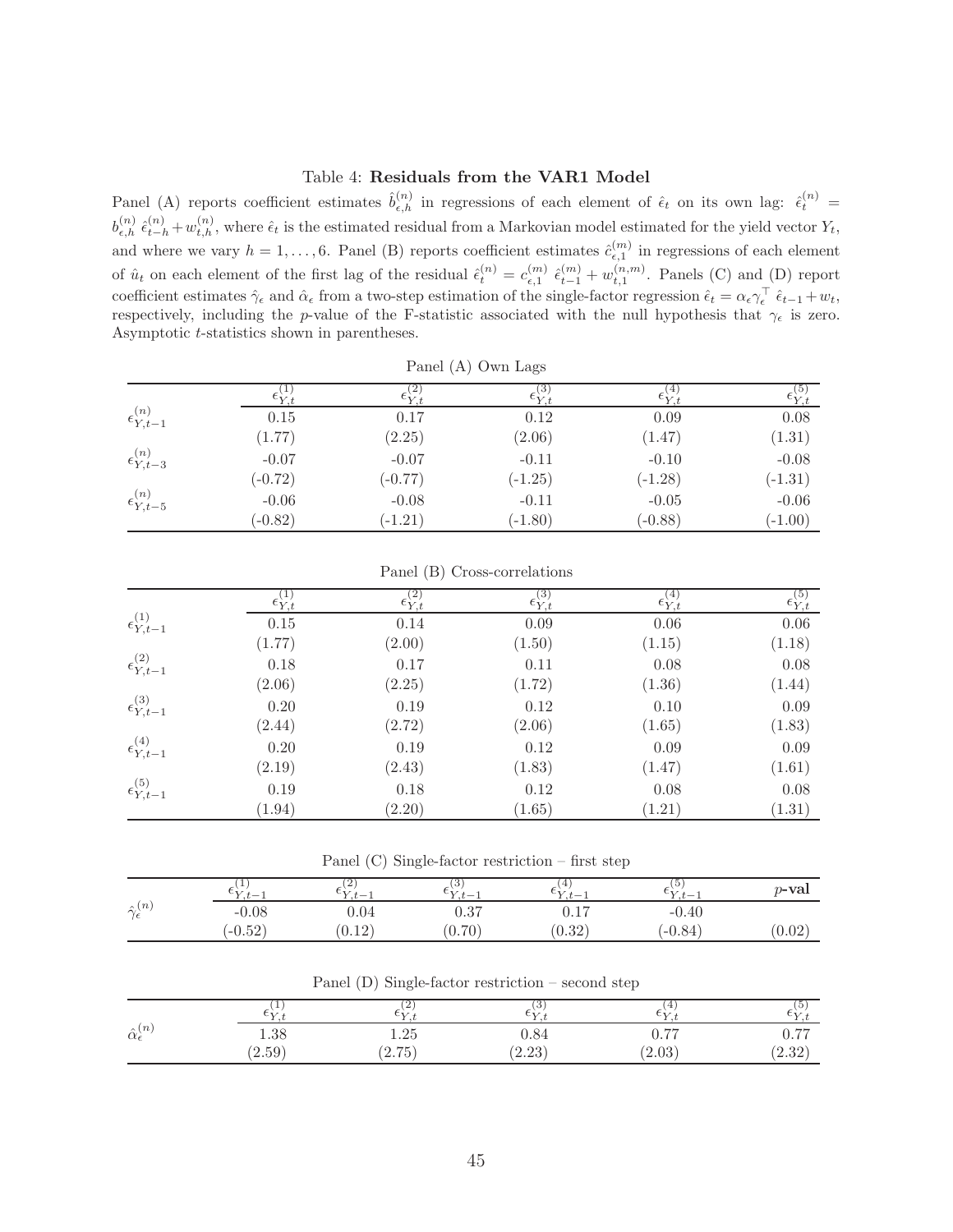Table 5: Bond Excess Returns – Model-Implied Predictability

Predictability of 1-year excess returns on bonds with 2, 3, 4, and 5 years to maturity where the predictors are the annual forward rates with  $1, 2, 3, 4$ , and  $5$  years to maturity (Equation  $(1)$ ). The table reports the predictability  $R^2$ s implied by a VAR(1), a VARMA(1,1) and a VAR(12) model for the vector of yields with 1, 2, 3, 4 and 5 years to maturity.

|                |        | Model      |         |
|----------------|--------|------------|---------|
| Maturity       | VAR(1) | VARMA(1,1) | VAR(12) |
|                |        |            |         |
| $\overline{2}$ | 14.7   | 25.8       | 30.8    |
| 3              | 13.5   | 28.1       | 33.0    |
| $\overline{4}$ | 15.1   | 32.8       | 35.7    |
| 5              | 14.6   | 32.4       | 33.1    |

#### Table 6: Sample Bond Risk Premium

Ratios of sample bond risk-premium volatility and ratios of sample predictability  $R^2$ s from the  $CM_5^0$  and  $CM_5^5$  models. For each model and date, we compute the conditional bond risk premium in Equation (29) for bonds with 6, 12, 24 and 60 months to maturity and for holding periods between 1 and 12 months. Panel (A) reports the ratios of the sample variance in the  $CM_5^0$  relative to that in the  $CM_5^5$ . Panel (B) reports the ratios of  $R^2$ s from Mincer-Zarnowitz regressions of bond excess returns on each model-implied risk premium. Estimation based on CRSP data from January 1964 until December 2007. Observed returns computed from the GSW data set.

|    |      |      |                                    |  | $1 \t2 \t3 \t4 \t5 \t6 \t7 \t8 \t9$                                   |  | <b>10</b> |      |      |
|----|------|------|------------------------------------|--|-----------------------------------------------------------------------|--|-----------|------|------|
| 6  |      |      | $0.52$ $0.68$ $0.88$ $0.87$ $0.88$ |  |                                                                       |  |           |      |      |
|    |      |      |                                    |  | $12$ 0.41 0.62 0.68 0.72 0.74 0.76 0.78 0.79 0.80 0.81 0.82           |  |           |      |      |
| 24 | 0.32 |      |                                    |  | $0.44$ $0.48$ $0.48$ $0.49$ $0.49$ $0.50$ $0.51$ $0.52$ $0.53$ $0.54$ |  |           |      | 0.55 |
| 60 | 0.18 | 0.31 |                                    |  | $0.36$ $0.38$ $0.40$ $0.42$ $0.45$ $0.47$ $0.50$                      |  | 0.53      | 0.56 | 0.59 |

| Panel (B) $R^2$ ratios |  |  |  |
|------------------------|--|--|--|
|------------------------|--|--|--|

|    |  |                              |  |  | $1 \quad 2 \quad 3 \quad 4 \quad 5 \quad 6 \quad 7 \quad 8 \quad 9 \quad 10 \quad 11 \quad 12$ |      |
|----|--|------------------------------|--|--|------------------------------------------------------------------------------------------------|------|
|    |  | $6$ 0.53 0.53 0.54 0.64 0.80 |  |  |                                                                                                |      |
|    |  |                              |  |  | 12  0.13  0.22  0.21  0.36  0.45  0.48  0.56  0.58  0.61  0.67  0.76                           |      |
|    |  |                              |  |  | 24  0.13  0.26  0.30  0.47  0.55  0.56  0.61  0.63  0.64  0.67  0.69                           | 0.72 |
| 60 |  |                              |  |  | $0.27$ $0.33$ $0.32$ $0.40$ $0.45$ $0.47$ $0.51$ $0.53$ $0.55$ $0.58$ $0.61$                   | 0.64 |